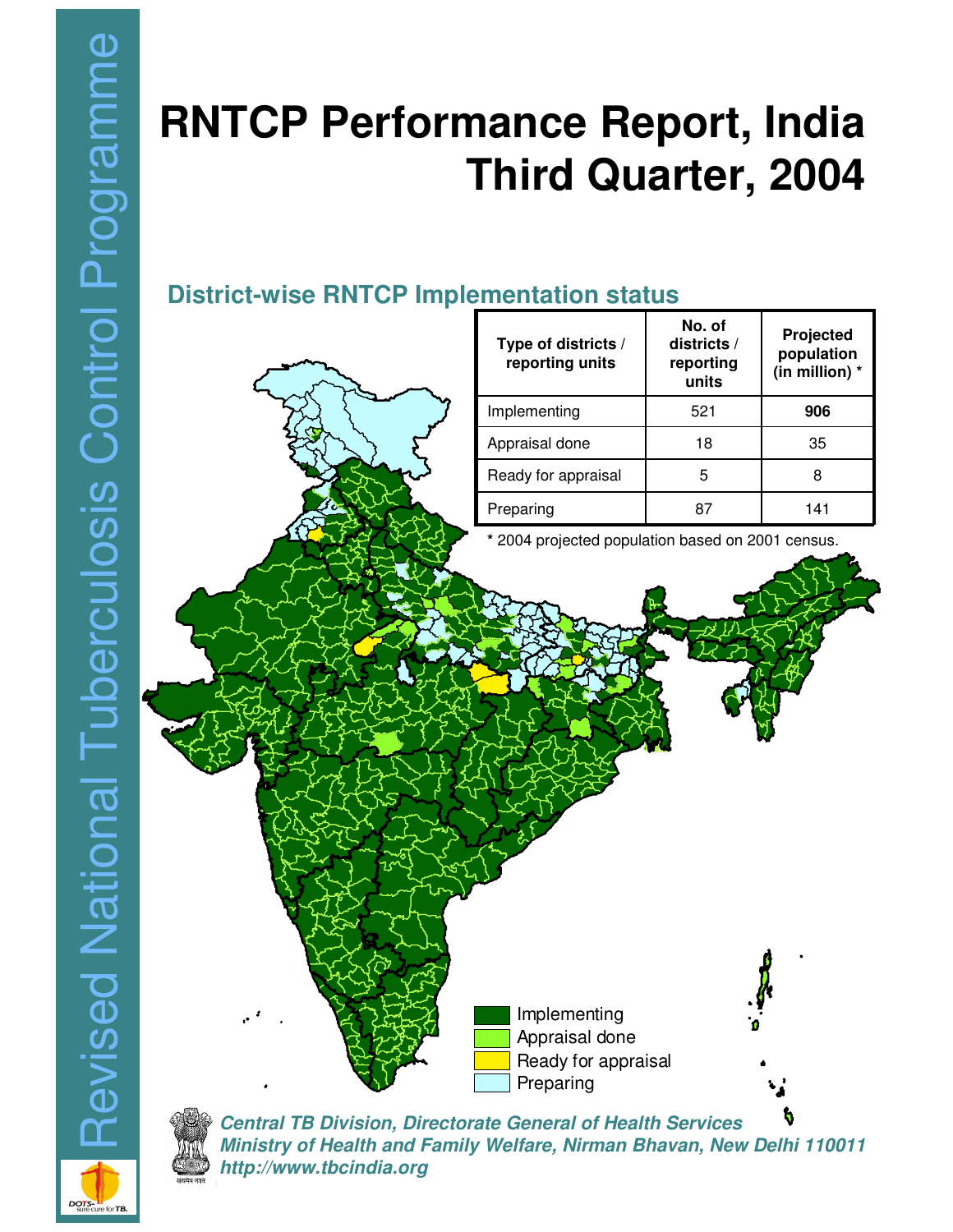#### **Population in India covered under DOTS and total tuberculosis patients put on treatment each quarter**



**Annualized new smear-positive case detection rate and treatment success rate in DOTS areas, 1999-2004 \***



•Estimated no. of NSP cases - 75/100,000 population per year (based on recent ARTI report)

#### **Multiyear DOTS expansion plan for India \* 30th September 2004**

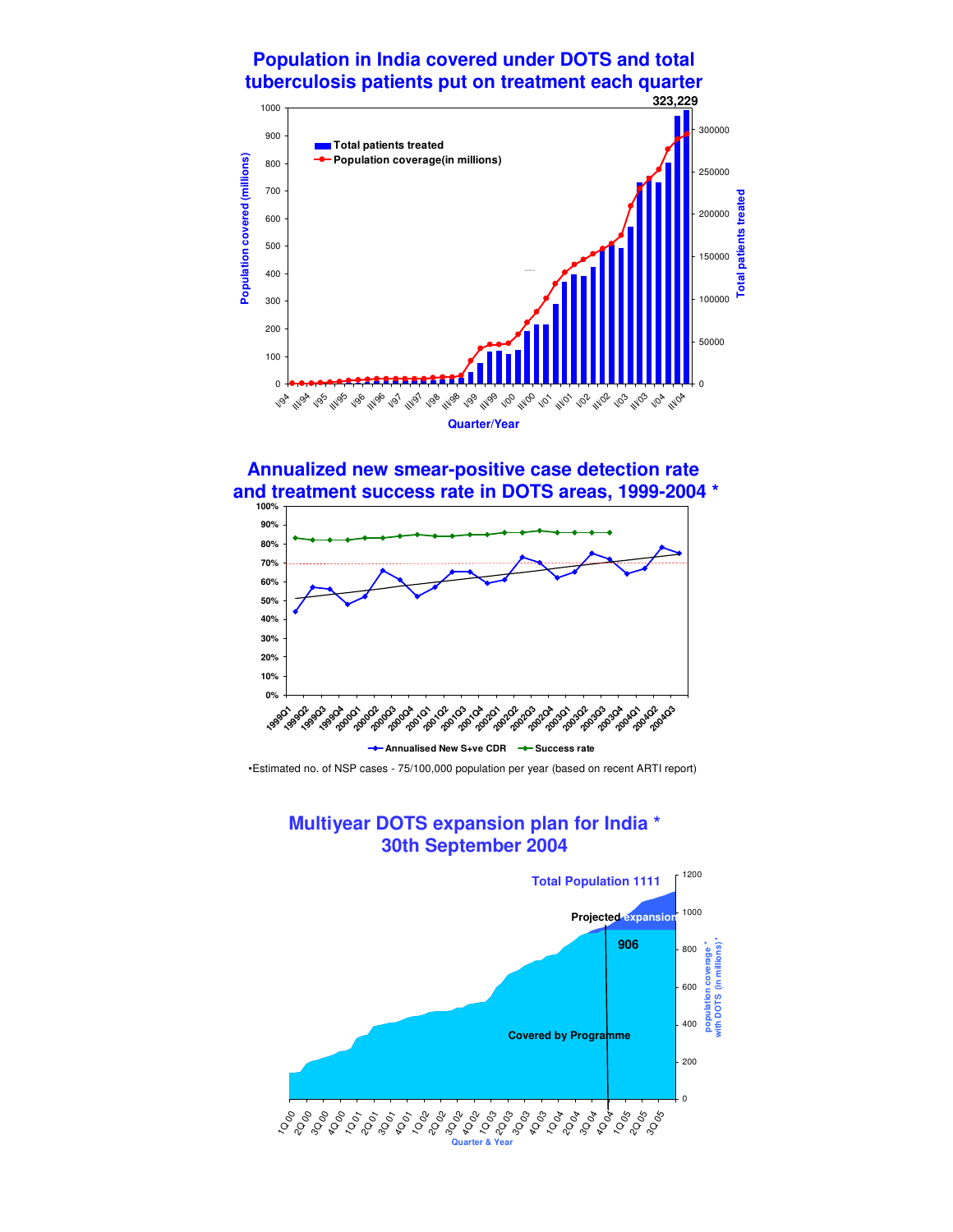#### Dear Colleagues,

India has continued to expand DOTS in the third quarter of 2004 and significant achievements have been made during the  $3<sup>rd</sup>$  quarter.

#### *Expansion of RNTCP*

By September 2004, the coverage had increased from 888 million in June 2004 to 906 million - an addition of 28 million in the three months. The RNTCP is now covering more than 84% of the country's population, with DOTS services now available to people in 521 Districts of 29 States and Union Territories.

#### *Performance*

The overall performance of the programme at the national level has continued to be good, and has shown an upward trend in many states and districts. The case detection rate for the quarter was 75% with a total of 323,229 patients being placed on treatment. About 9 lakh patients have already been placed under RNTCP treatment during the current year. Success rate amongst the new smear positive cases registered in the  $3<sup>rd</sup>$  quarter of 2003, was 86 %. The sputum conversion rate and cure among the new sputum positives was 89% and 85% respectively.

#### *Supervision and Monitoring*

A supervision and monitoring strategy with specific indicators to further improve the performance of RNTCP has been finalized after discussion in the STOs meeting of October 2004.

#### *Internal Evaluation*

During the quarter, 14 States and Union Territories (UT) conducted internal evaluations of 21 districts. These States and UT were Andhra Pradesh, Chandigarh, Chattisgarh, Delhi, Gujarat, Haryana, Himachal Pradesh, Karnataka, Kerala, Madhya Pradesh, Punjab, Rajasthan, Tamilnadu, and West Bengal. While the recommendations of some internal evaluation reports have been acted upon, there are many significant findings in the remaining reports, on which action is awaited.

#### *Web-based Resource Centre for IEC*

A web-based resource centre for IEC, developed with the help of DANIDA, has become operational during this quarter. The resource centre is available on the programme's web site: www.tbcindia.org and is being accessed by the states and districts.

*Like in recent previous quarters, the performance of RNTCP during this quarter has been encouraging. The most notable progress made has been the finalization of the supervision and monitoring strategy with relevant indicators to improve the performance of RNTCP While DOTS is expanding at a fast pace* to cover the entire country by 2005, efforts are on to ensure quality of services through systematic and *rigorous supervision and monitoring.*

I am confident that with the committed and dedicated staff at district, state and national levels we will *achieve the target of achieving full national coverage by 2005 and also ensure the quality of services.*

> Dr. L. S Chauhan, DDG (TB) Directorate General of Health Services, MOHFW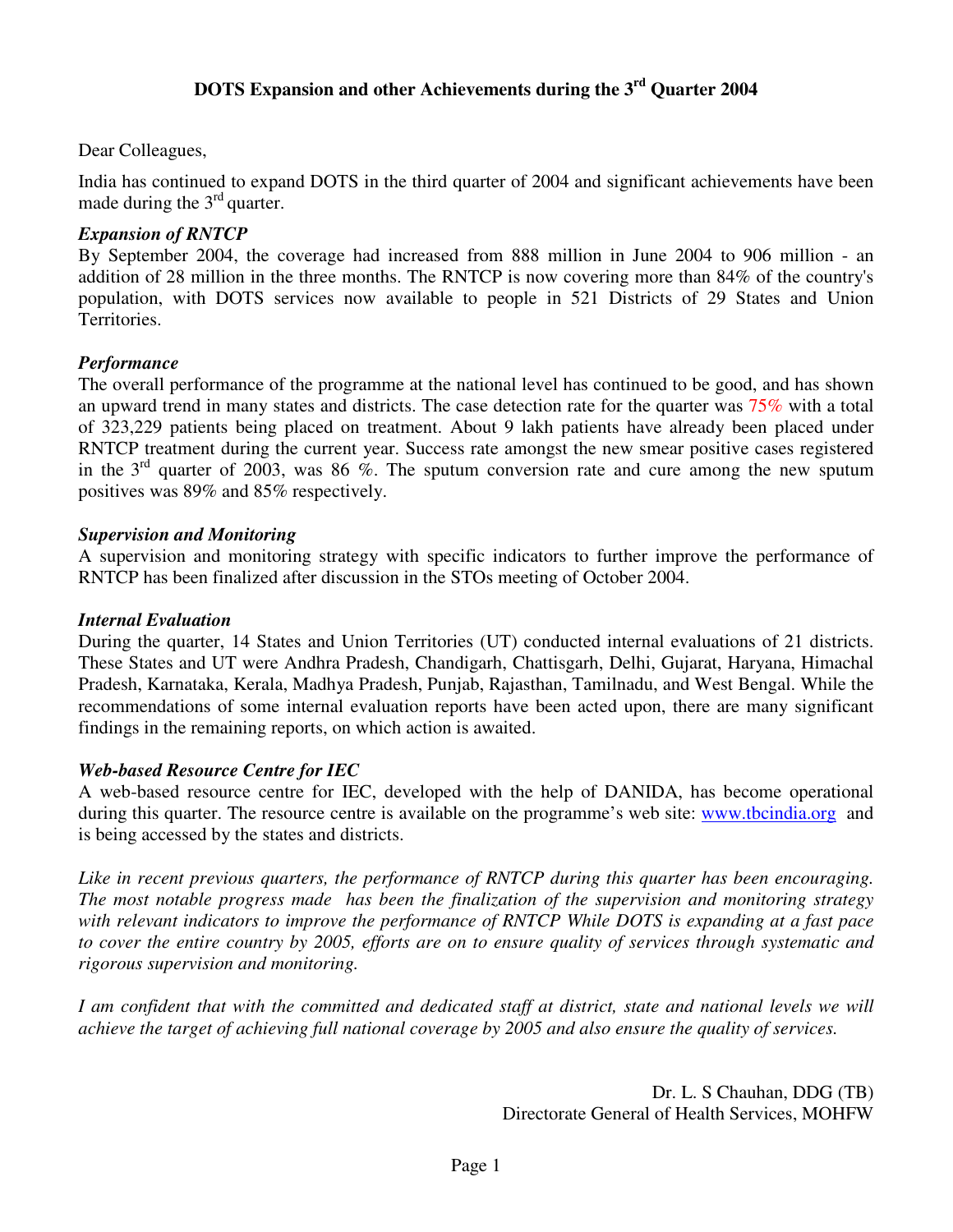

#### **Case-detection and treatment success rates in RNTCP areas for third quarter 2004/2003**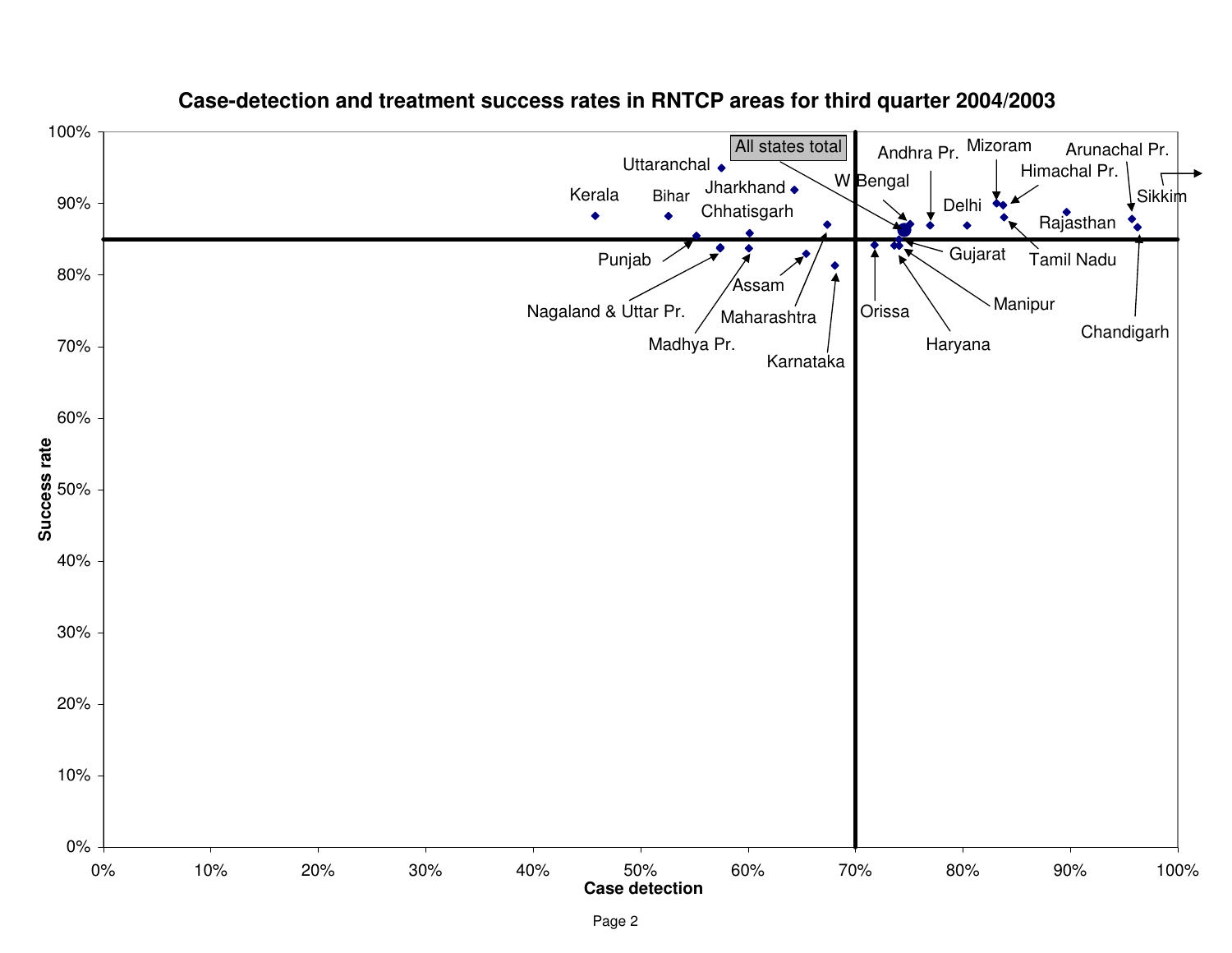| Implementing         | Population         | No. of   | <b>Suspects</b> | No of     | % of S+ve | Percentage    | Total     | Annualized | <b>New</b> | Annualized           | % sputum    | 3 month     | Cure rate             | <b>Success</b>  | No of new   | No of new % of new |                 | No of smear  | % of         |
|----------------------|--------------------|----------|-----------------|-----------|-----------|---------------|-----------|------------|------------|----------------------|-------------|-------------|-----------------------|-----------------|-------------|--------------------|-----------------|--------------|--------------|
| states               | (in lakh)          | suspects | examined        | Smear     | cases     | smear         | patients  | total case | smear      | new smear            | positive of | conversion  | of new                | rate of         | smear       | <b>EP</b> cases    | <b>EP</b> cases | positive     | retreatment  |
|                      | covered by         | examined | per lakh        | positive  | among     | positive      | initiated | detection  | positive   | positive case        | total new   | rate of new | smear                 | new             | negative    | initiated          | out of all      | retreatment  | cases out of |
|                      | <b>RNTCP * (%)</b> |          | population      | patients  | suspects  | patients      | on        | rate +     | patients   | detection            | pulmonary   | smear       | positive              | smear +ve       | cases       | on                 | new             | cases        | all smear    |
|                      |                    |          |                 | diagnosed |           | living in the | treatment |            | initiated  | rate (%) †           | cases       | positive    | patients <sup>1</sup> | <b>patients</b> | nitiated on | treament           | cases           | initiated on | positive     |
|                      |                    |          |                 |           |           | district      |           |            | on         |                      |             | patients§   |                       |                 | treatment   |                    |                 | treatment    | cases        |
|                      |                    |          |                 |           |           | placed on     |           |            | treatment  |                      |             |             |                       |                 |             |                    |                 |              |              |
|                      |                    |          |                 |           |           | <b>DOTS</b>   |           |            |            |                      |             |             |                       |                 |             |                    |                 |              |              |
| Andhra Pradesh       | 787 (100)          | 115290   | 146             | 15383     | 13%       | 96%           | 27362     | 139        | 11363      | 58 (77)              | 53%         | 91%         | 85%                   | 87%             | 9940        | 2074               | 9%              | 3433         | 23%          |
| Arunachal Pradesh    | 12 (100)           | 3032     | 259             | 265       | 9%        | 94%           | 595       | 203        | 210        | 72 (96)              | 55%         | 95%         | 85%                   | 88%             | 175         | 86                 | 18%             | 91           | 30%          |
| Assam                | 281 (100)          | 26025    | 93              | 5006      | 19%       | 91%           | 8752      | 122        | 3500       | 49 (65)              | 52%         | 79%         | 81%                   | 83%             | 3189        | 558                | 8%              | 1006         | 22%          |
| Bihar                | 158 (18)           | 13504    | 85              | 2035      | 15%       | 98%           | 4911      | 124        | 1562       | 39(53)               | 39%         | 91%         | 86%                   | 88%             | 2402        | 292                | 7%              | 346          | 18%          |
| Chandigarh           | 10 (100)           | 3201     | 321             | 411       | 13%       | 94%           | 653       | 262        | 228        | 91 (96)              | 62%         | 90%         | 87%                   | 87%             | 137         | 171                | 32%             | 79           | 26%          |
| Chhatisgarh          | 219 (100)          | 23900    | 109             | 3131      | 13%       | 93%           | 6205      | 125        | 2410       | 48 (60)              | 47%         | 88%         | 85%                   | 86%             | 2672        | 477                | 9%              | 452          | 16%          |
| Delhi                | 159 (103)          | 38903    | 244             | 6289      | 16%       | 93%           | 11387     | 286        | 3046       | 76 (80)              | 54%         | 90%         | 86%                   | 87%             | 2567        | 2889               | 34%             | 1726         | 36%          |
| Goa                  | 14 (100)           | 281      | 20              | 70        | 25%       | 67%           | 37        |            | 16         |                      | 62%         |             |                       |                 | 10          | 5                  | 16%             | 5            | 24%          |
| Gujarat              | 538 (100)          | 86482    | 161             | 14598     | 17%       | 90%           | 20768     | 154        | 7964       | 59(74)               | 63%         | 90%         | 85%                   | 85%             | 4656        | 2125               | 14%             | 4426         | 36%          |
| Haryana              | 227 (100)          | 39443    | 174             | 6628      | 17%       | 93%           | 9885      | 174        | 3971       | 70 (74)              | 63%         | 84%         | 84%                   | 84%             | 2359        | 1275               | 17%             | 1887         | 32%          |
| Himachal Pradesh     | 64 (100)           | 16463    | 258             | 1988      | 12%       | 95%           | 3548      | 222        | 1269       | 80 (84)              | 63%         | 92%         | 89%                   | 90%             | 755         | 747                | 27%             | 663          | 34%          |
| Jammu & Kashmir      | 37 (34)            | 2149     | 58              | 190       | 9%        | 90%           | 331       | 74         | 145        | 32(34)               | 56%         | 86%         |                       |                 | 114         | 57                 | 18%             | 14           | 9%           |
| Jharkhand            | 177 (62)           | 16491    | 93              | 2933      | 18%       | 94%           | 5592      | 126        | 2134       | 48 (64)              | 48%         | 93%         | 91%                   | 92%             | 2325        | 323                | 7%              | 618          | 22%          |
| Karnataka            | 553 (100)          | 97390    | 176             | 11292     | 12%       | 93%           | 17587     | 129        | 6965       | 51 (68)              | 57%         | 87%         | 79%                   | 81%             | 5239        | 2619               | 18%             | 2184         | 24%          |
| Kerala               | 327 (100)          | 56280    | 172             | 3650      | 6%        | 95%           | 6366      | 78         | 2809       | 34(46)               | 65%         | 89%         | 87%                   | 88%             | 1483        | 1425               | 25%             | 510          | 15%          |
| Madhya Pradesh       | 551 (85)           | 60447    | 110             | 10422     | 17%       | 90%           | 17827     | 134        | 6507       | 48 (60)              | 49%         | 86%         | 82%                   | 84%             | 6822        | 1310               | 9%              | 2486         | 28%          |
| Maharashtra          | 1028 (100)         | 159291   | 155             | 20080     | 13%       | 94%           | 36658     | 143        | 13863      | 54(67)               | 54%         | 91%         | 86%                   | 87%             | 11733       | 5218               | 17%             | 4096         | 23%          |
| Manipur              | 26 (100)           | 4136     | 160             | 426       | 10%       | 100%          | 1436      | 222        | 359        | 56 (74)              | 41%         | 88%         | 84%                   | 84%             | 519         | 252                | 22%             | 117          | 25%          |
| Meghalaya            | 25 (100)           | 3069     | 123             | 839       | 27%       | 97%           | 1084      | 174        | 311        | 50 (66)              | 51%         | 84%         |                       |                 | 303         | 208                | 25%             | 143          | 31%          |
| Mizoram              | 10 (100)           | 1486     | 154             | 168       | 11%       | 98%           | 575       | 239        | 150        | 62 (83)              | 44%         | 89%         | 89%                   | 90%             | 193         | 155                | 31%             | 43           | 22%          |
| Nagaland             | 20 (84)            | 1959     | 100             | 236       | 12%       | 90%           | 641       | 131        | 210        | 43 (57)              | 67%         | 91%         | 81%                   | 84%             | 105         | 179                | 36%             | 83           | 28%          |
| Orissa               | 377 (98)           | 46318    | 123             | 6693      | 14%       | 93%           | 11411     | 121        | 5077       | 54 (72)              | 60%         | 84%         | 80%                   | 84%             | 3396        | 1562               | 16%             | 855          | 14%          |
| Pondicherry          | 10 (100)           | 2298     | 223             | 278       | 12%       | 90%           | 393       | 153        | 175        | 68 (91)              | 66%         | 84%         |                       |                 | 91          | 56                 | 17%             | 71           | 29%          |
| Punjab               | 157 (61)           | 27396    | 175             | 3282      | 12%       | 93%           | 5458      | 139        | 2054       | $\overline{52}$ (55) | 57%         | 86%         | 80%                   | 85%             | 1580        | 951                | 21%             | 741          | 27%          |
| Rajasthan            | 609 (100)          | 92015    | 151             | 18228     | 20%       | 93%           | 28932     | 190        | 10914      | 72(90)               | 55%         | 91%         | 87%                   | 89%             | 8956        | 2770               | 12%             | 5594         | 34%          |
| Sikkim               | 6 (100)            | 1905     | 324             | 221       | 12%       | 96%           | 495       | 336        | 152        | 103 (138)            | 55%         | 88%         | 93%                   | 93%             | 123         | 130                | 32%             | 53           | 26%          |
| <b>Tamil Nadu</b>    | 641 (100)          | 160270   | 250             | 13799     | 9%        | 94%           | 25029     | 156        | 10080      | 63 (84)              | 55%         | 93%         | 88%                   | 88%             | 8369        | 3963               | 18%             | 2158         | 18%          |
| Tripura              | 24 (72)            | 1407     | 59              | 138       | 10%       | 100%          | 270       |            | 138        |                      | 68%         |             |                       |                 | 66          | 19                 | 9%              | 38           | 22%          |
| <b>Uttar Pradesh</b> | 1095 (62)          | 135994   | 124             | 21620     | 16%       | 88%           | 38809     | 142        | 14935      | 55 (57)              | 49%         | 89%         | 82%                   | 84%             | 15810       | 3257               | 10%             | 4829         | 25%          |
| Uttaranchal          | 89 (100)           | 14637    | 164             | 1955      | 13%       | 97%           | 2797      | 144        | 1064       | 55(58)               | 55%         | 91%         | 95%                   | 95%             | 865         | 268                | 12%             | 553          | 34%          |
| <b>West Bengal</b>   | 843 (100)          | 133149   | 158             | 16017     | 12%       | 92%           | 27435     | 130        | 11868      | 56 (75)              | 61%         | 90%         | 86%                   | 87%             | 7587        | 3058               | 14%             | 2873         | 19%          |
| <b>Grand Total</b>   | 9073 (83)          | 1384611  | 153             | 188271    | 14%       | 92%           | 323229    | 144        | 125449     | 56 (75)              | 55%         | 89%         | 85%                   | 86%             | 104541      | 38479              | 14%             | 42173        | 25%          |

NR - Not reported till 10th December 2004; Values for grey areas are not expected

\* Projected population based on census population of 2001 is used for calculation of case-detection rate. 1 lakh = 100,000 population

Estimated New Smear Positive cases / lakh population based on ARTI data for North Zone (Chandigarh, Delhi, Haryana, Himachal Pradesh, Jammu & Kashmir, Punjab, Uttar Pradesh, Uttaranchal) is 95; East Zone (Andaman & Nicobar Bihar, Jharkhand, Manipur, Meghalaya, Mizoram, Nagaland, Sikkim, Tripura, West Bengal) is 75; South Zone (Andhra Pradesh, Karnataka, Kerala, Lakshdweep, Pondicherry, Tamil Nadu ) is 75 and West Zone (Chhattisgarh, Dadra & Gujarat, Madhya Pradesh, Maharashtra, Rajasthan) is 80; Orissa is 85

§ Smear conversion rate not expected for states that began implementing RNTCP during 3rd quarter 2004

¶ Cure rate and success rate are not expected for states that began implementing RNTCP after 3rd quarter of 2003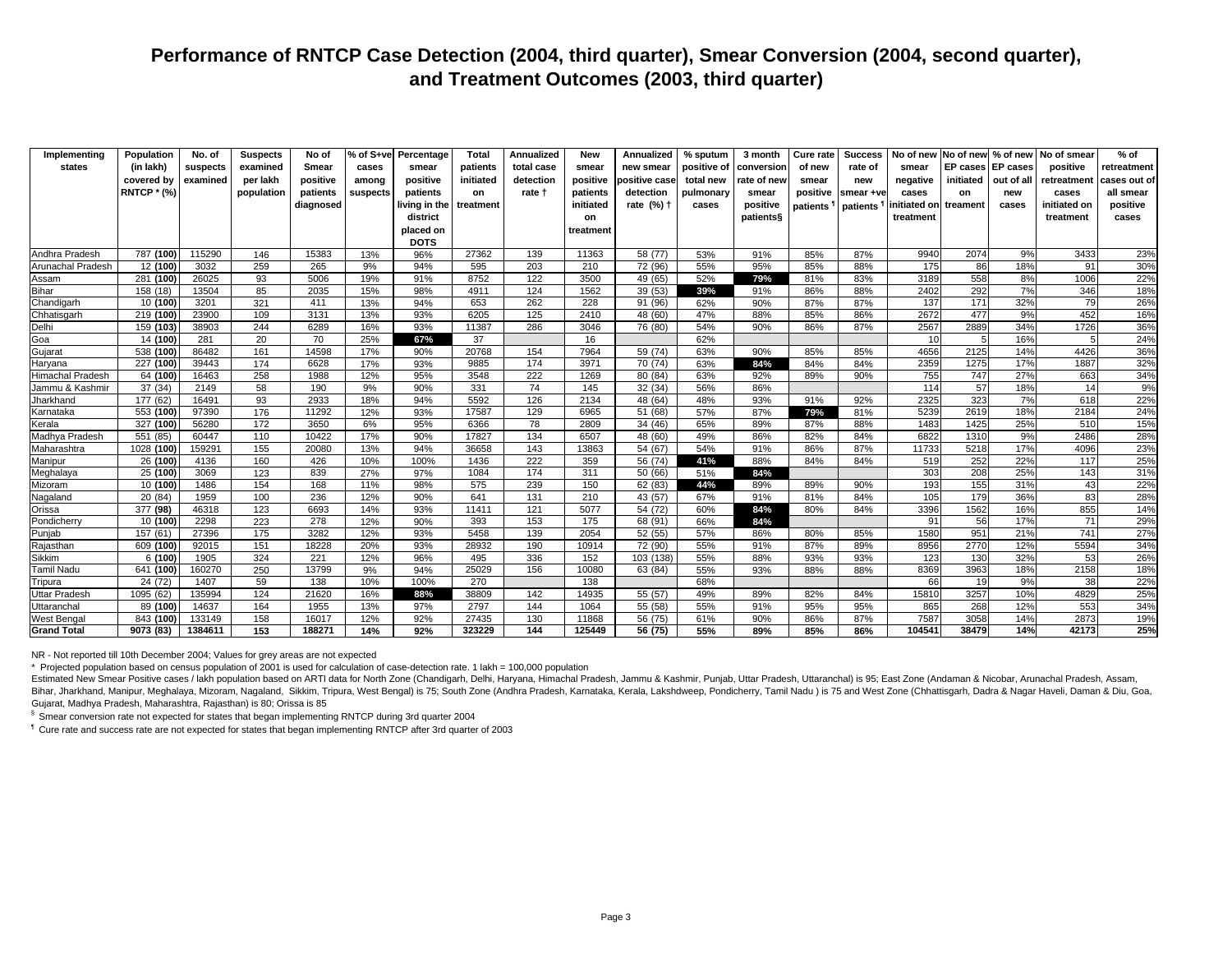| Implementing<br>states |      |       | <b>New Smear Positive</b> |                |                  |                  |       |             | New Smear Negative <sup>#</sup> |                  |                  |       |             |                | New Extra Pulmonary <sup>#</sup> |                  |
|------------------------|------|-------|---------------------------|----------------|------------------|------------------|-------|-------------|---------------------------------|------------------|------------------|-------|-------------|----------------|----------------------------------|------------------|
|                        |      | Comp- |                           |                |                  |                  | Comp- |             |                                 |                  |                  | Comp- |             |                |                                  |                  |
|                        | Cure | leted | <b>Died</b>               | <b>Failure</b> | <b>Defaulted</b> | <b>Trans out</b> | leted | <b>Died</b> | <b>Failure</b>                  | <b>Defaulted</b> | <b>Trans out</b> | leted | <b>Died</b> | <b>Failure</b> | <b>Defaulted</b>                 | <b>Trans out</b> |
| Andhra Pradesh         | 85%  | 1.7%  | 5.8%                      | 2.7%           | 4.2%             | 0.4%             | 88%   | 4.8%        | 1.0%                            | 5.7%             | 0.3%             | 90%   | 4.5%        | 0.2%           | 4.9%                             | 0.7%             |
| Arunachal Pradesh      | 85%  | 2.9%  | 4.9%                      | 1.0%           | 5.9%             | 0.5%             | 89%   | 2.8%        | 0.0%                            | 7.1%             | 0.7%             | 80%   | 0.0%        | 2.0%           | 18.4%                            | 0.0%             |
| Assam                  | 81%  | 2.4%  | 5.9%                      | 2.3%           | 8.5%             | 0.4%             | 84%   | 4.9%        | 1.0%                            | 9.1%             | 0.7%             | 93%   | 1.9%        | 0.0%           | 4.6%                             | 0.4%             |
| <b>Bihar</b>           | 86%  | 2.5%  | 3.9%                      | 1.0%           | 6.5%             | 0.3%             | 93%   | 1.8%        | 0.2%                            | 4.9%             | 0.0%             | 92%   | 0.0%        | 0.7%           | 7.4%                             | 0.0%             |
| Chandigarh             | 87%  | 0.0%  | 3.6%                      | 6.7%           | 1.8%             | 1.2%             | 85%   | 1.1%        | 3.3%                            | 8.7%             | 2.2%             | 96%   | 1.6%        | 0.0%           | 1.6%                             | 0.8%             |
| Chhatisgarh            | 85%  | 1.3%  | 4.4%                      | 2.3%           | 7.1%             | 0.4%             | 87%   | 4.1%        | 0.0%                            | 8.5%             | 0.3%             | 92%   | 2.6%        | 0.0%           | 5.1%                             | 0.4%             |
| Delhi                  | 86%  | 0.5%  | 2.0%                      | 3.5%           | 6.4%             | 1.2%             | 92%   | 1.5%        | 0.9%                            | 5.2%             | 0.5%             | 96%   | 0.6%        | 0.1%           | 3.0%                             | 0.2%             |
| Goa                    |      |       |                           |                |                  |                  |       |             |                                 |                  |                  |       |             |                |                                  |                  |
| Gujarat                | 85%  | 0.3%  | 5.3%                      | 3.4%           | 5.9%             | 0.5%             | 85%   | 3.8%        | 1.6%                            | 9.1%             | 0.6%             | 90%   | 2.4%        | 0.2%           | 7.0%                             | 0.4%             |
| Haryana                | 84%  | 0.6%  | 3.9%                      | 2.2%           | 9.6%             | 0.2%             | 81%   | 4.4%        | 1.5%                            | 12.6%            | 0.1%             | 91%   | 1.4%        | 0.2%           | 7.1%                             | 0.0%             |
| Himachal Pradesh       | 89%  | 0.6%  | 3.3%                      | 2.1%           | 4.7%             | 0.1%             | 88%   | 4.8%        | 1.0%                            | 6.3%             | 0.1%             | 90%   | 6.0%        | 0.3%           | 3.7%                             | 0.1%             |
| Jammu & Kashmir        |      |       |                           |                |                  |                  |       |             |                                 |                  |                  |       |             |                |                                  |                  |
| Jharkhand              | 91%  | 0.8%  | 3.0%                      | 0.5%           | 4.6%             | 0.0%             | 92%   | 2.1%        | 0.6%                            | 5.1%             | 0.0%             | 96%   | 1.4%        | 0.0%           | 2.1%                             | 0.7%             |
| Karnataka              | 79%  | 1.9%  | 5.7%                      | 2.9%           | 9.8%             | 0.2%             | 82%   | 6.2%        | 1.4%                            | 10.0%            | 0.2%             | 90%   | 3.9%        | 0.2%           | 6.1%                             | 0.2%             |
| Kerala                 | 87%  | 1.1%  | 4.1%                      | 3.0%           | 4.4%             | 0.2%             | 90%   | 4.8%        | 0.5%                            | 4.6%             | 0.1%             | 93%   | 2.2%        | 0.2%           | 3.2%                             | 0.1%             |
| Madhya Pradesh         | 82%  | 1.6%  | 5.5%                      | 3.4%           | 7.2%             | 0.3%             | 87%   | 4.3%        | 1.0%                            | 7.7%             | 0.1%             | 91%   | 2.7%        | 0.1%           | 5.9%                             | 0.5%             |
| Maharashtra            | 86%  | 0.8%  | 5.2%                      | 2.6%           | 4.6%             | 0.5%             | 88%   | 4.3%        | 1.1%                            | 5.9%             | 0.4%             | 91%   | 3.2%        | 0.3%           | 4.9%                             | 0.4%             |
| Manipur                | 84%  | 0.3%  | 5.9%                      | 1.5%           | 8.3%             | 0.3%             | 87%   | 2.8%        | 0.0%                            | 9.5%             | 0.3%             | 89%   | 3.9%        | 0.0%           | 7.0%                             | 0.0%             |
| Meghalaya              |      |       |                           |                |                  |                  |       |             |                                 |                  |                  |       |             |                |                                  |                  |
| Mizoram                | 89%  | 0.9%  | 2.7%                      | 2.7%           | 3.6%             | 0.9%             | 85%   | 8.9%        | 0.5%                            | 4.2%             | 1.1%             | 94%   | 3.2%        | 0.0%           | 3.2%                             | 0.0%             |
| Nagaland               | 81%  | 2.2%  | 1.7%                      | 6.2%           | 8.4%             | 0.0%             | 61%   | 2.7%        | 16.8%                           | 19.5%            | 0.0%             | 69%   | 4.5%        | 5.6%           | 21.3%                            | 0.0%             |
| Orissa                 | 80%  | 4.6%  | 6.0%                      | 1.1%           | 8.5%             | 0.2%             | 88%   | 4.4%        | 0.4%                            | 7.2%             | 0.1%             | 89%   | 3.1%        | 0.1%           | 7.6%                             | 0.1%             |
| Pondicherry            |      |       |                           |                |                  |                  |       |             |                                 |                  |                  |       |             |                |                                  |                  |
| Punjab                 | 80%  | 5.6%  | 4.7%                      | 2.0%           | 7.2%             | 0.7%             | 90%   | 3.0%        | 1.3%                            | 5.9%             | 0.3%             | 93%   | 2.3%        | 0.0%           | 3.3%                             | 0.9%             |
| Rajasthan              | 87%  | 1.4%  | 3.2%                      | 1.6%           | 6.4%             | 0.0%             | 88%   | 2.7%        | 0.9%                            | 7.4%             | 0.1%             | 92%   | 1.6%        | 0.1%           | 5.4%                             | 0.2%             |
| Sikkim                 | 93%  | 0.0%  | 3.1%                      | 2.0%           | 1.0%             | 0.0%             | 92%   | 4.8%        | 1.9%                            | 1.0%             | 0.0%             | 94%   | 2.1%        | 1.1%           | 3.2%                             | 0.0%             |
| <b>Tamil Nadu</b>      | 88%  | 0.2%  | 4.6%                      | 1.9%           | 5.2%             | 0.3%             | 90%   | 4.1%        | 0.6%                            | 5.5%             | 0.3%             | 93%   | 3.1%        | 0.1%           | 3.4%                             | 0.2%             |
| Tripura                |      |       |                           |                |                  |                  |       |             |                                 |                  |                  |       |             |                |                                  |                  |
| <b>Uttar Pradesh</b>   | 82%  | 2.0%  | 4.9%                      | 2.1%           | 9.0%             | 0.1%             | 89%   | 2.8%        | 1.0%                            | 7.4%             | 0.0%             | 94%   | 1.1%        | 0.1%           | 4.7%                             | 0.0%             |
| Uttaranchal            | 95%  | 0.0%  | 1.8%                      | 0.5%           | 2.8%             | 0.0%             | 95%   | 4.1%        | 0.0%                            | 1.0%             | 0.0%             | 99%   | 1.1%        | 0.0%           | 0.0%                             | 0.0%             |
| West Bengal            | 86%  | 0.7%  | 3.9%                      | 2.4%           | 6.3%             | 0.2%             | 88%   | 4.0%        | 0.8%                            | 7.4%             | 0.2%             | 93%   | 2.9%        | 0.1%           | 4.0%                             | 0.2%             |
| <b>Grand Total</b>     | 85%  | 1.3%  | 4.7%                      | 2.4%           | 6.3%             | 0.3%             | 88%   | 4.0%        | 1.0%                            | 6.9%             | 0.2%             | 92%   | 2.6%        | 0.2%           | 4.8%                             | 0.3%             |

\*- Treatment success for New Smear Positive is cured and treatment completed.

J.

# - Treatment success for New Smear Negative and New Extra Pulmonary are treatment completed.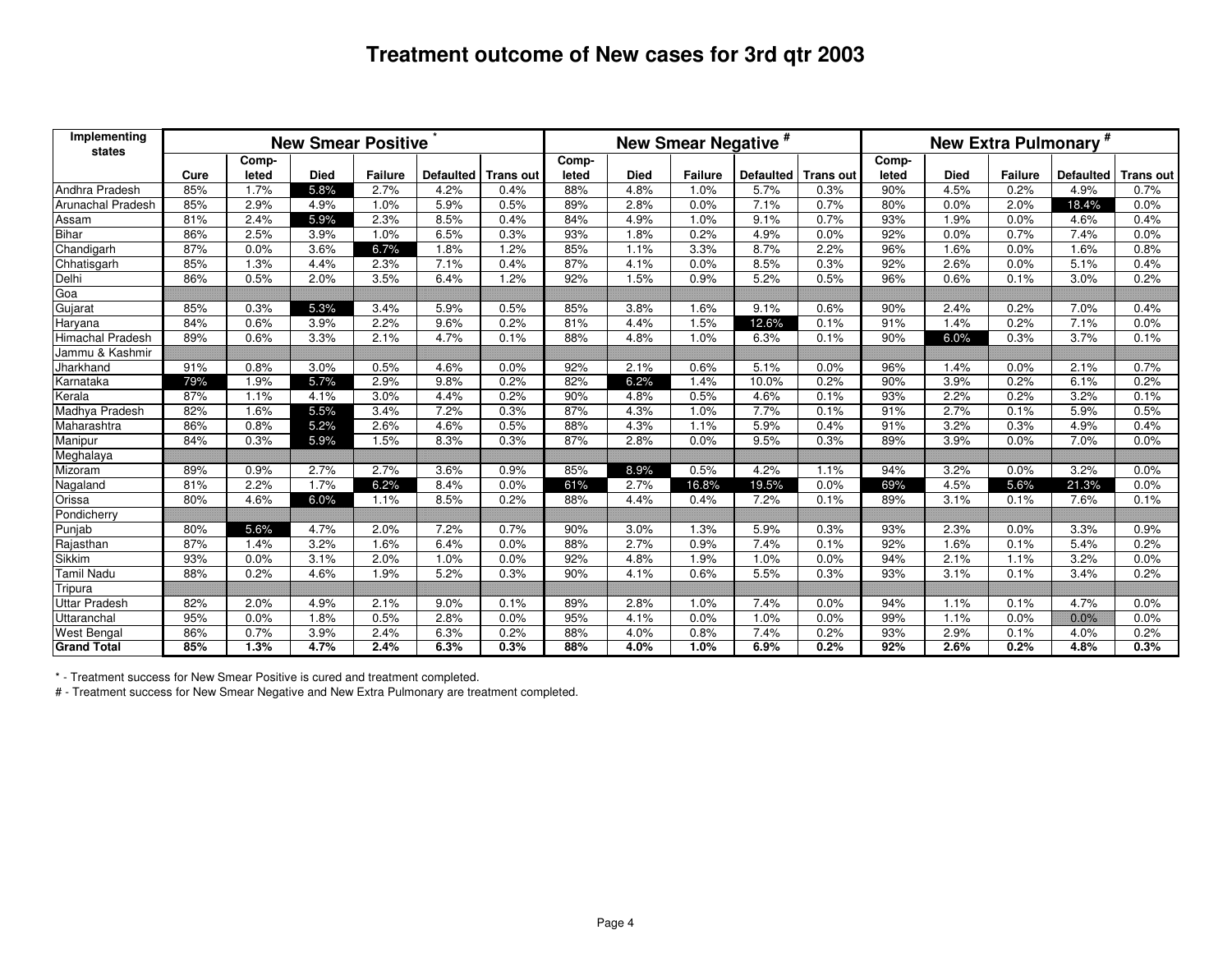|                         |            |                | <b>STU UIL ZUUS (BACIUUIIIU</b> |                | <b>UURIS</b>     |                    |            |
|-------------------------|------------|----------------|---------------------------------|----------------|------------------|--------------------|------------|
| Type of retreatment     | Cured      | <b>Success</b> | <b>Died</b>                     | <b>Failure</b> | <b>Defaulted</b> | <b>Transferred</b> | No.        |
| case                    |            |                |                                 |                |                  | out                | registered |
| Relapse                 | <b>71%</b> | 75%            | 7%                              | 6%l            | 12%              | 0.5%               | 12803      |
| Failure                 | 57%        | 60%            | 10%                             | $ 4\% $        | 16%              | 0.3%               | 3290       |
| Treatment after default | 64%        | 69%            | 7%                              | 5%             | 18%              | 0.6%               | 14861      |
| <b>Total</b>            | 66%        | 70%            | 7%I                             | 6%             | 16%              | 0.6%               | 30954      |

## **Outcome of Smear Positive Retreatment cases for India, 3rd qtr 2003 (excluding "Others")**

### **State-wise outcome of Smear Positive Retreatment cases for 3rd qtr 2003, (excluding "Others")**

| <b>Implementing states</b> | Cured | <b>Success</b> | <b>Died</b> | ≂<br><b>Failure</b> | <b>Defaulted</b> | <b>Transferred</b> | No.              |
|----------------------------|-------|----------------|-------------|---------------------|------------------|--------------------|------------------|
|                            |       |                |             |                     |                  | out                | registered       |
| Andhra Pradesh             | 66%   | 71%            | 9%          | 7%                  | 13%              | 0.7%               | 2198             |
| <b>Arunachal Pradesh</b>   | 79%   | 80%            | 1%          | 9%                  | 9%               | 0.0%               | $\overline{75}$  |
| Assam                      | 64%   | 71%            | 9%          | 4%                  | 16%              | 0.0%               | 428              |
| <b>Bihar</b>               | 68%   | 79%            | 8%          | 2%                  | 11%              | 0.0%               | 209              |
| Chandigarh                 | 77%   | 79%            | 7%          | 7%                  | 5%               | 1.8%               | $\overline{57}$  |
| Chhatisgarh                | 66%   | 73%            | 6%          | 7%                  | 13%              | 1.0%               | 196              |
| Delhi                      | 68%   | 69%            | 7%          | 9%                  | 14%              | 1.4%               | 1402             |
| Goa                        |       |                |             |                     |                  |                    |                  |
| Gujarat                    | 59%   | 63%            | 7%          | 7%                  | 22%              | 1.0%               | 3613             |
| Haryana                    | 57%   | 63%            | 7%          | 6%                  | 23%              | 0.4%               | 527              |
| <b>Himachal Pradesh</b>    | 74%   | 78%            | 8%          | 6%                  | 8%               | 0.4%               | 556              |
| Jammu & Kashmir            |       |                |             |                     |                  |                    |                  |
| Jharkhand                  | 79%   | 81%            | 6%          | $1\%$               | 11%              | 1.0%               | 193              |
| Karnataka                  | 59%   | 64%            | 8%          | 6%                  | 22%              | 0.3%               | 1740             |
| Kerala                     | 65%   | 69%            | 4%          | 10%                 | 16%              | 1.3%               | 462              |
| <b>Madhya Pradesh</b>      | 66%   | 70%            | 10%         | 7%                  | 13%              | 0.2%               | 1345             |
| Maharashtra                | 62%   | 66%            | 9%          | 7%                  | 17%              | 1.2%               | 3779             |
| Manipur                    | 64%   | 64%            | 10%         | 7%                  | 19%              | 0.0%               | 89               |
| Meghalaya                  |       |                |             |                     |                  |                    |                  |
| Mizoram                    | 45%   | 62%            | 9%          | 9%                  | 19%              | 1.7%               | 58               |
| Nagaland                   | 71%   | 73%            | 3%          | 16%                 | 6%               | 1.3%               | 79               |
| Orissa                     | 64%   | 69%            | 11%         | 3%                  | 17%              | 0.2%               | $\overline{413}$ |
| Pondicherry                |       |                |             |                     |                  |                    |                  |
| Punjab                     | 65%   | 77%            | 7%          | 4%                  | 11%              | 0.9%               | 581              |
| Rajasthan                  | 74%   | 78%            | 6%          | 3%                  | 13%              | 0.0%               | 5288             |
| Sikkim                     | 68%   | 70%            | 8%          | 19%                 | 3%               | 0.0%               | 37               |
| <b>Tamil Nadu</b>          | 63%   | 65%            | 7%          | 7%                  | 20%              | 0.7%               | 1937             |
| Tripura                    |       |                |             |                     |                  |                    |                  |
| <b>Uttar Pradesh</b>       | 71%   | 74%            | 7%          | 5%                  | 14%              | 0.1%               | 3119             |
| Uttaranchal                | 75%   | 75%            | 9%          | 10%                 | 6%               | 0.0%               | 93               |
| <b>West Bengal</b>         | 69%   | 71%            | 6%          | 6%                  | 15%              | 0.4%               | 2480             |
| <b>Grand Total</b>         | 66%   | 70%            | 7%          | 6%                  | 16%              | 0.6%               | 30954            |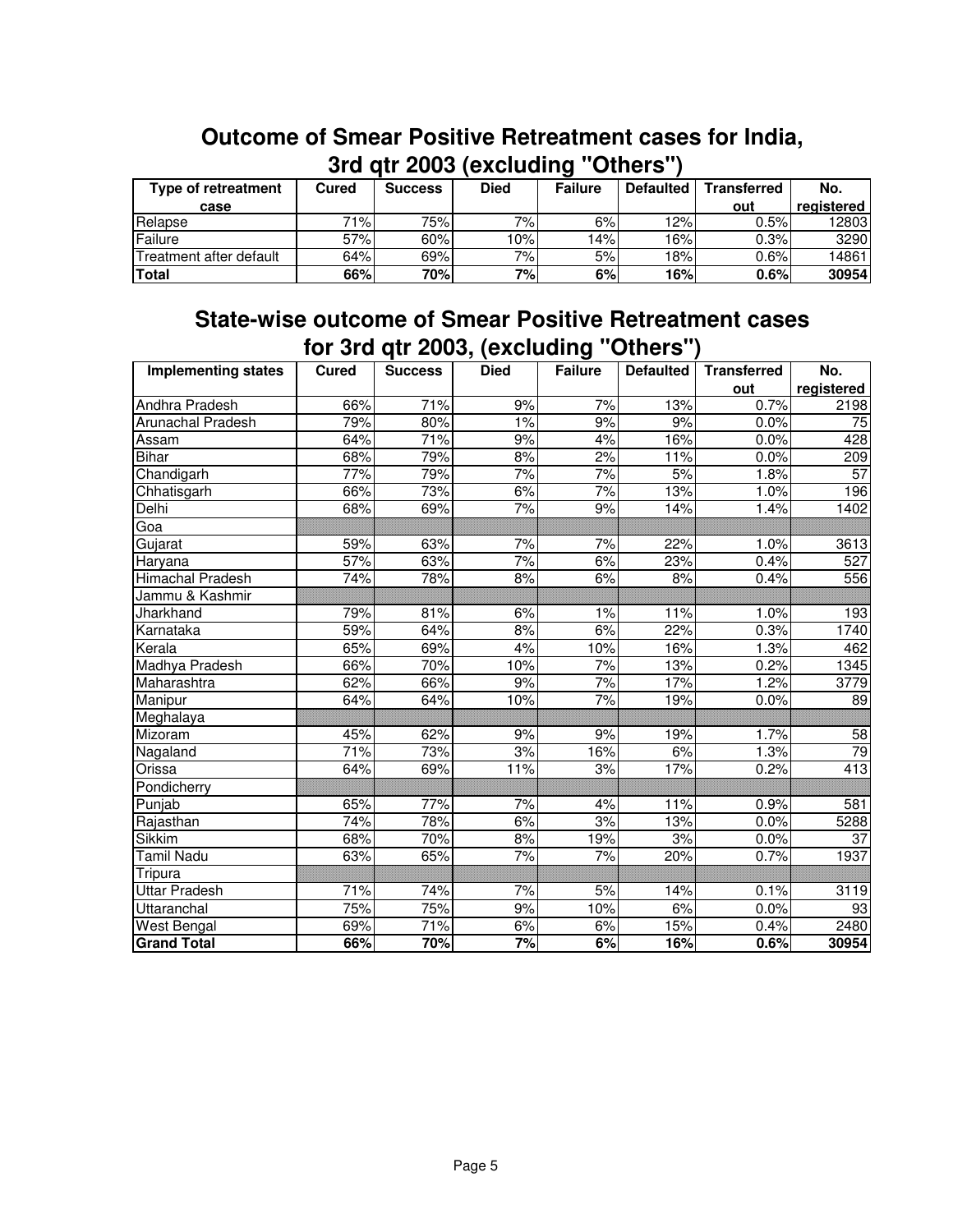# **Programme infrastructure, Staffing and Drugs for 3rd qtr 2004**

| Implementing            | <b>Total</b>              |                 | <b>Implementing district</b> |                  |                  | <b>Involvement of Other</b> |                 |                 |                         |                                 |                 |                        |                 |                 | % of districts with less than 1 |                  |
|-------------------------|---------------------------|-----------------|------------------------------|------------------|------------------|-----------------------------|-----------------|-----------------|-------------------------|---------------------------------|-----------------|------------------------|-----------------|-----------------|---------------------------------|------------------|
| states                  | no. of                    |                 | details                      |                  |                  | sectors                     |                 |                 |                         | Number of key staff in position |                 |                        |                 |                 | month of drug stock at the end  |                  |
|                         | <b>Districts</b><br>/ DTC |                 |                              |                  |                  |                             |                 |                 |                         |                                 |                 |                        |                 |                 | of the quarter                  |                  |
|                         |                           | No. of          | No. of                       | No. of           | NGO <sup>*</sup> | PP <sup>*</sup>             | <b>Medical</b>  | <b>DTO</b>      | 2nd MO MO-TC            |                                 | <b>STS</b>      | <b>STLS</b>            | LT.             | Cat I           | Cat II                          | Cat III          |
|                         |                           | districts       | TU <sub>s</sub> '            | MCs'             |                  |                             | College         |                 |                         |                                 |                 |                        |                 | <b>Patient</b>  | <b>Patient</b>                  | <b>Patient</b>   |
|                         |                           | /DTC            |                              |                  |                  |                             |                 |                 |                         |                                 |                 |                        |                 | <b>Wise Box</b> | <b>Wise Box</b>                 | Wise Box         |
| <b>Andhra Pradesh</b>   | 24                        | $\overline{24}$ | 164                          | 878              | 39               | $\overline{72}$             | $\overline{12}$ | $\overline{21}$ | 20                      | 149                             | 143             | 154                    | 767             | 0%              | 4%                              | $0\%$            |
| Arunachal Pradesh       | 6                         | 6               | 14                           | $\overline{26}$  | $\mathbf 0$      | 0                           | $\mathbf 0$     | 6               | $\overline{\mathbf{c}}$ | 12                              | 13              | 13                     | 20              | 17%             | 0%                              | $0\%$            |
| Assam                   | 23                        | $\overline{23}$ | 61                           | 312              | 19               | 48                          | $\overline{c}$  | 23              | 13                      | 50                              | 61              | 61                     | 328             | 13%             | 4%                              | 9%               |
| <b>Bihar</b>            | 38                        | 5               | $\overline{27}$              | 103              | 36               | 33                          | 5               | 5               | 4                       | 26                              | 26              | 23                     | 116             | 0%              | 0%                              | 20%              |
| Chandigarh              |                           | $\mathbf{1}$    | $\overline{c}$               | 13               | $\overline{9}$   | 145                         | $\overline{c}$  |                 | $\overline{1}$          | $\overline{2}$                  | 3               | $\boldsymbol{\Lambda}$ | 8               | 0%              | 0%                              | $0\%$            |
| Chhatisgarh             | 16                        | 16              | 62                           | 281              | $\overline{8}$   | 87                          | $\mathbf{1}$    | 16              | $\overline{c}$          | 61                              | 60              | 60                     | 270             | 6%              | 0%                              | 13%              |
| Delhi                   | $\overline{21}$           | $\overline{21}$ | 31                           | 159              | $\overline{70}$  | 34                          | 5               | 21              | $\overline{27}$         | 28                              | 35              | 30                     | 149             | 5%              | 0%                              | 5%               |
| Goa                     | $\overline{c}$            | 2               | $\mathbf{3}$                 | 18               | $\Omega$         | $\Omega$                    | $\mathbf{1}$    | $\overline{c}$  | $\Omega$                | 3                               | 3               | 3                      | $\overline{22}$ | 0%              | 0%                              | $0\%$            |
| Gujarat                 | $\overline{27}$           | $\overline{27}$ | 119                          | 600              | 93               | 862                         | 10              | 19              | $\overline{28}$         | 115                             | 114             | 117                    | 513             | 0%              | 0%                              | 0%               |
| Harvana                 | 19                        | 19              | 45                           | 202              | 30               | 145                         | <sub>2</sub>    | 18              | 14                      | 43                              | 46              | 45                     | 212             | 0%              | 0%                              | $0\%$            |
| <b>Himachal Pradesh</b> | $\overline{12}$           | $\overline{12}$ | 38                           | 161              | 12               | 29                          | $\mathbf{1}$    | $\overline{12}$ | 11                      | 38                              | 36              | 34                     | 157             | 8%              | 0%                              | 0%               |
| Jammu & Kashmir         | 14                        | 3               | $\overline{11}$              | 42               | $\mathbf 0$      |                             | 6               | 3               | 4                       | $\overline{11}$                 | $\overline{11}$ | 11                     | 41              | 0%              | 0%                              | $0\%$            |
| Jharkhand               | $\overline{22}$           | 10              | 33                           | 172              | 7                | $\Omega$                    | $\mathbf{1}$    | $\overline{10}$ | 8                       | $\overline{30}$                 | 30              | 29                     | 105             | 10%             | 10%                             | 0%               |
| Karnataka               | 28                        | $\overline{28}$ | 114                          | 602              | 94               | 485                         | 28              | 26              | 8                       | 105                             | 108             | 115                    | 599             | 0%              | 4%                              | 0%               |
| Kerala                  | 14                        | $\overline{14}$ | 68                           | 490              | 43               | 350                         | $\overline{9}$  | $\overline{12}$ | 13                      | 65                              | 65              | 65                     | 357             | 0%              | 0%                              | 21%              |
| Madhya Pradesh          | 45                        | 39              | 121                          | 609              | 10               | 47                          | 3               | 39              | $\overline{13}$         | 115                             | 117             | 139                    | 518             | 3%              | 5%                              | 3%               |
| Maharashtra             | 48                        | 48              | 201                          | 1071             | 104              | 758                         | $\overline{37}$ | 47              | 51                      | 195                             | 194             | 198                    | 895             | 2%              | 4%                              | 6%               |
| Manipur                 | 9                         | 9               | 9                            | 45               | 42               | 2                           | $\mathbf{1}$    | 9               | $\overline{2}$          |                                 | 9               | $\overline{13}$        | 45              | 44%             | 22%                             | 44%              |
| Meghalaya               | 5                         | 5               | 10                           | 45               | 8                | $\overline{7}$              | $\mathbf 0$     | 5               | 4                       | 10                              | 10 <sup>1</sup> | 10                     | 60              | 20%             | 0%                              | $0\%$            |
| Mizoram                 | 8                         | 8               | 9                            | 26               | $\mathbf 0$      | $\overline{0}$              | $\mathbf 0$     | $\overline{8}$  | Ŋ,                      |                                 | $\overline{9}$  | 9                      | 32              | 0%              | 0%                              | 13%              |
| Nagaland                | 8                         | $\overline{7}$  | $\overline{7}$               | 28               | $\overline{0}$   | $\Omega$                    | $\mathbf 0$     | 6               | 4                       | 6                               | $\overline{7}$  |                        | $\overline{27}$ | 0%              | 0%                              | 14%              |
| Orissa                  | 31                        | 30              | 85                           | 517              | 17               | $\blacktriangleleft$        | 3               | $\overline{27}$ | 13                      | 56                              | 78              | 66                     | 503             | 7%              | 3%                              | $0\%$            |
| Pondicherry             | $\overline{1}$            | $\mathbf{1}$    | $\boldsymbol{\Lambda}$       | 11               | $\overline{0}$   | $\Omega$                    | 5               |                 | $\mathbf{1}$            | 4                               |                 | $\Delta$               | 11              | 0%              | 0%                              | 0%               |
| Punjab                  | $\overline{17}$           | 9               | 30                           | $\overline{178}$ | 19               | 98                          | 5               | 9               | 5                       | $\overline{27}$                 | 26              | 28                     | 176             | 0%              | 0%                              | $\overline{0\%}$ |
| Rajasthan               | $\overline{32}$           | $\overline{32}$ | 142                          | 694              | 85               | 81                          | 7               | 31              | 20                      | 133                             | 136             | 144                    | 672             | 0%              | 0%                              | 9%               |
| Sikkim                  | $\overline{4}$            | 4               | 5                            | $\overline{18}$  | 9                | $\overline{16}$             | $\overline{1}$  | 4               | $\Omega$                | 5 <sup>1</sup>                  | 5               | 5                      | $\overline{22}$ | 0%              | 0%                              | $0\%$            |
| Tamil Nadu              | 29                        | 29              | 138                          | 716              | 128              | 310                         | 19              | $\overline{28}$ | $\overline{26}$         | 116                             | 132             | 140                    | 587             | 3%              | 3%                              | 7%               |
| Tripura                 | $\overline{4}$            | $\overline{2}$  | 5                            | 33               | $\mathbf 0$      | $\Omega$                    | $\mathbf 0$     | $\overline{2}$  | $\overline{2}$          | 5                               | 5               | 5                      | $\overline{27}$ | 0%              | 0%                              | $0\%$            |
| <b>Uttar Pradesh</b>    | 70                        | $\overline{37}$ | 194                          | 792              | $\overline{27}$  | 149                         | $\overline{12}$ | 30              | 40                      | 175                             | 179             | 177                    | 523             | 0%              | 0%                              | 0%               |
| Uttaranchal             | 13                        | 13              | 30                           | 139              | 6                | 3                           | $\overline{c}$  | 13              | 12                      | $\overline{28}$                 | 29              | $\overline{30}$        | 135             | 8%              | 15%                             | 15%              |
| <b>West Bengal</b>      | 19                        | 19              | 174                          | 855              | 69               | 206                         | $\overline{9}$  | 17              | 17                      | 156                             | 169             | 170                    | 935             | 0%              | 0%                              | 0%               |
| <b>Grand Total</b>      | 610                       | 503             | 1956                         | 9836             | 984              | 3969                        | 189             | 471             | 367                     | 1777                            | 1863            | 1909                   | 8832            | 3%              | 3%                              | 5%               |

\* - Number of NGO's and PP's exclude all unsigned involvement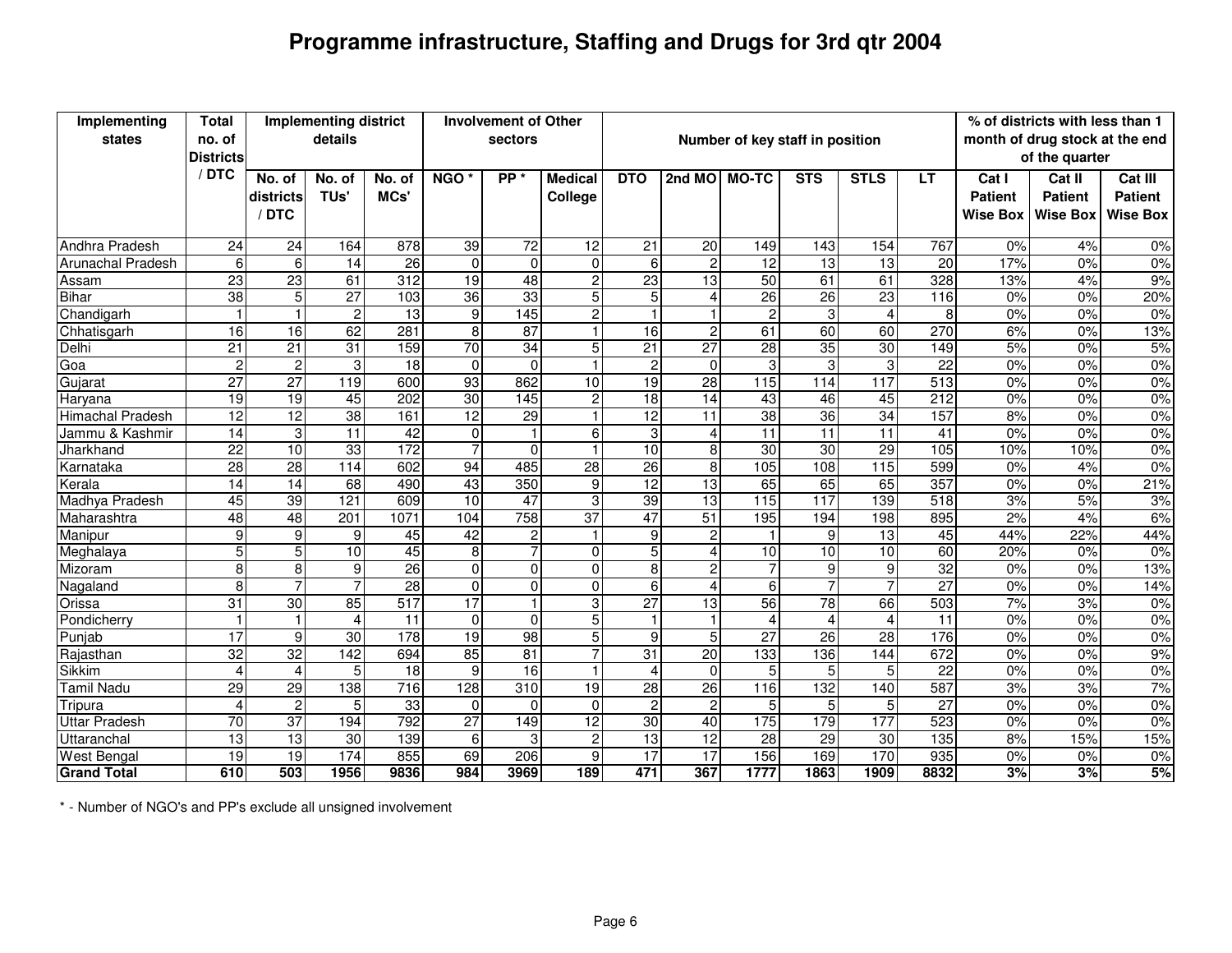| <b>State</b>                     | <b>District</b>            | Population      | No. of       | <b>Suspects</b> | No of           | % of       | Percentage    | <b>Total</b> | Annualized | New       | Annualized                 | % new        | 3 month               | Cure rate  | <b>Success</b>        |
|----------------------------------|----------------------------|-----------------|--------------|-----------------|-----------------|------------|---------------|--------------|------------|-----------|----------------------------|--------------|-----------------------|------------|-----------------------|
|                                  |                            | (in lakh)       | suspects     | examined        | <b>Smear</b>    | $S+ve$     | smear         | patients     | total case | smear     | new smear                  | sputum       | conversion            | of new     | rate of               |
|                                  |                            | covered by      | examined     | per lakh        | positive        | cases      | positive      | initiated    | detection  | positive  | positive case positive out |              | rate of new           | smear      | new                   |
|                                  |                            | <b>RNTCP*</b>   |              | population      | patients        | among      | patients      | on           | rate $†$   | patients  | detection                  | of total new | smear                 | positive   | smear                 |
|                                  |                            |                 |              |                 | diagnosed       | suspects   | living in the | treatment    |            | initiated | rate $(%)^{\dagger}$       | pulmonary    | positive              | patients'  | positive              |
|                                  |                            |                 |              |                 |                 |            | district      |              |            | on        |                            | cases        | patients <sup>§</sup> |            | patients <sup>1</sup> |
|                                  |                            |                 |              |                 |                 |            | placed on     |              |            | treatment |                            |              |                       |            |                       |
|                                  |                            |                 |              |                 |                 |            | <b>DOTS</b>   |              |            |           |                            |              |                       |            |                       |
| Andhra Pradesh                   | Adilabad                   | 26              | 1835         | 71              | 357             | 19%        | 94%           | 649          | 101        | 357       | 55 74%                     | 64%          | 92%                   | 64%        | 70%                   |
| Andhra Pradesh                   | Anantapur                  | 38              | 6990         | 185             | 870             | 12%        | 95%           | 1293         | 137        | 590       | 62 83%                     | 60%          | 91%                   | 85%        | 86%                   |
| Andhra Pradesh                   | Bhadrachalam               | 8               | 2968         | 366             | 341             | 11%        | 100%          | 418          | 206        | 210       | 104 138%                   | 73%          | 89%                   |            |                       |
| Andhra Pradesh                   | Chittoor                   | 39              | 6317         | 163             | 738             | 12%        | 95%           | 1118         | 115        | 455       | 47 62%                     | 54%          | 92%                   | 85%        | 86%                   |
| Andhra Pradesh                   | Cuddapah                   | $\overline{27}$ | 3083         | 115             | 448             | 15%        | 95%           | 1166         | 174        | 394       | 59 79%                     | 43%          | 90%                   | 85%        | 85%                   |
| Andhra Pradesh                   | East Godavari              | 51              | 6672         | 132             | 781             | 12%        | 94%           | 1561         | 123        | 509       | 40 54%                     | 45%          | 92%                   | 85%        | 85%                   |
| Andhra Pradesh                   | Guntur                     | 46              | 8150         | 178             | 995             | 12%        | 99%           | 1770         | 155        | 661       | 58 77%                     | 50%          | 92%                   | 87%        | 89%                   |
| Andhra Pradesh                   | Hyderabad                  | 38              | 6105         | 159             | 1170            | 19%        | 94%           | 1461         | 152        | 612       | 64 85%                     | 61%          | 97%                   | 89%        | 89%                   |
| Andhra Pradesh                   | Karimnagar                 | 36              | 3020         | 84              | 584             | 19%        | 99%           | 866          | 96         | 370       | 41 55%                     | 59%          | 83%                   |            |                       |
| Andhra Pradesh                   | Khammam                    | 19              | 3151         | 170             | 503             | 16%        | 100%          | 781          | 168        | 338       | 73 97%                     | 55%          | 93%                   | 87%        | 90%                   |
| Andhra Pradesh                   | Krishna                    | 44              | 6789         | 155             | 987             | 15%        | 86%           | 1342         | 122        | 534       | 49 65%                     | 53%          | 93%                   | 86%        | 86%                   |
| Andhra Pradesh                   | Kurnool                    | $\overline{37}$ | 4276         | 117             | 662             | 15%        | 76%           | 1411         | 155        | 524       | 57 77%                     | 45%          | 93%                   | 78%        | 79%                   |
| Andhra Pradesh                   | Mahbubnagar                | 36              | 3158         | 87              | 617             | 20%        | 100%          | 1094         | 120        | 497       | 55 73%                     | 53%          | 87%                   | 81%        | 83%                   |
| Andhra Pradesh                   | Medak                      | 28              | 5564         | 201             | 332             | 6%         | 100%          | 784          | 113        | 332       | 48 64%                     | 56%          | 96%                   | 89%        | 91%                   |
| Andhra Pradesh                   | Nalgonda                   | 34              | 6841         | 203             | 896             | 13%        | 100%          | 1352         | 161        | 625       | 74 99%                     | 61%          | 90%                   |            |                       |
| Andhra Pradesh                   | Nellore                    | 28              | 3677         | 133             | 527             | 14%        | 96%           | 1080         | 156        | 460       | 67 89%                     | 59%          | 92%                   | 86%        | 88%                   |
| Andhra Pradesh                   | Nizamabad                  | 24              | 3112         | 128             | 375             | 12%        | 91%           | 737          | 121        | 318       | 52 70%                     | 48%          | 93%                   | 86%        | 88%                   |
| Andhra Pradesh                   | Prakasam                   | $\overline{32}$ | 3714         | 117             | 449             | 12%        | 100%          | 1075         | 135        | 449       | 57 75%                     | 50%          | 95%                   | 85%        | 90%                   |
| Andhra Pradesh                   | Rangareddi                 | 36              | 4474         | 123             | 635             | 14%        | 95%           | 1142         | 125        | 483       | 53 71%                     | 55%          | 90%                   | 86%        | 88%                   |
| Andhra Pradesh                   | Srikakulam                 | $\overline{26}$ | 4243         | 161             | 489             | 12%        | 100%          | 1130         | 172        | 458       | 70 93%                     | 47%          | 92%                   | 93%        | 94%                   |
| Andhra Pradesh                   | Visakhapatnam              | 39              | 5915         | 150             | 611             | 10%        | 100%          | 1356         | 138        | 611       | 62 83%                     | 54%          | 95%                   | 89%        | 89%                   |
| Andhra Pradesh                   | Vizianagaram               | 23              | 4991         | 214             | 409             | 8%         | 100%          | 1021         | 175        | 409       | 70 93%                     | 54%          | 93%                   | 88%        | 89%                   |
| Andhra Pradesh<br>Andhra Pradesh | Warangal                   | 34<br>39        | 3343<br>6902 | 100<br>175      | 741<br>866      | 22%        | 100%<br>96%   | 1263<br>1492 | 150        | 509       | 61 81%                     | 50%          | 77%<br>94%            | 78%<br>87% | 86%<br>87%            |
| <b>Arunachal Pradesh</b>         | West Godavari<br>Along DTC | 1.1             | 168          | 151             | 17              | 13%<br>10% | 100%          | 38           | 151<br>137 | 658<br>17 | 67 89%<br>61 82%           | 56%<br>71%   | 100%                  | 73%        | 73%                   |
| Arunachal Pradesh                | <b>Bomdila DTC</b>         | 1.8             | 523          | 293             | 60              | 11%        | 100%          | 98           | 220        | 48        | 108 144%                   | 71%          | 97%                   | 88%        | 93%                   |
| Arunachal Pradesh                | Deomali DTC                | 2.4             | 458          | 190             | 51              | 11%        | 90%           | 103          | 171        | 35        | 58 77%                     | 52%          | 96%                   | 76%        | 82%                   |
| Arunachal Pradesh                | Pasighat DTC               | 1.3             | 269          | 208             | 30              | 11%        | 100%          | 67           | 207        | 30        | 93 124%                    | 67%          | 96%                   | 95%        | 95%                   |
| Arunachal Pradesh                | <b>Fezu DTC</b>            | 2.2             | 466          | 216             | 34              | 7%         | 100%          | 84           | 156        | 34        | 63 84%                     | 64%          | 95%                   | 89%        | 89%                   |
| Arunachal Pradesh                | Ziro DTC                   | 2.9             | 1148         | 390             | 73              | 6%         | 81%           | 205          | 279        | 46        | 63 83%                     | 36%          | 90%                   | 78%        | 83%                   |
| Assam                            | Barpeta                    | 17              | 1199         | 69              | 187             | 16%        | 100%          | 388          | 90         | 129       | 30 40%                     | 46%          | 88%                   | 82%        | 85%                   |
| Assam                            | Bongaigaon                 | 10              | 815          | 85              | 176             | 22%        | 93%           | 325          | 136        | 128       | 54 72%                     | 51%          | 72%                   |            |                       |
| Assam                            | Cachar                     | 15              | 1049         | 69              | 182             | 17%        | 66%           | 303          | 80         | 93        | 24 33%                     | 40%          | 79%                   | 66%        | 70%                   |
| Assam                            | Darrang                    | 16              | 1497         | 95              | 238             | 16%        | 96%           | 513          | 130        | 178       | 45 60%                     | 44%          | 74%                   |            |                       |
| Assam                            | Dhemaji                    | 6               | 126          | 21              | 123             | 98%        | 100%          | 156          | 104        | 80        | 53 71%                     | 58%          | 70%                   |            |                       |
| Assam                            | Dhubri                     | $\overline{17}$ | 1183         | 69              | 340             | 29%        | 71%           | 480          | 112        | 230       | 53 71%                     | 59%          | 65%                   |            |                       |
| Assam                            | Dibrugarh                  | 12              | 1978         | 160             | 337             | 17%        | 94%           | 572          | 185        | 233       | 76 101%                    | 64%          | 87%                   | 84%        | 85%                   |
| Assam                            | Goalpara                   | 9               | 167          | 19              | 167             | 100%       | 93%           | 266          | 123        | 138       | 64 85%                     | 59%          | 74%                   |            |                       |
| Assam                            | Golaghat                   | 10              | 1126         | 113             | 163             | 14%        | 82%           | 323          | 130        | 105       | 42 56%                     | 44%          | 70%                   |            |                       |
| Assam                            | Hailakandi                 | $6\overline{6}$ | 599          | 105             | $\overline{71}$ | 12%        | 100%          | 147          | 103        | 54        | 38 50%                     | 49%          | 39%                   |            |                       |
| Assam                            | Jorhat                     | 11              | 1260         | 119             | 201             | 16%        | 99%           | 343          | 129        | 145       | 55 73%                     | 59%          | 86%                   | 80%        | 87%                   |
| Assam                            | Kamrup                     | 26              | 3289         | 124             | 478             | 15%        | 96%           | 854          | 129        | 274       | 41 55%                     | 53%          | 81%                   | 76%        | 80%                   |
| Assam                            | Karbi Anglong              | 9               | 1201         | 140             | 235             | 20%        | 98%           | 464          |            | 163       |                            | 46%          |                       |            |                       |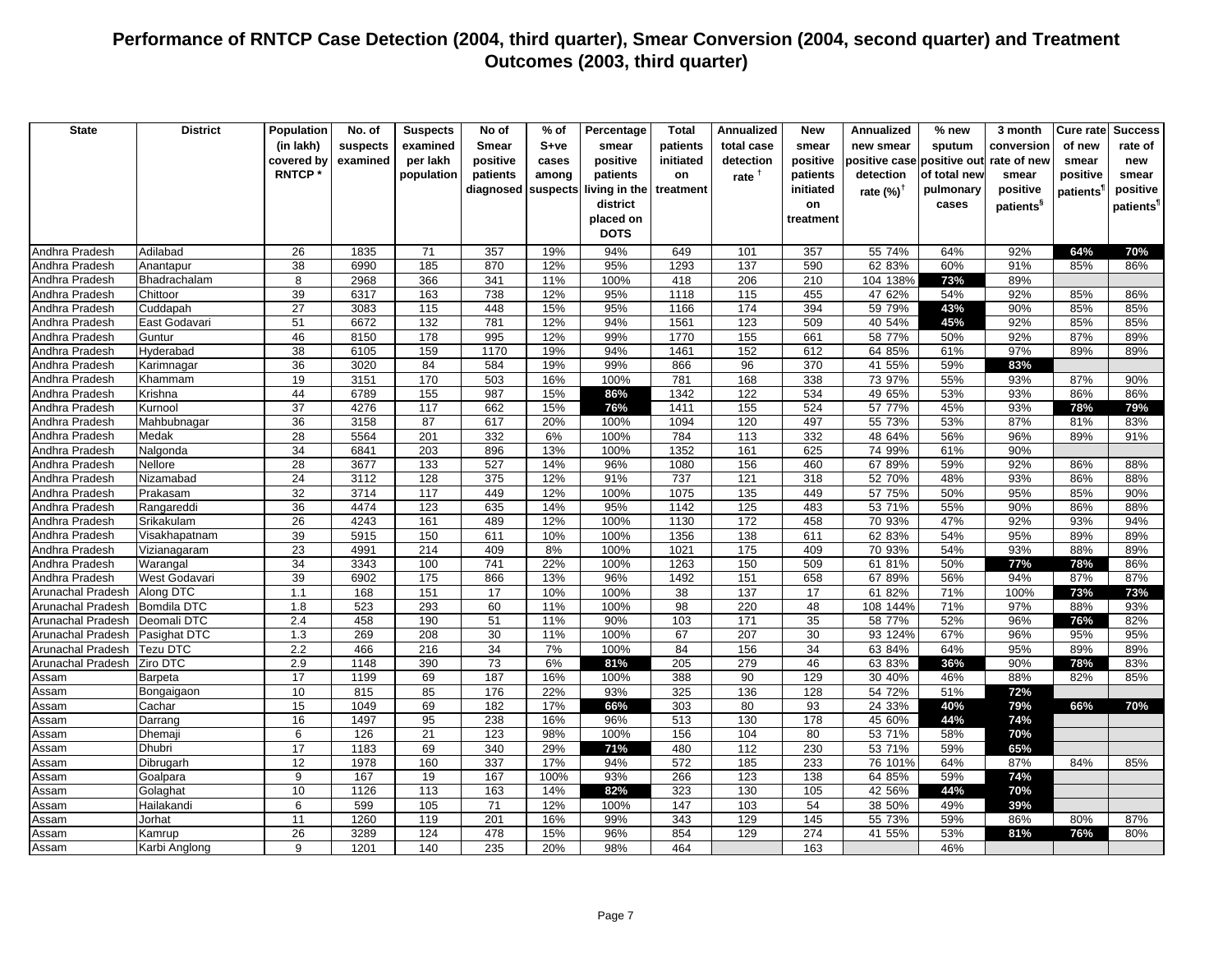| <b>State</b>               | <b>District</b>          | Population          | No. of       | <b>Suspects</b> | No of           | $%$ of     | Percentage    | <b>Total</b> | <b>Annualized</b> | <b>New</b> | <b>Annualized</b>    | % new        | 3 month               | Cure rate | <b>Success</b>        |
|----------------------------|--------------------------|---------------------|--------------|-----------------|-----------------|------------|---------------|--------------|-------------------|------------|----------------------|--------------|-----------------------|-----------|-----------------------|
|                            |                          | (in lakh)           | suspects     | examined        | <b>Smear</b>    | S+ve       | smear         | patients     | total case        | smear      | new smear            | sputum       | conversion            | of new    | rate of               |
|                            |                          | covered by          | examined     | per lakh        | positive        | cases      | positive      | initiated    | detection         | positive   | positive case        | positive out | rate of new           | smear     | new                   |
|                            |                          | <b>RNTCP</b>        |              | population      | patients        | among      | patients      | on           | rate <sup>†</sup> | patients   | detection            | of total new | smear                 | positive  | smear                 |
|                            |                          |                     |              |                 | diagnosed       | suspects   | living in the | treatment    |                   | initiated  | rate $(%)^{\dagger}$ | pulmonary    | positive              | patients' | positive              |
|                            |                          |                     |              |                 |                 |            | district      |              |                   | on         |                      | cases        | patients <sup>§</sup> |           | patients <sup>1</sup> |
|                            |                          |                     |              |                 |                 |            | placed on     |              |                   | treatment  |                      |              |                       |           |                       |
|                            |                          |                     |              |                 |                 |            | <b>DOTS</b>   |              |                   |            |                      |              |                       |           |                       |
| Assam                      | Karimganj                | 11                  | 1194         | 113             | 176             | 15%        | 84%           | 346          | 131               | 133        | 50 67%               | 42%          | 60%                   |           |                       |
| Assam                      | Kokrajhar                | 10                  | 985          | 101             | 191             | 19%        | 100%          | 378          | 154               | 178        | 73 97%               | 49%          | 68%                   |           |                       |
| Assam                      | Lakhimpur                | 9                   | 910          | $\overline{97}$ | 162             | 18%        | 101%          | 328          | 140               | 124        | 53 71%               | 50%          | 96%                   | 83%       | 83%                   |
| Assam                      | Marigaon                 | 8                   | 785          | 96              | 136             | 17%        | 100%          | 259          | 127               | 101        | 49 66%               | 47%          | 86%                   |           |                       |
| Assam                      | Nagaon                   | 24                  | 1931         | 79              | 464             | 24%        | 88%           | 630          | 103               | 336        | 55 73%               | 63%          | 84%                   |           |                       |
| Assam                      | Nalbari                  | 12                  | 825          | 69              | 236             | 29%        | 76%           | 400          | 133               | 186        | 62 83%               | 59%          | 80%                   |           |                       |
| Assam                      | North Cachar Hills       | 2.0                 | 358          | 183             | 38              | 11%        | 97%           | 62           | 126               | 27         | 55 73%               | 53%          | 86%                   | 93%       | 93%                   |
| Assam                      | Sibsagar                 | 11                  | 696          | 63              | 151             | 22%        | 88%           | 199          | 72                | 70         | 25 34%               | 69%          | 84%                   |           |                       |
| Assam                      | Sonitpur                 | 18                  | 1732         | 98              | 338             | 20%        | 96%           | 687          | 156               | 241        | 55 73%               | 44%          | 89%                   | 86%       | 86%                   |
| Assam                      | Tinsukia                 | 12                  | 1120         | 92              | 216             | 19%        | 93%           | 329          | 109               | 154        | 51 68%               | 64%          | 77%                   |           |                       |
| <b>Bihar</b>               | Katihar                  | 26                  | 1775         | 69              | 281             | 16%        | 100%          | 512          | 80                | 260        | 40 54%               | 57%          | 89%                   |           |                       |
| <b>Bihar</b>               | Munger                   | 12                  | 1043         | 85              | 126             | 12%        | 89%           | 452          | 148               | 78         | 25 34%               | 22%          | 73%                   |           |                       |
| <b>Bihar</b>               | Muzaffarpur              | 40                  | 2513         | 62              | 488             | 19%        | 100%          | 1275         | 126               | 402        | 40 53%               | 37%          | 90%                   | 85%       | 89%                   |
| <b>Bihar</b>               | Patna                    | 51                  | 6010         | 118             | 815             | 14%        | 99%           | 1728         | 136               | 570        | 45 60%               | 42%          | 93%                   | 85%       | 87%                   |
| <b>Bihar</b>               | Vaishali                 | 29                  | 2163         | 74              | 325             | 15%        | 97%           | 944          | 129               | 252        | 34 46%               | 36%          | 90%                   | 88%       | 88%                   |
| Chandigarh                 | Chandigarh               | 10                  | 3201         | 321             | 411             | 13%        | 94%           | 653          | 262               | 228        | 91 96%               | 62%          | 90%                   | 87%       | 87%                   |
| Chhatisgarh                | Bastar                   | 14                  | 1315         | 96              | 258             | 20%        | 94%           | 532          | 155               | 196        | 57 72%               | 50%          | 84%                   |           |                       |
| Chhatisgarh                | Bilaspur-CG              | 21                  | 2680         | 128             | 312             | 12%        | 99%           | 672          | 128               | 262        | 50 63%               | 47%          | 93%                   | 90%       | 91%                   |
| Chhatisgarh                | Dantewada                | 8<br>$\overline{7}$ | 1551         | 205             | 207             | 13%        | 64%           | 140          |                   | 86         |                      | 88%          |                       |           |                       |
| Chhatisgarh                | Dhamtari                 |                     | 798          | 108             | 110             | 14%        | 97%           | 162          | 88                | 80         | 43 54%               | 69%          | 83%                   |           |                       |
| Chhatisgarh                | Durg<br>Janjqir          | 29<br>14            | 3114<br>1438 | 106<br>104      | 409<br>192      | 13%<br>13% | 91%<br>91%    | 837<br>422   | 114<br>122        | 308<br>163 | 42 52%<br>47 59%     | 43%<br>41%   | 90%<br>94%            | 80%       | 83%                   |
| Chhatisgarh<br>Chhatisgarh | Jashpur                  | $\overline{8}$      | 756          | $\overline{97}$ | $\overline{77}$ | 10%        | 94%           | 157          | 81                | 62         | 32 40%               | 48%          | 85%                   |           |                       |
| Chhatisgarh                | Kanker                   | $\overline{7}$      | 1360         | 199             | 104             | 8%         | 96%           | 222          | 130               | 84         | 49 61%               | 48%          | 90%                   |           |                       |
| Chhatisgarh                | Kawardha                 | 6                   | 695          | 113             | 95              | 14%        | 97%           | 230          | 150               | 76         | 49 62%               | 40%          | 75%                   |           |                       |
| Chhatisgarh                | Korba                    | 11                  | 1249         | 117             | 149             | 12%        | 92%           | 230          | 86                | 116        | 44 55%               | 64%          | 83%                   |           |                       |
| Chhatisgarh                | Koriya                   | 6                   | 456          | 74              | 79              | 17%        | 94%           | 148          |                   | 48         |                      | 42%          |                       |           |                       |
| Chhatisgarh                | Mahasamund               | 9                   | 825          | 91              | 122             | 15%        | 90%           | 202          | 89                | 102        | 45 56%               | 60%          | 89%                   |           |                       |
| Chhatisgarh                | Raigarh-CG               | 13                  | 1355         | 102             | 265             | 20%        | 98%           | 572          | 172               | 219        | 66 82%               | 45%          | 87%                   |           |                       |
| Chhatisgarh                | Raipur                   | 32                  | 4174         | 132             | 473             | 11%        | 98%           | 1045         | 132               | 385        | 49 61%               | 43%          | 90%                   | 86%       | 86%                   |
| Chhatisgarh                | Rajnandgaon              | 13                  | 1418         | 105             | 202             | 14%        | 97%           | 452          | 134               | 163        | 48 60%               | 51%          | 85%                   | 80%       | 82%                   |
| Chhatisgarh                | Surguja                  | 21                  | 716          | 35              | $\overline{77}$ | 11%        | 78%           | 182          |                   | 60         |                      | 39%          |                       |           |                       |
| Delhi                      | <b>BJRM Chest Clinic</b> | 3                   | 1332         | 397             | 217             | 16%        | 85%           | 367          | 437               | 98         | 117 123%             | 57%          | 90%                   | 90%       | 90%                   |
| Delhi                      | <b>DDU Chest Clinic</b>  | 8                   | 2802         | 358             | 491             | 18%        | 89%           | 1277         | 652               | 292        | 149 157%             | 46%          | 89%                   | 87%       | 87%                   |
| Delhi                      | <b>GTB Chest Clinic</b>  | 9                   | 1729         | 193             | 360             | 21%        | 90%           | 421          | 188               | 128        | 57 60%               | 77%          | 92%                   | 86%       | 86%                   |
| Delhi                      | Gulabi Bagh              | 10                  | 1989         | 197             | 319             | 16%        | 75%           | 382          | 152               | 106        | 42 44%               | 55%          | 94%                   | 87%       | 87%                   |
| Delhi                      | Hedgewar C Clinic        | 5                   | 1731         | 346             | 229             | 13%        | 85%           | 582          | 466               | 123        | 98 104%              | 44%          | 89%                   |           |                       |
| Delhi                      | Jhandewalan              | 6                   | 1041         | 186             | 163             | 16%        | 90%           | 277          | 198               | 57         | 41 43%               | 47%          | 91%                   | 84%       | 84%                   |
| Delhi                      | Karawal Nagar            | 10                  | 1485         | 147             | 380             | 26%        | 99%           | 822          | 326               | 244        | 97 102%              | 62%          | 87%                   | 82%       | 82%                   |
| Delhi                      | Kingsway                 | $\overline{4}$      | 1818         | 406             | 266             | 15%        | 101%          | 324          | 289               | 87         | 78 82%               | 47%          | 95%                   | 90%       | 90%                   |
| Delhi                      | <b>LN Chest Clinic</b>   | 3                   | 1008         | 300             | 126             | 13%        | 100%          | 119          | 142               | 35         | 42 44%               | 70%          | 92%                   | 94%       | 94%                   |
| Delhi                      | $\overline{\text{LRS}}$  | 18                  | 5712         | 319             | 588             | 10%        | 99%           | 1085         | 242               | 292        | 65 69%               | 58%          | 91%                   | 89%       | 89%                   |
| Delhi                      | Moti Nagar               | 6                   | 1251         | 223             | 188             | 15%        | 83%           | 383          | 274               | 87         | 62 65%               | 51%          | 92%                   | 87%       | 87%                   |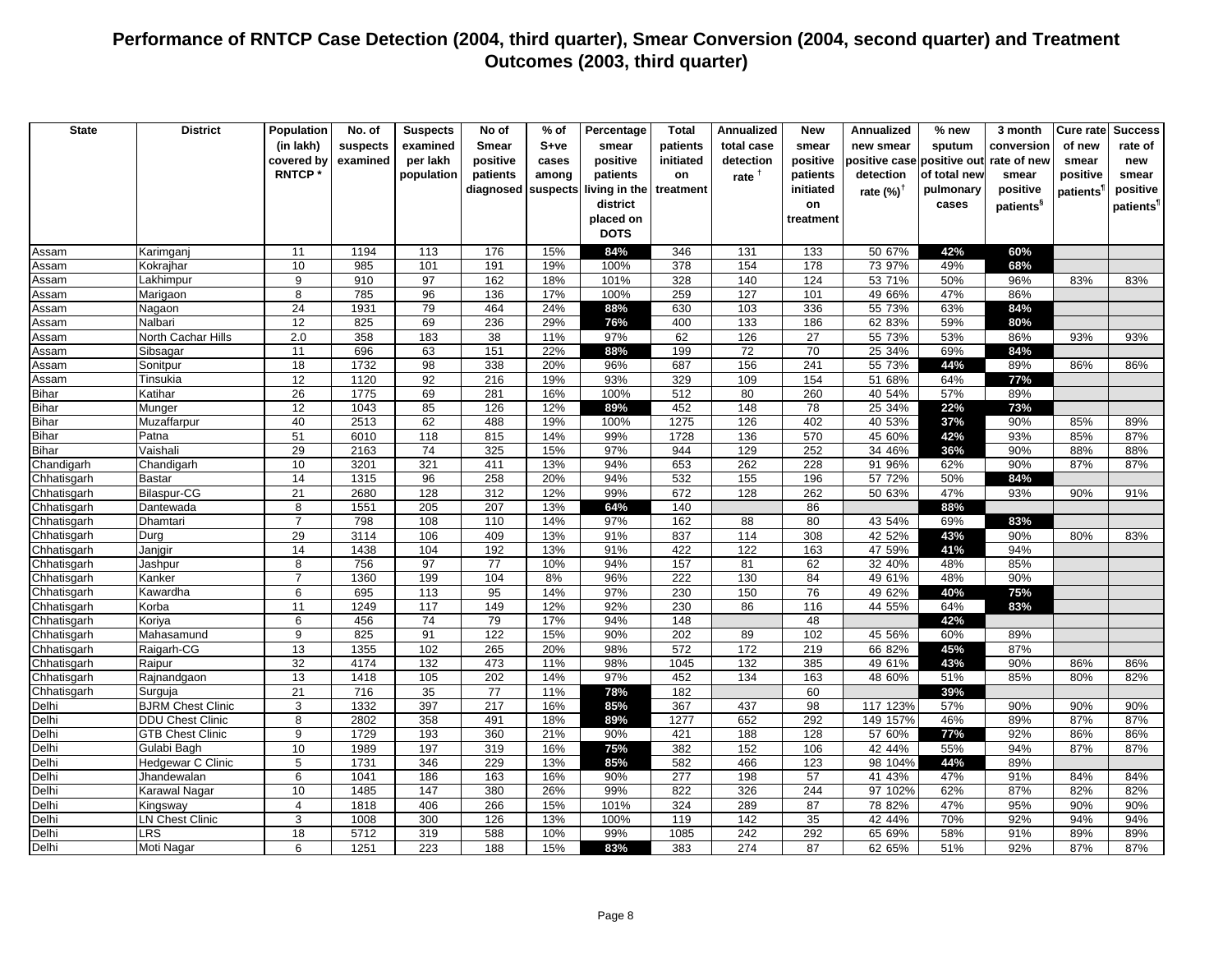| <b>State</b>       | <b>District</b>             | Population      | No. of       | <b>Suspects</b> | No of        | % of       | Percentage    | <b>Total</b> | <b>Annualized</b> | <b>New</b> | <b>Annualized</b>    | % new        | 3 month               | Cure rate  | <b>Success</b>        |
|--------------------|-----------------------------|-----------------|--------------|-----------------|--------------|------------|---------------|--------------|-------------------|------------|----------------------|--------------|-----------------------|------------|-----------------------|
|                    |                             | (in lakh)       | suspects     | examined        | <b>Smear</b> | S+ve       | smear         | patients     | total case        | smear      | new smear            | sputum       | conversion            | of new     | rate of               |
|                    |                             | covered by      | examined     | per lakh        | positive     | cases      | positive      | initiated    | detection         | positive   | positive case        | positive out | rate of new           | smear      | new                   |
|                    |                             | <b>RNTCP</b>    |              | population      | patients     | among      | patients      | on           | rate <sup>†</sup> | patients   | detection            | of total new | smear                 | positive   | smear                 |
|                    |                             |                 |              |                 | diagnosed    | suspects   | living in the | treatment    |                   | initiated  | rate $(%)^{\dagger}$ | pulmonary    | positive              | patients'  | positive              |
|                    |                             |                 |              |                 |              |            | district      |              |                   | on         |                      | cases        | patients <sup>§</sup> |            | patients <sup>1</sup> |
|                    |                             |                 |              |                 |              |            | placed on     |              |                   | treatment  |                      |              |                       |            |                       |
|                    |                             |                 |              |                 |              |            | <b>DOTS</b>   |              |                   |            |                      |              |                       |            |                       |
| Delhi              | Narela                      | 6               | 1521         | 272             | 236          | 16%        | 89%           | 346          | 247               | 107        | 76 80%               | 49%          | 88%                   | 87%        | 87%                   |
| Delhi              | <b>NDMC</b>                 | $\overline{4}$  | 1245         | 278             | 192          | 15%        | 96%           | 202          | 180               | 69         | 62 65%               | 70%          | 84%                   | 91%        | 91%                   |
| Delhi              | <b>NDTC</b>                 | $\overline{2}$  | 648          | 289             | 85           | 13%        | 92%           | 177          | 316               | 36         | 64 68%               | 53%          | 90%                   | 85%        | 85%                   |
| Delhi              | Nehru Nagar                 | 20              | 2684         | 133             | 442          | 16%        | 100%          | 925          | 184               | 264        | 52 55%               | 55%          | 88%                   | 80%        | 80%                   |
| Delhi              | Patparganj                  | 8               | 2075         | 265             | 408          | 20%        | 85%           | 621          | 317               | 179        | 91 96%               | 59%          | 91%                   | 83%        | 85%                   |
| Delhi              | <b>RK Mission</b>           | 9               | 286          | 32              | 286          | 100%       | 88%           | 388          | 173               | 132        | 59 62%               | 60%          | 83%                   | 95%        | 95%                   |
| Delhi              | <b>RTRM Chest Clinic</b>    | $\overline{4}$  | 1723         | 385             | 215          | 12%        | 96%           | 410          | 366               | 121        | 108 114%             | 60%          | 92%                   | 90%        | 90%                   |
| Delhi              | <b>SGM Chest Clinic</b>     | 9               | 3636         | 406             | 555          | 15%        | 100%          | 1293         | 577               | 322        | 144 151%             | 50%          | 93%                   | 88%        | 88%                   |
| Delhi              | Shahadra                    | 9               | 2151         | 240             | 341          | 16%        | 97%           | 631          | 282               | 150        | 67 71%               | 49%          | 89%                   | 81%        | 85%                   |
| Delhi              | <b>SPM Marg</b>             | 6               | 1036         | 185             | 202          | 19%        | 101%          | 355          | 254               | 117        | 84 88%               | 60%          | 92%                   | 91%        | 91%                   |
| Goa                | Noth Goa                    | 8               | 175          | 22              | 50           | 29%        | 55%           | 21           |                   | 7          |                      | 54%          |                       |            |                       |
| Goa                | South Goa                   | 6               | 106          | 17              | 20           | 19%        | 95%           | 16           |                   | 9          |                      | 69%          |                       |            |                       |
| Gujarat            | Ahmadabad                   | 24              | 2862         | 117             | 519          | 18%        | 90%           | 840          | 138               | 305        | 50 63%               | 57%          | 91%                   | 87%        | 87%                   |
| Gujarat            | AMC                         | $\overline{37}$ | 8011         | 214             | 1469         | 18%        | 85%           | 2092         | 224               | 570        | 61 76%               | 62%          | 87%                   | 83%        | 83%                   |
| Gujarat            | Amreli                      | 15              | 2569         | 174             | 275          | 11%        | 87%           | 350          | 95                | 168        | 45 57%               | 79%          | 92%                   | 84%        | 85%                   |
| Gujarat            | Anand                       | 20              | 2945         | 149             | 575          | 20%        | 95%           | 834          | 169               | 326        | 66 83%               | 63%          | 95%                   | 87%        | 87%                   |
| Gujarat            | Banas Kantha                | 27<br>20        | 3642<br>2724 | 137             | 676          | 19%        | 89%           | 1249<br>697  | 188<br>139        | 374<br>322 | 56 70%               | 49%          | 90%<br>91%            | 84%        | 84%                   |
| Gujarat            | <b>Bharuch</b><br>Bhavnagar | 26              | 3769         | 136<br>144      | 463<br>845   | 17%<br>22% | 89%<br>86%    | 1047         | 160               | 343        | 64 80%<br>52 65%     | 66%<br>64%   | 89%                   | 77%<br>86% | 77%<br>86%            |
| Gujarat            | Chhota Udepur               | 10              | 1210         | 125             | 216          | 18%        | 83%           | 290          | 120               | 134        | 55 69%               | 73%          | 89%                   |            |                       |
| Gujarat            | Dahod                       | 17              | 4689         | 270             | 765          | 16%        | 89%           | 983          | 226               | 450        | 104 129%             | 75%          | 93%                   | 84%        | 84%                   |
| Gujarat<br>Gujarat | Gandhinagar                 | 14              | 2317         | 163             | 454          | 20%        | 78%           | 522          | 147               | 202        | 57 71%               | 64%          | 90%                   | 87%        | 88%                   |
| Gujarat            | Jamnagar                    | 20              | 3401         | 167             | 400          | 12%        | 96%           | 633          | 125               | 227        | 45 56%               | 64%          | 88%                   | 88%        | 90%                   |
| Gujarat            | Junagadh                    | 32              | 4556         | 144             | 587          | 13%        | 94%           | 931          | 117               | 363        | 46 57%               | 61%          | 90%                   | 85%        | 85%                   |
| Gujarat            | Kachchh                     | 16              | 1720         | 106             | 371          | 22%        | 93%           | 381          | 94                | 141        | 35 43%               | 71%          | 71%                   |            |                       |
| Gujarat            | Kheda                       | $\overline{22}$ | 2676         | 124             | 628          | 23%        | 91%           | 884          | 164               | 357        | 66 83%               | 71%          | 90%                   | 85%        | 85%                   |
| Gujarat            | Mahesana                    | 20              | 3309         | 169             | 519          | 16%        | 95%           | 828          | 170               | 370        | 76 95%               | 64%          | 93%                   | 88%        | 88%                   |
| Gujarat            | Panch Mahals                | $\overline{22}$ | 2995         | 139             | 849          | 28%        | 95%           | 1316         | 245               | 531        | 99 123%              | 60%          | 91%                   | 80%        | 80%                   |
| Gujarat            | Patan                       | 13              | 2651         | 211             | 411          | 16%        | 89%           | 504          | 160               | 183        | 58 73%               | 57%          | 90%                   | 85%        | 85%                   |
| Gujarat            | Rajkot                      | 34              | 5233         | 156             | 574          | 11%        | 96%           | 798          | 95                | 313        | 37 47%               | 60%          | 90%                   | 85%        | 87%                   |
| Gujarat            | Sabar Kantha                | $\overline{22}$ | 4313         | 195             | 809          | 19%        | 84%           | 990          | 179               | 375        | 68 85%               | 58%          | 93%                   | 83%        | 83%                   |
| Gujarat            | Surat                       | 16              | 2431         | 151             | 414          | 17%        | 88%           | 550          | 137               | 230        | 57 71%               | 65%          | 88%                   | 75%        | 77%                   |
| Gujarat            | <b>Surat Municipal Corp</b> | 26              | 4639         | 179             | 557          | 12%        | 88%           | 898          | 139               | 321        | 50 62%               | 68%          | 90%                   | 87%        | 87%                   |
| Gujarat            | Surendranagar               | 16              | 2950         | 183             | 461          | 16%        | 89%           | 533          | 132               | 239        | 59 74%               | 69%          | 92%                   | 87%        | 87%                   |
| Gujarat            | The Dangs                   | 2.0             | 385          | 194             | 51           | 13%        | 93%           | 65           | 131               | 36         | 73 91%               | 69%          | 95%                   | 100%       | 100%                  |
| Gujarat            | Vadodara                    | 15              | 1780         | 118             | 279          | 16%        | 88%           | 533          | 141               | 242        | 64 80%               | 65%          | 90%                   | 84%        | 86%                   |
| Gujarat            | Vadodara Corp               | 14              | 2201         | 159             | 467          | 21%        | 93%           | 563          | 162               | 214        | 62 77%               | 66%          | 92%                   | 86%        | 86%                   |
| Gujarat            | Valsad                      | 28              | 4467         | 159             | 631          | 14%        | 89%           | 883          | 126               | 420        | 60 75%               | 69%          | 91%                   | 89%        | 89%                   |
| Gujarat            | Vyara(Surat)                | 11              | 2037         | 183             | 333          | 16%        | 90%           | 574          | 206               | 208        | 75 93%               | 49%          | 91%                   | 83%        | 84%                   |
| Haryana            | Ambala                      | 11              | 2530         | 232             | 256          | 10%        | 91%           | 390          | 143               | 116        | 43 45%               | 52%          | 82%                   |            |                       |
| Haryana            | Bhiwani                     | 15              | 3601         | 235             | 593          | 16%        | 94%           | 847          | 221               | 382        | 100 105%             | 60%          | 83%                   |            |                       |
| Haryana            | Faridabad                   | 24              | 3060         | 130             | 451          | 15%        | 86%           | 943          | 160               | 304        | 51 54%               | 49%          | 87%                   | 82%        | 83%                   |
| Haryana            | Fatehabad                   | 9               | 1269         | 146             | 257          | 20%        | 88%           | 319          | 147               | 152        | 70 74%               | 80%          | 82%                   |            |                       |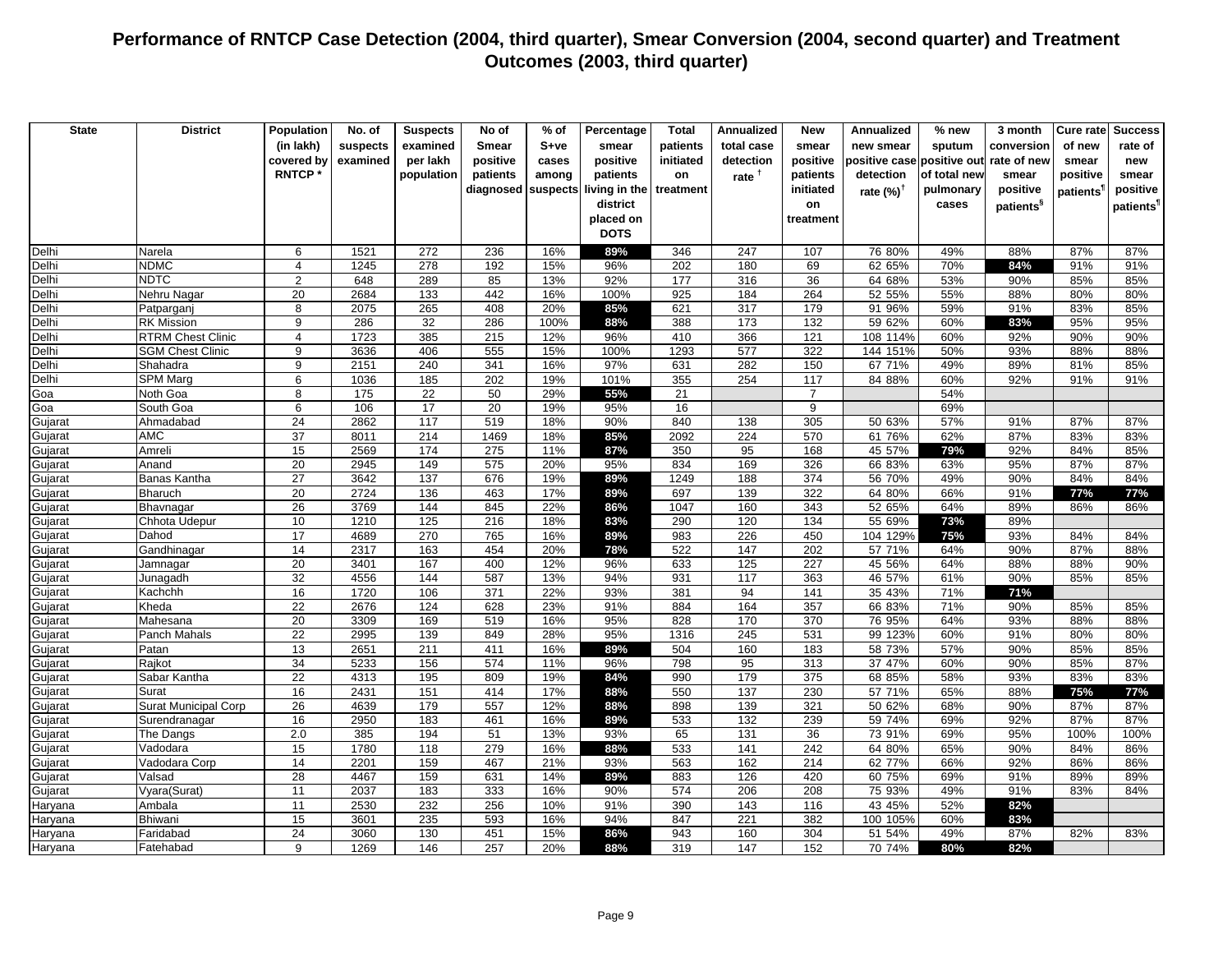| <b>State</b>            | <b>District</b>        | Population           | No. of      | <b>Suspects</b>  | No of                   | $%$ of     | Percentage    | <b>Total</b>    | <b>Annualized</b> | <b>New</b>     | <b>Annualized</b>     | % new        | 3 month               | Cure ratel            | <b>Success</b>        |
|-------------------------|------------------------|----------------------|-------------|------------------|-------------------------|------------|---------------|-----------------|-------------------|----------------|-----------------------|--------------|-----------------------|-----------------------|-----------------------|
|                         |                        | (in lakh)            | suspects    | examined         | Smear                   | $S+ve$     | smear         | patients        | total case        | smear          | new smear             | sputum       | conversion            | of new                | rate of               |
|                         |                        | covered by           | examined    | per lakh         | positive                | cases      | positive      | initiated       | detection         | positive       | positive case         | positive out | rate of new           | smear                 | new                   |
|                         |                        | <b>RNTCP</b>         |             | population       | patients                | among      | patients      | on              | rate <sup>†</sup> | patients       | detection             | of total nev | smear                 | positive              | smear                 |
|                         |                        |                      |             |                  | diagnosed               | suspects   | living in the | treatment       |                   | initiated      | rate $(\%)^{\dagger}$ | pulmonary    | positive              | patients <sup>1</sup> | positive              |
|                         |                        |                      |             |                  |                         |            | district      |                 |                   | on             |                       | cases        | patients <sup>§</sup> |                       | patients <sup>1</sup> |
|                         |                        |                      |             |                  |                         |            | placed on     |                 |                   | treatment      |                       |              |                       |                       |                       |
|                         |                        |                      |             |                  |                         |            | <b>DOTS</b>   |                 |                   |                |                       |              |                       |                       |                       |
| Haryana                 | Gurgaon                | 18                   | 3616        | 203              | 576                     | 16%        | 88%           | 865             | 194               | 315            | 71 74%                | 61%          | 84%                   | 75%                   | 76%                   |
| Haryana                 | Hisar                  | 17                   | 2668        | 161              | 731                     | 27%        | 91%           | 853             | 206               | 427            | 103 109%              | 76%          | 76%                   |                       |                       |
| Haryana                 | Jhajjar                | 10                   | 1107        | 116              | 165                     | 15%        | 91%           | 371             | 155               | 163            | 68 72%                | 63%          | 80%                   |                       |                       |
| Haryana                 | Jind                   | 13                   | 2179        | 170              | 368                     | 17%        | 98%           | 555             | 173               | 262            | 82 86%                | 77%          | 91%                   | 89%                   | 89%                   |
| Haryana                 | Kaithal                | 10                   | 1110        | 109              | 269                     | 24%        | 95%           | 449             | 176               | 192            | 75 79%                | 63%          | 80%                   |                       |                       |
| Haryana                 | Karnal                 | 14                   | 2266        | 165              | 370                     | 16%        | 99%           | 489             | 142               | 201            | 59 62%                | 65%          | 84%                   | 91%                   | 91%                   |
| Haryana                 | Kurukshetra            | 9                    | 1701        | 191              | 209                     | 12%        | 87%           | 346             | 155               | 126            | 57 59%                | 59%          | 80%                   |                       |                       |
| Haryana                 | Mahendragarh           | 9                    | 1368        | 156              | 203                     | 15%        | 100%          | 361             | 165               | 117            | 54 56%                | 50%          | 92%                   |                       |                       |
| Haryana                 | Panchkula<br>Panipat   | $\sqrt{5}$<br>10     | 846<br>1703 | 167<br>163       | 136<br>$\overline{271}$ | 16%<br>16% | 95%<br>91%    | 245<br>402      | 194<br>154        | 89<br>153      | 70 74%<br>59 62%      | 64%<br>60%   | 81%<br>89%            |                       |                       |
| Haryana                 |                        | $\overline{8}$       | 952         | 116              | 202                     | 21%        | 98%           | 329             | 160               | 114            | 55 58%                | 64%          | 91%                   |                       |                       |
| Haryana<br>Haryana      | Rewari<br>Rohtak       | 10                   | 4037        | 399              | 654                     | 16%        | 99%           | 532             | 210               | 274            | 108 114%              | 83%          | 88%                   |                       |                       |
| Haryana                 | <b>Sirsa</b>           | 12                   | 1725        | 144              | 365                     | 21%        | 90%           | 511             | 171               | 193            | 65 68%                | 67%          | 73%                   |                       |                       |
| Haryana                 | Sonipat                | 14                   | 1997        | 145              | 320                     | 16%        | 89%           | 623             | 181               | 211            | 61 65%                | 53%          | 89%                   | 81%                   | 83%                   |
| Haryana                 | Yamunanagar            | 11                   | 1708        | 161              | 232                     | 14%        | 100%          | 455             | 172               | 180            | 68 72%                | 56%          | 87%                   |                       |                       |
| Himachal Pradesh        | <b>Bilaspur-HP</b>     | $\overline{4}$       | 999         | 279              | 73                      | 7%         | 104%          | 172             | 192               | 74             | 83 87%                | 70%          | 94%                   | 91%                   | 91%                   |
| Himachal Pradesh        | Chamba                 | 5                    | 1244        | 257              | 171                     | 14%        | 99%           | 308             | 255               | 116            | 96 101%               | 62%          | 95%                   | 88%                   | 89%                   |
| Himachal Pradesh        | Hamirpur-HP            | $\overline{4}$       | 1369        | 317              | 111                     | 8%         | 94%           | 200             | 185               | 78             | 72 76%                | 66%          | 91%                   | 90%                   | 90%                   |
| <b>Himachal Pradesh</b> | Kangra                 | 14                   | 2666        | 190              | 316                     | 12%        | 99%           | 698             | 199               | 241            | 69 72%                | 58%          | 91%                   | 90%                   | 91%                   |
| <b>Himachal Pradesh</b> | Kinnaur                | 0.9                  | 190         | 216              | 9                       | 5%         | 67%           | 24              | 109               | 11             | 50 53%                | 61%          | 88%                   | 80%                   | 85%                   |
| <b>Himachal Pradesh</b> | Kullu                  | $\overline{4}$       | 1296        | 325              | 193                     | 15%        | 96%           | 405             | 406               | 110            | 110 116%              | 50%          | 93%                   | 88%                   | 88%                   |
| <b>Himachal Pradesh</b> | Lahul & Spiti          | 0.3                  | 175         | 502              | $\overline{5}$          | 3%         | 100%          | $\overline{16}$ | 184               | 3              | 34 36%                | 38%          | 100%                  | 100%                  | 100%                  |
| <b>Himachal Pradesh</b> | Mandi                  | 9                    | 2256        | 239              | 289                     | 13%        | 93%           | 619             | 262               | 180            | 76 80%                | 59%          | 90%                   | 89%                   | 90%                   |
| <b>Himachal Pradesh</b> | Shimla                 | 8                    | 1783        | 235              | 234                     | 13%        | 94%           | 371             | 196               | 118            | 62 66%                | 61%          | 95%                   | 88%                   | 90%                   |
| Himachal Pradesh        | Sirmaur                | $\sqrt{5}$           | 1162        | 242              | 167                     | 14%        | 90%           | 265             | 220               | 104            | 86 91%                | 69%          | 88%                   | 87%                   | 90%                   |
| Himachal Pradesh        | Solan                  | 5                    | 2281        | 435              | 302                     | 13%        | 87%           | 278             | 212               | 146            | 111 117%              | 83%          | 93%                   | 90%                   | 90%                   |
| <b>Himachal Pradesh</b> | Una                    | $\overline{5}$       | 1042        | 222              | 118                     | 11%        | 94%           | 192             | 163               | 88             | 75 79%                | 67%          | 94%                   | 88%                   | 88%                   |
| Jammu & Kashmir         | Jammu                  | 17                   | 1479        | 87               | 166                     | 11%        | 89%           | 294             | 69                | 130            | 31 32%                | 55%          | 86%                   |                       |                       |
| Jammu & Kashmir         | Pulwama                | $\overline{7}$       | 231         | 34               | $\overline{7}$          | 3%         | 100%          | 18              |                   | $\overline{7}$ |                       | 78%          |                       |                       |                       |
| Jammu & Kashmir         | Srinagar               | 13                   | 439         | 33               | 17                      | 4%         | 100%          | 19              |                   | 8              |                       | 62%          |                       |                       |                       |
| Jharkhand               | Deoghar                | 12                   | 945         | 76               | 187                     | 20%        | 98%           | 337             | 109               | 115            | 37 50%                | 46%          | 91%                   | 92%                   | 92%                   |
| Jharkhand               | Dhanbad                | 25                   | 2158        | 85               | 378                     | 18%        | 94%           | 752             | 118               | 277            | 43 58%                | 48%          | 91%                   |                       |                       |
| Jharkhand               | Gumla                  | 14                   | 873         | 61               | 135                     | 15%        | 100%          | 248             | 69                | 99             | 28 37%                | 60%          | 84%                   |                       |                       |
| Jharkhand               | Hazaribagh             | 33<br>$\overline{7}$ | 2655        | 81               | 472                     | 18%        | 94%           | 851             | 104               | 338            | 41 55%                | 48%          | 95%                   | 87%                   | 89%                   |
| Jharkhand               | Jamtara                | $\overline{4}$       | 1048<br>356 | 151<br>92        | 189                     | 18%<br>15% | 96%<br>100%   | 352<br>64       | 203<br>66         | 120<br>27      | 69 92%<br>28 37%      | 40%<br>49%   | 86%<br>100%           |                       |                       |
| Jharkhand               | Lohardaga<br>Palamu    | $\overline{22}$      | 2949        | $\overline{132}$ | 55<br>476               | 16%        | 99%           | 1130            | 203               | 390            | 70 93%                | 41%          | 94%                   | 95%                   | 96%                   |
| Jharkhand               | Purbi Singhbhum        | 21                   | 1375        | 65               | 363                     | 26%        | 82%           | 556             | 106               | 236            | 45 60%                | 51%          | 86%                   |                       |                       |
| Jharkhand               | Ranchi                 | 30                   | 3691        | 125              | 562                     | 15%        | 92%           | 1116            | 151               | 445            | 60 80%                | 52%          | 96%                   | 90%                   | 90%                   |
| Jharkhand<br>Jharkhand  | Saraikela-Kharsawan    | 8                    | 441         | 53               | 116                     | 26%        | 92%           | 186             | 90                | 87             | 42 56%                | 65%          | 92%                   |                       |                       |
| Karnataka               | Bagalkot               | 17                   | 2056        | 119              | 262                     | 13%        | 95%           | 503             | 116               | 206            | 48 63%                | 50%          | 86%                   | 74%                   | 86%                   |
| Karnataka               | <b>Bangalore City</b>  | 44                   | 10593       | 242              | 1671                    | 16%        | 75%           | 1654            | 151               | 541            | 49 66%                | 56%          | 85%                   | 83%                   | 83%                   |
| Karnataka               | <b>Bangalore Rural</b> | 20                   | 3859        | 196              | 265                     | 7%         | 87%           | 589             | 120               | 245            | 50 66%                | 59%          | 85%                   | 76%                   | 76%                   |
|                         |                        |                      |             |                  |                         |            |               |                 |                   |                |                       |              |                       |                       |                       |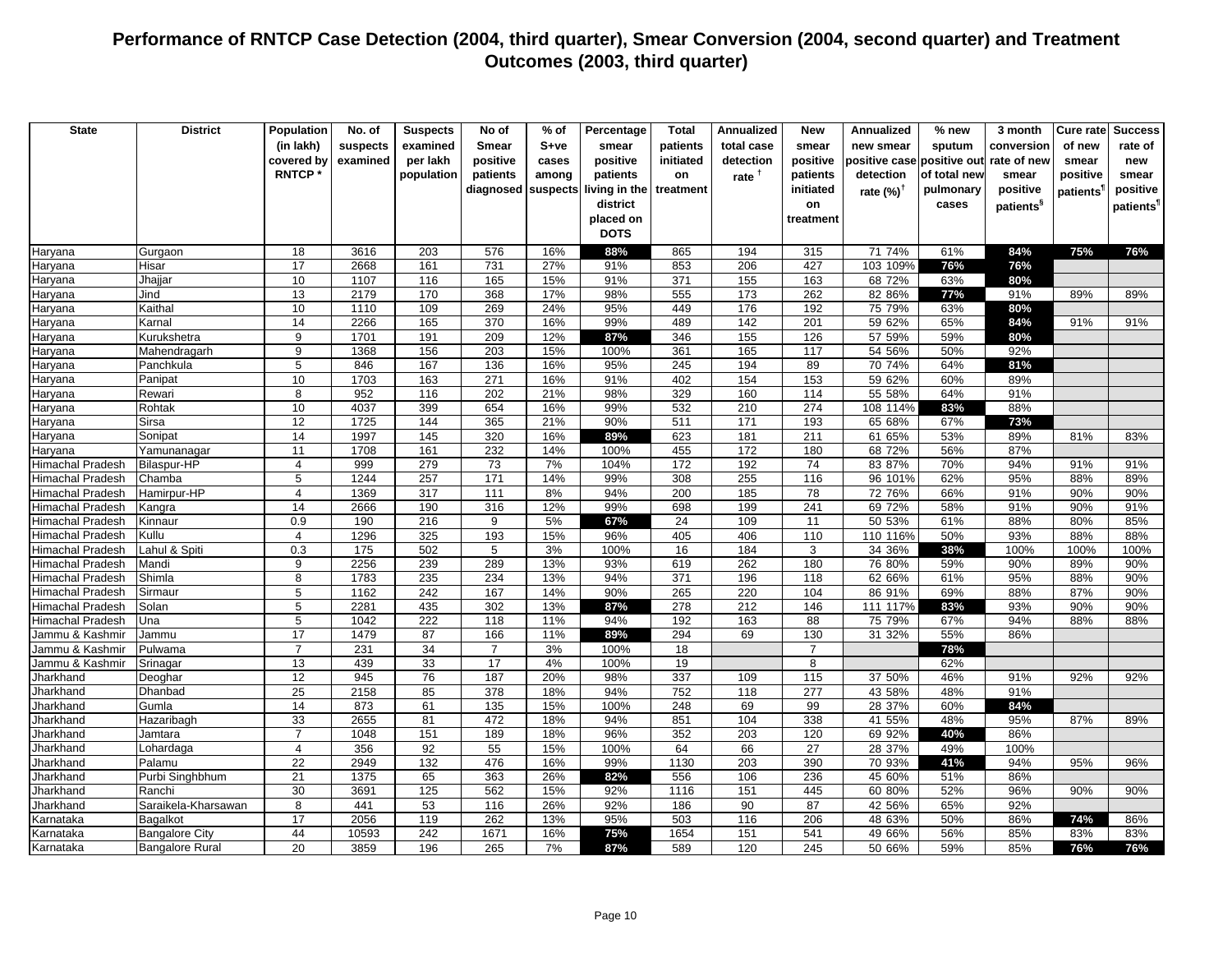| <b>State</b>     | <b>District</b>        | Population      | No. of       | <b>Suspects</b> | No of        | $%$ of   | Percentage    | <b>Total</b>     | <b>Annualized</b> | New        | Annualized       | % new        | 3 month               | Cure ratel | <b>Success</b>        |
|------------------|------------------------|-----------------|--------------|-----------------|--------------|----------|---------------|------------------|-------------------|------------|------------------|--------------|-----------------------|------------|-----------------------|
|                  |                        | (in lakh)       | suspects     | examined        | <b>Smear</b> | $S+ve$   | smear         | patients         | total case        | smear      | new smear        | sputum       | conversion            | of new     | rate of               |
|                  |                        |                 |              |                 |              |          |               |                  |                   |            |                  |              |                       |            |                       |
|                  |                        | covered by      | examined     | per lakh        | positive     | cases    | positive      | initiated        | detection         | positive   | positive casel   | positive out | rate of new           | smear      | new                   |
|                  |                        | <b>RNTCP*</b>   |              | population      | patients     | among    | patients      | on               | rate $†$          | patients   | detection        | of total new | smear                 | positive   | smear                 |
|                  |                        |                 |              |                 | diagnosed    | suspects | living in the | treatment        |                   | initiated  | rate $(\%)^T$    | pulmonary    | positive              | patients`  | positive              |
|                  |                        |                 |              |                 |              |          | district      |                  |                   | on         |                  | cases        | patients <sup>§</sup> |            | patients <sup>1</sup> |
|                  |                        |                 |              |                 |              |          | placed on     |                  |                   | treatment  |                  |              |                       |            |                       |
|                  |                        |                 |              |                 |              |          | <b>DOTS</b>   |                  |                   |            |                  |              |                       |            |                       |
| Karnataka        | Bangalore U            | 25              | 2424         | 98              | 213          | 9%       | 100%          | 763              | 124               | 303        | 49 66%           | 63%          | 88%                   | 78%        | 80%                   |
| Karnataka        | Belgaum                | 44              | 7675         | 174             | 763          | 10%      | 99%           | 1516             | 137               | 657        | 60 79%           | 56%          | 87%                   | 73%        | 76%                   |
| Karnataka        | Bellary                | 21              | 4707         | 222             | 887          | 19%      | 100%          | 771              | 145               | 349        | 66 88%           | 63%          | 91%                   | 87%        | 87%                   |
| Karnataka        | Bidar                  | 16              | 1840         | 117             | 264          | 14%      | 94%           | 428              | 109               | 172        | 44 58%           | 52%          | 87%                   | 76%        | 77%                   |
| Karnataka        | <b>Bijapur</b>         | 19              | 2662         | 140             | 305          | 11%      | 95%           | 544              | 115               | 217        | 46 61%           | 52%          | 82%                   | 75%        | 79%                   |
| Karnataka        | Chamarajanagar         | 10              | 2532         | 250             | 238          | 9%       | 89%           | 433              | 171               | 188        | 74 99%           | 67%          | 88%                   |            |                       |
| Karnataka        | Chikmagalur            | 12              | 3089         | 259             | 229          | 7%       | 91%           | 388              | 130               | 144        | 48 64%           | 61%          | 91%                   | 86%        | 87%                   |
| Karnataka        | Chitradurga            | 16              | 2090         | 132             | 348          | 17%      | 95%           | 640              | 162               | 308        | 78 104%          | 58%          | 82%                   | 85%        | 85%                   |
| Karnataka        | Dakshina Kannada       | 20              | 3245         | 163             | 369          | 11%      | 95%           | 538              | 108               | 247        | 50 66%           | 66%          | 92%                   | 86%        | 87%                   |
| Karnataka        | Davanagere             | 19              | 3055         | 163             | 402          | 13%      | 79%           | 774              | 165               | 272        | 58 77%           | 49%          | 86%                   | 72%        | 79%                   |
| Karnataka        | Dharwad                | 17              | 2160         | 128             | 294          | 14%      | 96%           | 524              | 125               | 180        | 43 57%           | 64%          | 89%                   | 76%        | 76%                   |
| Karnataka        | Gadag                  | 10              | 1787         | 175             | 386          | 22%      | 91%           | 339              | 133               | 143        | 56 75%           | 64%          | 81%                   | 62%        | 69%                   |
| Karnataka        | Gulbarga               | 33              | 2591         | 79              | 410          | 16%      | 96%           | 936              | 114               | 309        | 38 50%           | 46%          | 78%                   | 66%        | 71%                   |
| Karnataka        | Hassan                 | 18              | 5008         | 277             | 258          | 5%       | 93%           | 547              | 121               | 199        | 44 59%           | 60%          | 95%                   | 84%        | 84%                   |
| Karnataka        | Haveri                 | 15              | 1279         | 85              | 192          | 15%      | 91%           | 248              |                   | 95         |                  | 59%          |                       |            |                       |
| Karnataka        | Kodagu                 | 6               | 1882         | 329             | 109          | 6%       | 95%           | 188              | 131               | 82         | 57 76%           | 58%          | 90%                   |            |                       |
| Karnataka        | Kolar                  | 26              | 4677         | 177             | 564          | 12%      | 94%           | 784              | 118               | 331        | 50 67%           | 59%          | 89%                   | 80%        | 81%                   |
| Karnataka        | Koppal                 | 13              | 1921         | 153             | 269          | 14%      | 100%          | 490              | 157               | 192        | 61 82%           | 54%          | 91%                   | 85%        | 85%                   |
| Karnataka        | Mandya                 | 18              | 4576         | 248             | 426          | 9%       | 97%           | 583              | 126               | 257        | 56 74%           | 60%          | 91%                   | 84%        | 84%                   |
| Karnataka        | Mysore                 | 28              | 7603         | 276             | 609          | 8%       | 94%           | 870              | 126               | 312        | 45 60%           | 58%          | 89%                   | 80%        | 81%                   |
| Karnataka        | Raichur                | 17              | 2546         | 147             | 407          | 16%      | 99%           | 703              | 163               | 283        | 65 87%           | 53%          | 87%                   | 86%        | 87%                   |
| Karnataka        | Shimoga                | $\overline{17}$ | 4160         | 242             | 285          | 7%       | 97%           | $\overline{512}$ | 119               | 178        | 41 55%           | 45%          | 90%                   | 80%        | 83%                   |
| Karnataka        | Tumkur                 | 27              | 4165         | 154             | 500          | 12%      | 94%           | 732              | 108               | 304        | 45 60%           | 64%          | 85%                   | 78%        | 78%                   |
| Karnataka        | Udupi                  | 12              | 2204         | 189             | 203          | 9%       | 94%           | 296              | 102               | 134        | 46 61%           | 74%          | 87%                   |            |                       |
| Karnataka        | Uttara Kannada         | 14              | 1004         | 71              | 164          | 16%      | 97%           | 294              | 83                | 117        | 33 44%           | 56%          | 68%                   |            |                       |
| Kerala           | Alappuzha              | $\overline{22}$ | 4196         | 194             | 232          | 6%       | 98%           | 502              | 93                | 202        | 37 50%           | 56%          | 88%                   | 83%        | 86%                   |
| Kerala           | Ernakulam              | 32<br>12        | 5322         | 167<br>171      | 375          | 7%<br>4% | 99%           | 650              | 82                | 286        | 36 48%           | 63%          | 87%                   | 87%        | 88%                   |
| Kerala           | Idukki                 | 25              | 1987<br>4198 |                 | 75           |          | 100%          | 156              | 54                | 71         | 24 33%           | 69%          | 85%<br>94%            | 83%        | 85%                   |
| Kerala           | Kannur                 | $\overline{12}$ | 1646         | 169             | 296          | 7%       | 91%<br>99%    | 484<br>247       | 78                | 218<br>114 | 35 47%           | 73%          |                       | 89%<br>82% | 90%                   |
| Kerala           | Kasaragod<br>Kollam    | 27              | 4363         | 133<br>164      | 145<br>339   | 9%<br>8% | 100%          | 543              | 80<br>82          | 287        | 37 49%<br>43 58% | 68%<br>68%   | 89%<br>91%            | 90%        | 82%<br>90%            |
| Kerala<br>Kerala | Kottayam               | 20              | 5615         | 280             | 300          | 5%       | 99%           | 475              | 95                | 210        | 42 56%           | 70%          | 88%                   | 87%        | 89%                   |
|                  | Kozhikode              | 30              | 5175         | 175             | 310          | 6%       | 83%           | 546              | 74                | 233        | 32 42%           | 68%          | 88%                   | 87%        | 89%                   |
| Kerala           |                        | 37              | 4642         | 124             | 278          | 6%       | 91%           | 586              | 63                | 214        | 23 31%           | 55%          | 87%                   | 90%        | 92%                   |
| Kerala<br>Kerala | Malappuram<br>Palakkad | $\overline{27}$ | 3205         | 119             | 303          | 9%       | 96%           | 550              | 82                | 254        | 38 50%           | 70%          | 89%                   | 85%        | 86%                   |
|                  | Pathanamthitta         | 13              | 1818         | 144             | 140          | 8%       | 100%          | 226              | 71                | 125        | 40 53%           | 84%          | 88%                   | 89%        | 89%                   |
| Kerala<br>Kerala | Thiruvananthapuram     | 33              | 6898         | 208             | 339          | 5%       | 98%           | 540              | 65                | 208        | 25 33%           | 57%          | 89%                   | 86%        | 87%                   |
| Kerala           | Thrissur               | 31              | 5382         | 176             | 433          | 8%       | 94%           | 647              | 85                | 322        | 42 56%           |              | 89%                   | 88%        | 88%                   |
| Kerala           | Wayanad                | 8               | 1833         | 227             | 85           | 5%       | 94%           | 214              | 106               | 65         | 32 43%           | 76%<br>42%   | 92%                   | 92%        | 92%                   |
| Madhya Pradesh   | Balaghat               | 15              | 1202         | 78              | 207          | 17%      | 94%           | 461              | 119               | 152        | 39 49%           | 47%          | 84%                   | 84%        | 86%                   |
| Madhya Pradesh   | Barwani                | 12              | 1367         | 118             | 182          | 13%      | 89%           | 212              | 73                | 93         | 32 40%           | 61%          | 82%                   | 82%        | 83%                   |
| Madhya Pradesh   | Bhopal                 | $\overline{20}$ | 4397         | 224             | 664          | 15%      | 90%           | 945              | 193               | 286        | 58 73%           | 41%          | 90%                   | 87%        | 88%                   |
| Madhya Pradesh   | Chhatarpur             | 16              | 1205         | 77              | 303          | 25%      | 98%           | 476              | 121               | 152        | 39 48%           | 49%          | 84%                   | 74%        | 76%                   |
|                  |                        |                 |              |                 |              |          |               |                  |                   |            |                  |              |                       |            |                       |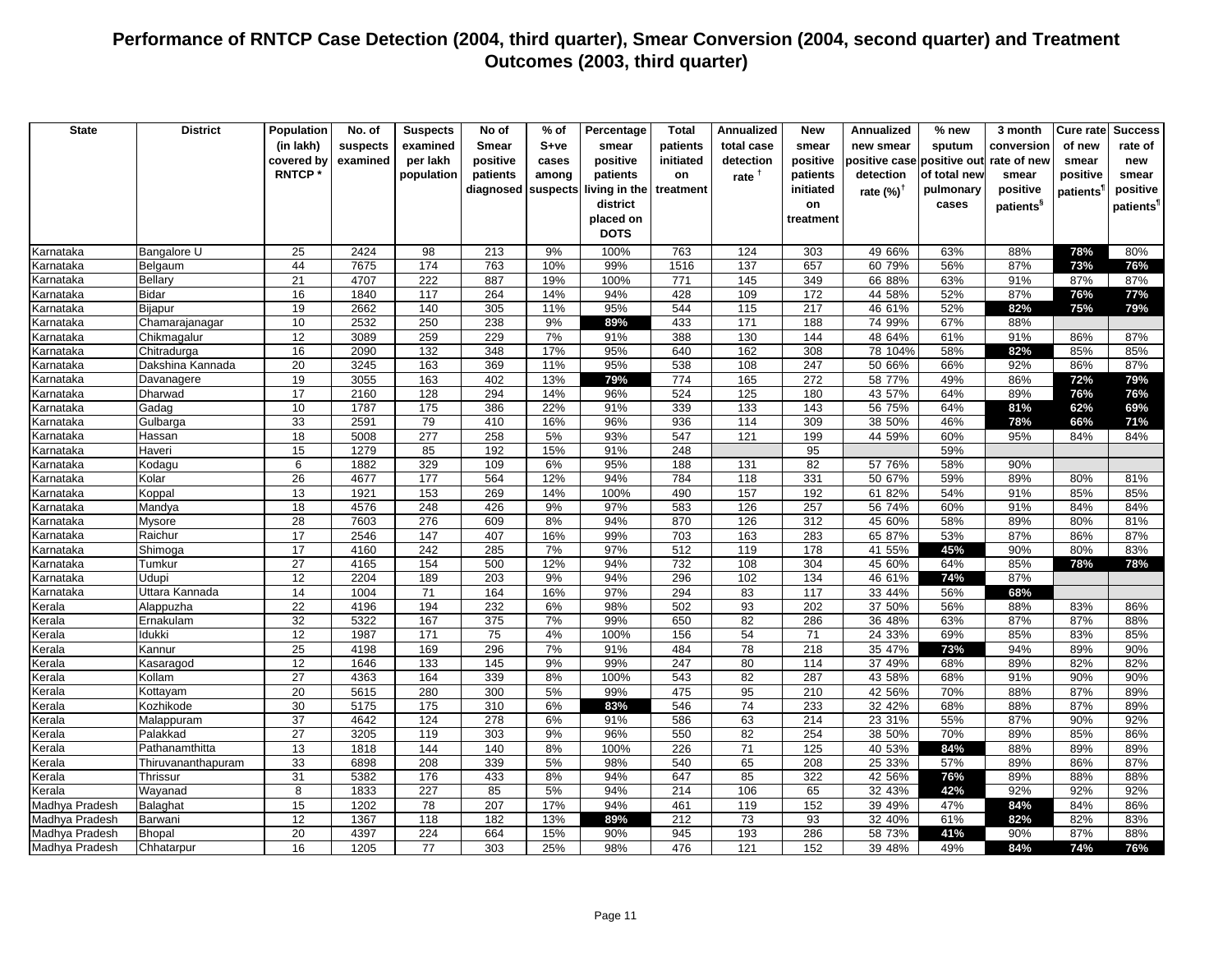| <b>State</b>                     | <b>District</b>      | Population     | No. of       | <b>Suspects</b>  | No of        | % of       | Percentage    | <b>Total</b> | <b>Annualized</b> | <b>New</b> | <b>Annualized</b>    | % new        | 3 month               | Cure rate             | <b>Success</b>        |
|----------------------------------|----------------------|----------------|--------------|------------------|--------------|------------|---------------|--------------|-------------------|------------|----------------------|--------------|-----------------------|-----------------------|-----------------------|
|                                  |                      | (in lakh)      | suspects     | examined         | <b>Smear</b> | $S+ve$     | smear         | patients     | total case        | smear      | new smear            | sputum       | conversion            | of new                | rate of               |
|                                  |                      | covered by     | examined     | per lakh         | positive     | cases      | positive      | initiated    | detection         | positive   | positive case        | positive out | rate of new           | smear                 | new                   |
|                                  |                      | <b>RNTCP*</b>  |              | population       | patients     | among      | patients      | on           | rate $†$          | patients   | detection            | of total new | smear                 | positive              | smear                 |
|                                  |                      |                |              |                  | diagnosed    | suspects   | living in the | treatment    |                   | initiated  | rate $(%)^{\dagger}$ | pulmonary    | positive              | patients <sup>1</sup> | positive              |
|                                  |                      |                |              |                  |              |            | district      |              |                   | on         |                      | cases        | patients <sup>§</sup> |                       | patients <sup>1</sup> |
|                                  |                      |                |              |                  |              |            | placed on     |              |                   | treatment  |                      |              |                       |                       |                       |
|                                  |                      |                |              |                  |              |            | <b>DOTS</b>   |              |                   |            |                      |              |                       |                       |                       |
| Madhya Pradesh                   | Chhindwara           | 20             | 1631         | 83               | 290          | 18%        | 80%           | 402          | 81                | 172        | 35 44%               | 58%          | 82%                   | 73%                   | 81%                   |
| Madhya Pradesh                   | Damoh                | 12             | 1818         | 157              | 427          | 23%        | 96%           | 662          | 229               | 270        | 94 117%              | 57%          | 91%                   | 87%                   | 90%                   |
| Madhya Pradesh                   | Datia                | $\overline{7}$ | 790          | 118              | 208          | 26%        | 76%           | 245          |                   | 102        |                      | 53%          |                       |                       |                       |
| Madhya Pradesh                   | Dewas                | 14             | 1731         | 124              | 195          | 11%        | 94%           | 379          | 109               | 148        | 42 53%               | 50%          | 93%                   | 86%                   | 86%                   |
| Madhya Pradesh                   | Dhar                 | 19             | 2292         | 123              | 304          | 13%        | 100%          | 558          | 120               | 218        | 47 59%               | 53%          | 89%                   | 85%                   | 85%                   |
| Madhya Pradesh                   | Dindori              | 6              | 484          | 78               | 71           | 15%        | 77%           | 109          | 71                | 43         | 28 35%               | 62%          | 74%                   | 71%                   | 86%                   |
| Madhya Pradesh                   | Guna                 | 18             | 2094         | 118              | 398          | 19%        | 94%           | 697          | 157               | 282        | 63 79%               | 53%          | 84%                   | 83%                   | 83%                   |
| Madhya Pradesh                   | Gwalior              | 17             | 3228         | 186              | 658          | 20%        | 85%           | 642          | 148               | 279        | 64 80%               | 63%          | 73%                   |                       |                       |
| Madhya Pradesh                   | Harda                | 5              | 406          | 80               | 44           | 11%        | 98%           | 103          | 81                | 35         | 28 35%               | 40%          | 90%                   | 86%                   | 89%                   |
| Madhya Pradesh                   | Hoshangabad          | 12             | 1978         | 171              | 260          | 13%        | 89%           | 414          | 143               | 148        | 51 64%               | 54%          | 95%                   | 92%                   | 94%                   |
| Madhya Pradesh                   | Indore               | 28             | 2796         | 101              | 448          | 16%        | 94%           | 784          | 114               | 259        | 38 47%               | 57%          | 83%                   | 75%                   | 75%                   |
| Madhya Pradesh                   | Jabalpur             | 23             | 2257         | 98               | 545          | 24%        | 84%           | 970          | 168               | 366        | 63 79%               | 48%          | 68%                   |                       |                       |
| Madhya Pradesh                   | Jhabua               | 15             | 1117         | 75               | 214          | 19%        | 100%          | 388          | 104               | 176        | 47 59%               | 57%          | 98%                   | 90%                   | 90%                   |
| Madhya Pradesh<br>Madhya Pradesh | Katni<br>Khandwa     | 11<br>18       | 1142<br>1783 | 101<br>98        | 205<br>224   | 18%<br>13% | 96%<br>84%    | 448<br>500   | 158<br>110        | 139<br>178 | 49 61%<br>39 49%     | 37%<br>44%   | 88%<br>94%            | 80%<br>89%            | 80%<br>89%            |
| Madhya Pradesh                   |                      | 16             |              | 103              | 293          |            | 98%           | 599          | 147               | 233        | 57 71%               |              |                       |                       |                       |
| Madhya Pradesh                   | Khargone<br>Mandla   | 10             | 1681<br>881  | 92               | 193          | 17%<br>22% | 71%           | 281          | 118               | 122        | 51 64%               | 53%<br>59%   | 91%<br>72%            | 80%<br>72%            | 80%<br>83%            |
| Madhya Pradesh                   | Mandsaur             | 13             | 1659         | 131              | 266          | 16%        | 97%           | 436          | 138               | 191        | 60 76%               | 56%          | 90%                   | 86%                   | 92%                   |
| Madhya Pradesh                   | Narsinghpur          | 10             | 987          | 97               | 183          | 19%        | 92%           | 345          | 135               | 116        | 45 57%               | 49%          | 86%                   | 81%                   | 82%                   |
| Madhya Pradesh                   | Neemuch              | 8              | 1428         | 184              | 150          | 11%        | 92%           | 313          | 162               | 108        | 56 70%               | 43%          | 87%                   | 80%                   | 80%                   |
| Madhya Pradesh                   | Panna                | 9              | 650          | 71               | 151          | 23%        | 83%           | 185          | 81                | 58         | 25 32%               | 55%          | 91%                   |                       |                       |
| Madhya Pradesh                   | Raisen               | 12             | 1017         | 85               | 151          | 15%        | 94%           | 404          | 135               | 98         | 33 41%               | 31%          | 87%                   | 83%                   | 86%                   |
| Madhya Pradesh                   | Rajgarh              | 13             | 1457         | 109              | 264          | 18%        | 95%           | 564          | 169               | 184        | 55 69%               | 46%          | 90%                   | 84%                   | 84%                   |
| Madhya Pradesh                   | Ratlam               | 13             | 1565         | $\overline{121}$ | 272          | 17%        | 95%           | 475          | 147               | 126        | 39 49%               | 46%          | 90%                   | 69%                   | 72%                   |
| Madhya Pradesh                   | Sagar                | 22             | 2714         | 126              | 337          | 12%        | 89%           | 794          | 147               | 257        | 48 60%               | 35%          | 90%                   | 81%                   | 82%                   |
| Madhya Pradesh                   | Satna                | 20             | 1842         | 92               | 391          | 21%        | 85%           | 687          | 138               | 211        | 42 53%               | 42%          | 86%                   | 86%                   | 86%                   |
| Madhya Pradesh                   | Sehore               | 12             | 1047         | 91               | 117          | 11%        | 94%           | 334          | 116               | 103        | 36 45%               | 40%          | 84%                   | 84%                   | 85%                   |
| Madhya Pradesh                   | Seoni                | 12             | 620          | 50               | 81           | 13%        | 99%           | 88           |                   | 47         |                      | 82%          |                       |                       |                       |
| Madhya Pradesh                   | Shahdol              | 17             | 1180         | 70               | 219          | 19%        | 91%           | 409          | 97                | 166        | 40 49%               | 49%          | 81%                   |                       |                       |
| Madhya Pradesh                   | Shajapur             | 14             | 861          | 63               | 214          | 25%        | 73%           | 262          |                   | 116        |                      | 57%          |                       |                       |                       |
| Madhya Pradesh                   | Shivpuri             | 15             | 1034         | 67               | 279          | 27%        | 87%           | 365          |                   | 200        |                      | 63%          |                       |                       |                       |
| Madhya Pradesh                   | Tikamgarh            | 13             | 1442         | 112              | 238          | 17%        | 81%           | 417          | 130               | 181        | 56 70%               | 49%          | 73%                   | 49%                   | 51%                   |
| Madhya Pradesh                   | Ujjain               | 18             | 2301         | 126              | 370          | 16%        | 99%           | 610          | 134               | 219        | 48 60%               | 48%          | 91%                   | 78%                   | 79%                   |
| Madhya Pradesh                   | Umaria               | 6              | 351          | 64               | 71           | 20%        | 71%           | 118          | 86                | 38         | 28 35%               | 48%          | 61%                   |                       |                       |
| Madhya Pradesh                   | Vidisha              | 13             | 2012         | 155              | 335          | 17%        | 100%          | 746          | 230               | 235        | 72 91%               | 40%          | 88%                   | 84%                   | 85%                   |
| Maharashtra                      | Ahmadnagar           | 43             | 6248         | 144              | 450          | 7%         | 97%           | 987          | 91                | 373        | 34 43%               | 49%          | 94%                   | 85%                   | 85%                   |
| Maharashtra                      | Akola                | 17             | 2816         | 163              | 387          | 14%        | 99%           | 561          | 130               | 245        | 57 71%               | 57%          | 94%                   | 85%                   | 87%                   |
| Maharashtra                      | Amravati Mun Corp    | 6              | 2380         | 408              | 274          | 12%        | 95%           | 234          | 160               | 81         | 55 69%               | 61%          | 91%                   | 83%                   | 83%                   |
| Maharashtra                      | Amravati Rural       | 22             | 3185         | 146              | 359          | 11%        | 81%           | 702          | 128               | 244        | 45 56%               | 53%          | 84%                   | 76%                   | 80%                   |
| Maharashtra                      | Aurangabad Muni Corp | 9              | 1727         | 186              | 266          | 15%        | 98%           | 221          | 95                | 111        | 48 60%               | 79%          | 90%                   | 90%                   | 91%                   |
| Maharashtra                      | Aurangabad-MH        | 22             | 2409         | 111              | 318          | 13%        | 99%           | 570          | 105               | 223        | 41 51%               | 48%          | 96%                   | 93%                   | 93%                   |
| Maharashtra                      | Bhandara             | 12             | 2267         | 188              | 216          | 10%        | 96%           | 420          | 139               | 163        | 54 68%               | 55%          | 86%                   | 89%                   | 89%                   |
| Maharashtra                      | Bid                  | 23             | 3373         | 147              | 218          | 6%         | 100%          | 527          | 92                | 217        | 38 47%               | 58%          | 92%                   | 85%                   | 85%                   |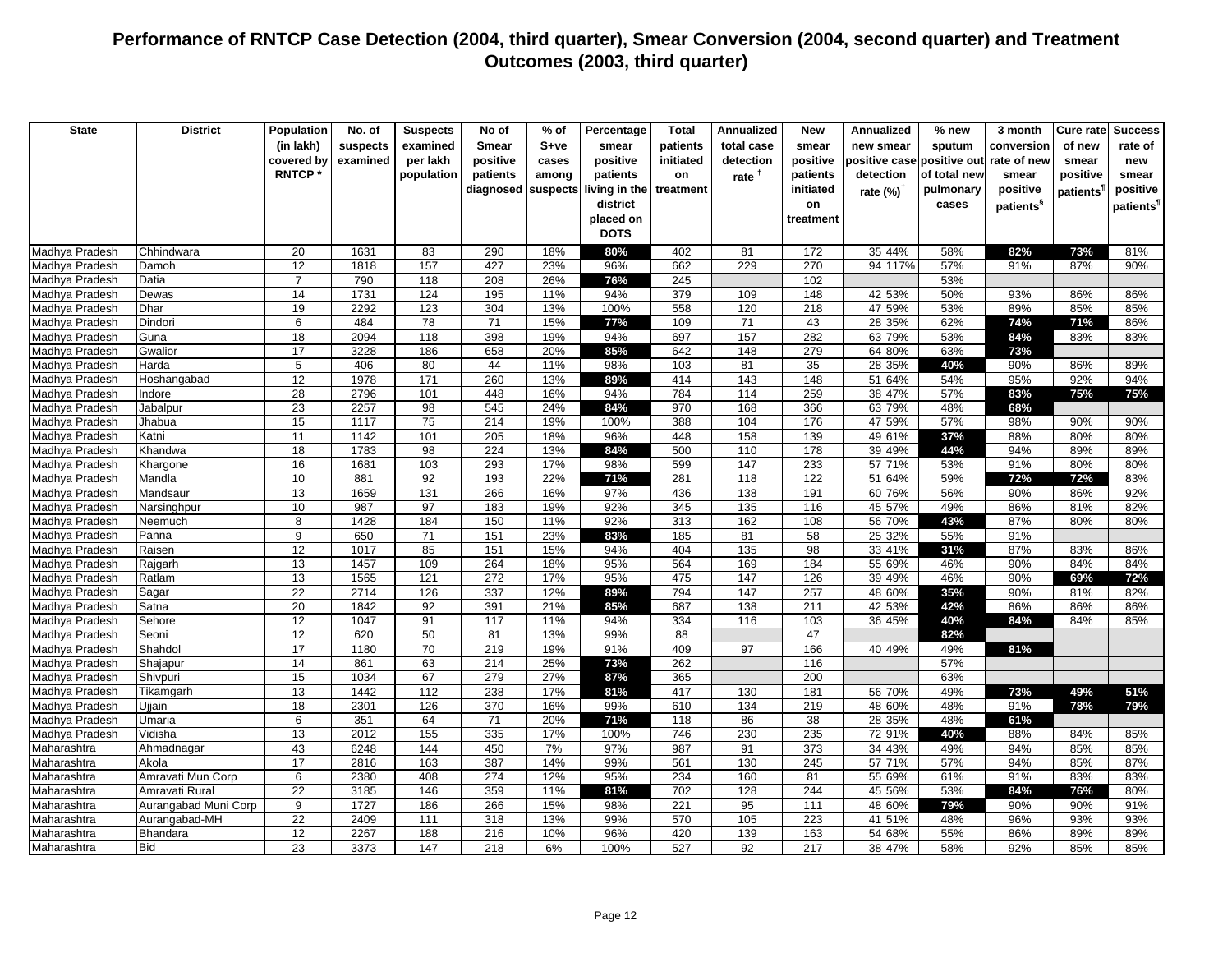| (in lakh)<br>S+ve<br>suspects<br>examined<br>Smear<br>smear<br>patients<br>total case<br>smear<br>new smear<br>sputum<br>conversion<br>of new<br>rate of<br>covered by<br>examined<br>per lakh<br>positive<br>positive<br>initiated<br>detection<br>positive<br>positive case<br>positive out<br>rate of new<br>cases<br>smear<br>new<br><b>RNTCP*</b><br>of total new<br>population<br>patients<br>among<br>patients<br>rate <sup>†</sup><br>patients<br>detection<br>positive<br>smear<br>on<br>smear<br>initiated<br>positive<br>diagnosed<br>suspects<br>living in the<br>treatment<br>pulmonary<br>positive<br>rate $(\%)^{\dagger}$<br>patients <sup>1</sup><br>district<br>on<br>cases<br>patients <sup>1</sup><br>patients <sup>s</sup><br>placed on<br>treatment<br><b>DOTS</b><br>797<br>296<br>50 63%<br>56%<br>92%<br><b>Buldana</b><br>24<br>4485<br>190<br>635<br>14%<br>89%<br>135<br>84%<br>86%<br>$\overline{22}$<br>3405<br>767<br>287<br>90%<br>154<br>388<br>11%<br>98%<br>139<br>52 65%<br>54%<br>89%<br>89%<br>Chandrapur<br>18<br>177<br>398<br>12%<br>97%<br>799<br>276<br>90%<br>3209<br>176<br>61 76%<br>46%<br>80%<br>84%<br>Maharashtra<br><b>Dhule</b><br>Gadchiroli<br>10<br>137<br>286<br>55%<br>90%<br>Maharashtra<br>1417<br>153<br>11%<br>100%<br>111<br>115<br>45 56%<br>91%<br>88%<br>13<br>222<br>9%<br>182<br>2832<br>269<br>95%<br>519<br>163<br>57 71%<br>54%<br>90%<br>86%<br>86%<br>Maharashtra<br>Gondiya<br>10<br>1595<br>152<br>182<br>11%<br>95%<br>383<br>137<br>92%<br>146<br>52 65%<br>50%<br>90%<br>91%<br>Maharashtra<br>Hingoli<br>39<br>5659<br>654<br>97%<br>559<br>91%<br>Maharashtra<br>Jalgaon<br>145<br>12%<br>1365<br>140<br>57 71%<br>49%<br>85%<br>85%<br>17<br>2108<br>123<br>242<br>11%<br>100%<br>524<br>122<br>178<br>42 52%<br>45%<br>85%<br>Jalna<br>77%<br>83%<br>Maharashtra<br>13<br>Kalyan Dombivli MC<br>1972<br>155<br>257<br>13%<br>454<br>143<br>193<br>61 76%<br>58%<br>Maharashtra<br>83%<br>83%<br>80%<br>81%<br>32<br>4394<br>524<br>904<br>136<br>12%<br>96%<br>112<br>409<br>51 63%<br>60%<br>93%<br>89%<br>89%<br>Maharashtra<br>Kolhapur<br>$\overline{5}$<br>58<br>594<br>115<br>10%<br>100%<br>192<br>149<br>60<br>47 58%<br>48%<br>94%<br>76%<br>76%<br>Kolhapur Mun Corp<br>Maharashtra<br>22<br>2728<br>123<br>270<br>10%<br>97%<br>532<br>96<br>228<br>41 52%<br>58%<br>90%<br>87%<br>87%<br>Maharashtra<br>Latur<br>Mumbai<br>127<br>18287<br>144<br>3166<br>17%<br>6236<br>197<br>1977<br>62 78%<br>90%<br>Maharashtra<br>85%<br>54%<br>86%<br>86%<br>22<br>4027<br>185<br>678<br>17%<br>92%<br>878<br>161<br>306<br>56 70%<br>67%<br>89%<br>85%<br>Maharashtra<br>Nagpur Muni Corp<br>85%<br>21<br>353<br>15%<br>646<br>302<br>59%<br>95%<br>2416<br>114<br>98%<br>122<br>57 71%<br>89%<br>92%<br>Maharashtra<br>Nagpur Rural<br>Nanded<br>26<br>3672<br>142<br>600<br>16%<br>98%<br>889<br>137<br>349<br>54 67%<br>51%<br>93%<br>88%<br>Maharashtra<br>88%<br>357<br>78<br>23%<br>182<br>63<br>55 69%<br>5<br>81<br>100%<br>208<br>48%<br>45%<br>55%<br>Maharashtra<br>Nanded Waghela MC<br>80%<br>14<br>1700<br>122<br>228<br>102%<br>525<br>151<br>43%<br>13%<br>179<br>51 64%<br>91%<br>Maharashtra<br>Nandurbar<br>86%<br>92%<br>42<br>6735<br>162<br>658<br>10%<br>96%<br>1597<br>154<br>584<br>56 70%<br>46%<br>91%<br>88%<br>88%<br>Nashik<br>11<br>1193<br>125<br>10%<br>97<br>44%<br>88%<br>Nashik Corp<br>104<br>100%<br>344<br>120<br>34 42%<br>82%<br>82%<br>2172<br>290<br>245<br>95%<br>411<br>220<br>132<br>Navi Mumbai<br>$\overline{7}$<br>11%<br>71 88%<br>60%<br>87%<br>93%<br>93%<br>16<br>3306<br>$\overline{217}$<br>7%<br>454<br>167<br>93%<br>211<br>99%<br>116<br>43 53%<br>47%<br>87%<br>87%<br>Osmanabad<br>16<br>2144<br>135<br>278<br>13%<br>91%<br>517<br>130<br>195<br>49 62%<br>48%<br>89%<br>86%<br>87%<br>Parbhani<br>11<br>2118<br>243<br>97%<br>447<br>167<br>172<br>65%<br>96%<br>Pimpri Chinchwad<br>198<br>11%<br>64 80%<br>89%<br>89%<br>$\overline{27}$<br>2731<br>986<br>485<br>18%<br>96%<br>146<br>382<br>91%<br>90%<br>101<br>57 71%<br>61%<br>90%<br>Pune<br>39<br><b>Pune Rural</b><br>6424<br>164<br>853<br>13%<br>99%<br>1120<br>489<br>92%<br>85%<br>85%<br>115<br>50 63%<br>61%<br>23<br>3314<br>532<br>16%<br>917<br>375<br>55%<br>95%<br>87%<br>Raigarh-MH<br>141<br>94%<br>156<br>64 80%<br>87%<br>Maharashtra<br>262<br>18<br>2470<br>137<br>342<br>14%<br>91%<br>661<br>147<br>58 73%<br>54%<br>90%<br>86%<br>90%<br>Maharashtra<br>Ratnagiri<br>23<br>$\frac{157}{157}$<br>3588<br>408<br>11%<br>91%<br>746<br>131<br>319<br>88%<br>88%<br>Maharashtra<br>Sangli<br>56 70%<br>63%<br>88%<br>95%<br>Sangli Muni Corp<br>5<br>556<br>120<br>98<br>18%<br>98%<br>191<br>165<br>78<br>67 84%<br>71%<br>91%<br>91%<br>Maharashtra<br>5283<br>534<br>30<br>178<br>10%<br>98%<br>1053<br>142<br>427<br>57 72%<br>54%<br>90%<br>85%<br>89%<br>Satara<br>Maharashtra<br>Sindhudurg<br>9<br>2080<br>227<br>135<br>6%<br>92%<br>321<br>45 57%<br>87%<br>85%<br>Maharashtra<br>140<br>104<br>44%<br>87%<br>32<br>253<br>557<br>854<br>447<br>8036<br>7%<br>94%<br>108<br>56 71%<br>91%<br>89%<br>89%<br>Solapur<br>63%<br>Maharashtra<br>$\boldsymbol{9}$<br>1353<br>13%<br>315<br>93%<br>146<br>178<br>97%<br>136<br>131<br>56 71%<br>56%<br>85%<br>85%<br>Maharashtra<br>Solapur Muni Corp<br>Maharashtra<br>Thane<br>48<br>6322<br>132<br>910<br>14%<br>100%<br>1781<br>740<br>62 77%<br>56%<br>93%<br>149<br>91%<br>91%<br>13<br>1996<br>149<br>428<br>21%<br>92%<br>652<br>194<br>206<br>61 77%<br>66%<br>88%<br>86%<br>86%<br>Maharashtra<br>Thane Muni Corp<br>5<br>977<br>198<br>20%<br>92%<br>239<br>190<br>78<br>91%<br>194<br>62 78%<br>44%<br>Maharashtra<br>Ulhasnagar Muni Corp<br>Wardha<br>13<br>1920<br>147<br>189<br>10%<br>97%<br>471<br>55 69%<br>55%<br>91%<br>Maharashtra<br>144<br>180<br>87%<br>87%<br>11<br>1246<br>115<br>186<br>15%<br>100%<br>434<br>160<br>53 66%<br>47%<br>86%<br>Maharashtra<br>Washim<br>144<br>26<br>4065<br>155<br>657<br>16%<br>99%<br>1021<br>156<br>401<br>61 77%<br>53%<br>94%<br>84%<br>86%<br>Maharashtra<br>Yavatmal<br>$\overline{2}$<br>293<br>132<br>214<br>40<br>60%<br>94%<br>88%<br><b>Bishnupur</b><br>41<br>14%<br>100%<br>119<br>72 96%<br>91%<br>Manipur<br>17<br>73<br>17<br>1.3<br>170<br>128<br>10%<br>100%<br>220<br>51 68%<br>37%<br>88%<br>87%<br>87%<br>Chandel<br>Manipur<br>2<br>47<br>47 | <b>State</b> | <b>District</b> | Population | No. of | <b>Suspects</b> | No of | $%$ of | Percentage | <b>Total</b> | <b>Annualized</b> | <b>New</b> | <b>Annualized</b> | % new | 3 month | Cure ratel | <b>Success</b> |
|-----------------------------------------------------------------------------------------------------------------------------------------------------------------------------------------------------------------------------------------------------------------------------------------------------------------------------------------------------------------------------------------------------------------------------------------------------------------------------------------------------------------------------------------------------------------------------------------------------------------------------------------------------------------------------------------------------------------------------------------------------------------------------------------------------------------------------------------------------------------------------------------------------------------------------------------------------------------------------------------------------------------------------------------------------------------------------------------------------------------------------------------------------------------------------------------------------------------------------------------------------------------------------------------------------------------------------------------------------------------------------------------------------------------------------------------------------------------------------------------------------------------------------------------------------------------------------------------------------------------------------------------------------------------------------------------------------------------------------------------------------------------------------------------------------------------------------------------------------------------------------------------------------------------------------------------------------------------------------------------------------------------------------------------------------------------------------------------------------------------------------------------------------------------------------------------------------------------------------------------------------------------------------------------------------------------------------------------------------------------------------------------------------------------------------------------------------------------------------------------------------------------------------------------------------------------------------------------------------------------------------------------------------------------------------------------------------------------------------------------------------------------------------------------------------------------------------------------------------------------------------------------------------------------------------------------------------------------------------------------------------------------------------------------------------------------------------------------------------------------------------------------------------------------------------------------------------------------------------------------------------------------------------------------------------------------------------------------------------------------------------------------------------------------------------------------------------------------------------------------------------------------------------------------------------------------------------------------------------------------------------------------------------------------------------------------------------------------------------------------------------------------------------------------------------------------------------------------------------------------------------------------------------------------------------------------------------------------------------------------------------------------------------------------------------------------------------------------------------------------------------------------------------------------------------------------------------------------------------------------------------------------------------------------------------------------------------------------------------------------------------------------------------------------------------------------------------------------------------------------------------------------------------------------------------------------------------------------------------------------------------------------------------------------------------------------------------------------------------------------------------------------------------------------------------------------------------------------------------------------------------------------------------------------------------------------------------------------------------------------------------------------------------------------------------------------------------------------------------------------------------------------------------------------------------------------------------------------------------------------------------------------------------------------------------------------------------------------------------------------------------------------------------------------------------------------------------------------------------------------------------------------------------------------------------------------------------------------------------------------------------------------------------------------------------------------------------------------------------------------------------------------------------------------------------------------------------------------------------------------------------------------------------------------------------------------------------------------------------------------------------------------------------------------------------------------------------------------------------------------------------------------------------------------------------------------------------------------------------------------------------------------------------------------------------------------------------------------------------------------------------------------------------------------|--------------|-----------------|------------|--------|-----------------|-------|--------|------------|--------------|-------------------|------------|-------------------|-------|---------|------------|----------------|
|                                                                                                                                                                                                                                                                                                                                                                                                                                                                                                                                                                                                                                                                                                                                                                                                                                                                                                                                                                                                                                                                                                                                                                                                                                                                                                                                                                                                                                                                                                                                                                                                                                                                                                                                                                                                                                                                                                                                                                                                                                                                                                                                                                                                                                                                                                                                                                                                                                                                                                                                                                                                                                                                                                                                                                                                                                                                                                                                                                                                                                                                                                                                                                                                                                                                                                                                                                                                                                                                                                                                                                                                                                                                                                                                                                                                                                                                                                                                                                                                                                                                                                                                                                                                                                                                                                                                                                                                                                                                                                                                                                                                                                                                                                                                                                                                                                                                                                                                                                                                                                                                                                                                                                                                                                                                                                                                                                                                                                                                                                                                                                                                                                                                                                                                                                                                                                                                                                                                                                                                                                                                                                                                                                                                                                                                                                                                                                                                                 |              |                 |            |        |                 |       |        |            |              |                   |            |                   |       |         |            |                |
|                                                                                                                                                                                                                                                                                                                                                                                                                                                                                                                                                                                                                                                                                                                                                                                                                                                                                                                                                                                                                                                                                                                                                                                                                                                                                                                                                                                                                                                                                                                                                                                                                                                                                                                                                                                                                                                                                                                                                                                                                                                                                                                                                                                                                                                                                                                                                                                                                                                                                                                                                                                                                                                                                                                                                                                                                                                                                                                                                                                                                                                                                                                                                                                                                                                                                                                                                                                                                                                                                                                                                                                                                                                                                                                                                                                                                                                                                                                                                                                                                                                                                                                                                                                                                                                                                                                                                                                                                                                                                                                                                                                                                                                                                                                                                                                                                                                                                                                                                                                                                                                                                                                                                                                                                                                                                                                                                                                                                                                                                                                                                                                                                                                                                                                                                                                                                                                                                                                                                                                                                                                                                                                                                                                                                                                                                                                                                                                                                 |              |                 |            |        |                 |       |        |            |              |                   |            |                   |       |         |            |                |
|                                                                                                                                                                                                                                                                                                                                                                                                                                                                                                                                                                                                                                                                                                                                                                                                                                                                                                                                                                                                                                                                                                                                                                                                                                                                                                                                                                                                                                                                                                                                                                                                                                                                                                                                                                                                                                                                                                                                                                                                                                                                                                                                                                                                                                                                                                                                                                                                                                                                                                                                                                                                                                                                                                                                                                                                                                                                                                                                                                                                                                                                                                                                                                                                                                                                                                                                                                                                                                                                                                                                                                                                                                                                                                                                                                                                                                                                                                                                                                                                                                                                                                                                                                                                                                                                                                                                                                                                                                                                                                                                                                                                                                                                                                                                                                                                                                                                                                                                                                                                                                                                                                                                                                                                                                                                                                                                                                                                                                                                                                                                                                                                                                                                                                                                                                                                                                                                                                                                                                                                                                                                                                                                                                                                                                                                                                                                                                                                                 |              |                 |            |        |                 |       |        |            |              |                   |            |                   |       |         |            |                |
|                                                                                                                                                                                                                                                                                                                                                                                                                                                                                                                                                                                                                                                                                                                                                                                                                                                                                                                                                                                                                                                                                                                                                                                                                                                                                                                                                                                                                                                                                                                                                                                                                                                                                                                                                                                                                                                                                                                                                                                                                                                                                                                                                                                                                                                                                                                                                                                                                                                                                                                                                                                                                                                                                                                                                                                                                                                                                                                                                                                                                                                                                                                                                                                                                                                                                                                                                                                                                                                                                                                                                                                                                                                                                                                                                                                                                                                                                                                                                                                                                                                                                                                                                                                                                                                                                                                                                                                                                                                                                                                                                                                                                                                                                                                                                                                                                                                                                                                                                                                                                                                                                                                                                                                                                                                                                                                                                                                                                                                                                                                                                                                                                                                                                                                                                                                                                                                                                                                                                                                                                                                                                                                                                                                                                                                                                                                                                                                                                 |              |                 |            |        |                 |       |        |            |              |                   |            |                   |       |         |            |                |
|                                                                                                                                                                                                                                                                                                                                                                                                                                                                                                                                                                                                                                                                                                                                                                                                                                                                                                                                                                                                                                                                                                                                                                                                                                                                                                                                                                                                                                                                                                                                                                                                                                                                                                                                                                                                                                                                                                                                                                                                                                                                                                                                                                                                                                                                                                                                                                                                                                                                                                                                                                                                                                                                                                                                                                                                                                                                                                                                                                                                                                                                                                                                                                                                                                                                                                                                                                                                                                                                                                                                                                                                                                                                                                                                                                                                                                                                                                                                                                                                                                                                                                                                                                                                                                                                                                                                                                                                                                                                                                                                                                                                                                                                                                                                                                                                                                                                                                                                                                                                                                                                                                                                                                                                                                                                                                                                                                                                                                                                                                                                                                                                                                                                                                                                                                                                                                                                                                                                                                                                                                                                                                                                                                                                                                                                                                                                                                                                                 |              |                 |            |        |                 |       |        |            |              |                   |            |                   |       |         |            |                |
|                                                                                                                                                                                                                                                                                                                                                                                                                                                                                                                                                                                                                                                                                                                                                                                                                                                                                                                                                                                                                                                                                                                                                                                                                                                                                                                                                                                                                                                                                                                                                                                                                                                                                                                                                                                                                                                                                                                                                                                                                                                                                                                                                                                                                                                                                                                                                                                                                                                                                                                                                                                                                                                                                                                                                                                                                                                                                                                                                                                                                                                                                                                                                                                                                                                                                                                                                                                                                                                                                                                                                                                                                                                                                                                                                                                                                                                                                                                                                                                                                                                                                                                                                                                                                                                                                                                                                                                                                                                                                                                                                                                                                                                                                                                                                                                                                                                                                                                                                                                                                                                                                                                                                                                                                                                                                                                                                                                                                                                                                                                                                                                                                                                                                                                                                                                                                                                                                                                                                                                                                                                                                                                                                                                                                                                                                                                                                                                                                 |              |                 |            |        |                 |       |        |            |              |                   |            |                   |       |         |            |                |
|                                                                                                                                                                                                                                                                                                                                                                                                                                                                                                                                                                                                                                                                                                                                                                                                                                                                                                                                                                                                                                                                                                                                                                                                                                                                                                                                                                                                                                                                                                                                                                                                                                                                                                                                                                                                                                                                                                                                                                                                                                                                                                                                                                                                                                                                                                                                                                                                                                                                                                                                                                                                                                                                                                                                                                                                                                                                                                                                                                                                                                                                                                                                                                                                                                                                                                                                                                                                                                                                                                                                                                                                                                                                                                                                                                                                                                                                                                                                                                                                                                                                                                                                                                                                                                                                                                                                                                                                                                                                                                                                                                                                                                                                                                                                                                                                                                                                                                                                                                                                                                                                                                                                                                                                                                                                                                                                                                                                                                                                                                                                                                                                                                                                                                                                                                                                                                                                                                                                                                                                                                                                                                                                                                                                                                                                                                                                                                                                                 |              |                 |            |        |                 |       |        |            |              |                   |            |                   |       |         |            |                |
|                                                                                                                                                                                                                                                                                                                                                                                                                                                                                                                                                                                                                                                                                                                                                                                                                                                                                                                                                                                                                                                                                                                                                                                                                                                                                                                                                                                                                                                                                                                                                                                                                                                                                                                                                                                                                                                                                                                                                                                                                                                                                                                                                                                                                                                                                                                                                                                                                                                                                                                                                                                                                                                                                                                                                                                                                                                                                                                                                                                                                                                                                                                                                                                                                                                                                                                                                                                                                                                                                                                                                                                                                                                                                                                                                                                                                                                                                                                                                                                                                                                                                                                                                                                                                                                                                                                                                                                                                                                                                                                                                                                                                                                                                                                                                                                                                                                                                                                                                                                                                                                                                                                                                                                                                                                                                                                                                                                                                                                                                                                                                                                                                                                                                                                                                                                                                                                                                                                                                                                                                                                                                                                                                                                                                                                                                                                                                                                                                 | Maharashtra  |                 |            |        |                 |       |        |            |              |                   |            |                   |       |         |            |                |
|                                                                                                                                                                                                                                                                                                                                                                                                                                                                                                                                                                                                                                                                                                                                                                                                                                                                                                                                                                                                                                                                                                                                                                                                                                                                                                                                                                                                                                                                                                                                                                                                                                                                                                                                                                                                                                                                                                                                                                                                                                                                                                                                                                                                                                                                                                                                                                                                                                                                                                                                                                                                                                                                                                                                                                                                                                                                                                                                                                                                                                                                                                                                                                                                                                                                                                                                                                                                                                                                                                                                                                                                                                                                                                                                                                                                                                                                                                                                                                                                                                                                                                                                                                                                                                                                                                                                                                                                                                                                                                                                                                                                                                                                                                                                                                                                                                                                                                                                                                                                                                                                                                                                                                                                                                                                                                                                                                                                                                                                                                                                                                                                                                                                                                                                                                                                                                                                                                                                                                                                                                                                                                                                                                                                                                                                                                                                                                                                                 | Maharashtra  |                 |            |        |                 |       |        |            |              |                   |            |                   |       |         |            |                |
|                                                                                                                                                                                                                                                                                                                                                                                                                                                                                                                                                                                                                                                                                                                                                                                                                                                                                                                                                                                                                                                                                                                                                                                                                                                                                                                                                                                                                                                                                                                                                                                                                                                                                                                                                                                                                                                                                                                                                                                                                                                                                                                                                                                                                                                                                                                                                                                                                                                                                                                                                                                                                                                                                                                                                                                                                                                                                                                                                                                                                                                                                                                                                                                                                                                                                                                                                                                                                                                                                                                                                                                                                                                                                                                                                                                                                                                                                                                                                                                                                                                                                                                                                                                                                                                                                                                                                                                                                                                                                                                                                                                                                                                                                                                                                                                                                                                                                                                                                                                                                                                                                                                                                                                                                                                                                                                                                                                                                                                                                                                                                                                                                                                                                                                                                                                                                                                                                                                                                                                                                                                                                                                                                                                                                                                                                                                                                                                                                 |              |                 |            |        |                 |       |        |            |              |                   |            |                   |       |         |            |                |
|                                                                                                                                                                                                                                                                                                                                                                                                                                                                                                                                                                                                                                                                                                                                                                                                                                                                                                                                                                                                                                                                                                                                                                                                                                                                                                                                                                                                                                                                                                                                                                                                                                                                                                                                                                                                                                                                                                                                                                                                                                                                                                                                                                                                                                                                                                                                                                                                                                                                                                                                                                                                                                                                                                                                                                                                                                                                                                                                                                                                                                                                                                                                                                                                                                                                                                                                                                                                                                                                                                                                                                                                                                                                                                                                                                                                                                                                                                                                                                                                                                                                                                                                                                                                                                                                                                                                                                                                                                                                                                                                                                                                                                                                                                                                                                                                                                                                                                                                                                                                                                                                                                                                                                                                                                                                                                                                                                                                                                                                                                                                                                                                                                                                                                                                                                                                                                                                                                                                                                                                                                                                                                                                                                                                                                                                                                                                                                                                                 |              |                 |            |        |                 |       |        |            |              |                   |            |                   |       |         |            |                |
|                                                                                                                                                                                                                                                                                                                                                                                                                                                                                                                                                                                                                                                                                                                                                                                                                                                                                                                                                                                                                                                                                                                                                                                                                                                                                                                                                                                                                                                                                                                                                                                                                                                                                                                                                                                                                                                                                                                                                                                                                                                                                                                                                                                                                                                                                                                                                                                                                                                                                                                                                                                                                                                                                                                                                                                                                                                                                                                                                                                                                                                                                                                                                                                                                                                                                                                                                                                                                                                                                                                                                                                                                                                                                                                                                                                                                                                                                                                                                                                                                                                                                                                                                                                                                                                                                                                                                                                                                                                                                                                                                                                                                                                                                                                                                                                                                                                                                                                                                                                                                                                                                                                                                                                                                                                                                                                                                                                                                                                                                                                                                                                                                                                                                                                                                                                                                                                                                                                                                                                                                                                                                                                                                                                                                                                                                                                                                                                                                 |              |                 |            |        |                 |       |        |            |              |                   |            |                   |       |         |            |                |
|                                                                                                                                                                                                                                                                                                                                                                                                                                                                                                                                                                                                                                                                                                                                                                                                                                                                                                                                                                                                                                                                                                                                                                                                                                                                                                                                                                                                                                                                                                                                                                                                                                                                                                                                                                                                                                                                                                                                                                                                                                                                                                                                                                                                                                                                                                                                                                                                                                                                                                                                                                                                                                                                                                                                                                                                                                                                                                                                                                                                                                                                                                                                                                                                                                                                                                                                                                                                                                                                                                                                                                                                                                                                                                                                                                                                                                                                                                                                                                                                                                                                                                                                                                                                                                                                                                                                                                                                                                                                                                                                                                                                                                                                                                                                                                                                                                                                                                                                                                                                                                                                                                                                                                                                                                                                                                                                                                                                                                                                                                                                                                                                                                                                                                                                                                                                                                                                                                                                                                                                                                                                                                                                                                                                                                                                                                                                                                                                                 |              |                 |            |        |                 |       |        |            |              |                   |            |                   |       |         |            |                |
|                                                                                                                                                                                                                                                                                                                                                                                                                                                                                                                                                                                                                                                                                                                                                                                                                                                                                                                                                                                                                                                                                                                                                                                                                                                                                                                                                                                                                                                                                                                                                                                                                                                                                                                                                                                                                                                                                                                                                                                                                                                                                                                                                                                                                                                                                                                                                                                                                                                                                                                                                                                                                                                                                                                                                                                                                                                                                                                                                                                                                                                                                                                                                                                                                                                                                                                                                                                                                                                                                                                                                                                                                                                                                                                                                                                                                                                                                                                                                                                                                                                                                                                                                                                                                                                                                                                                                                                                                                                                                                                                                                                                                                                                                                                                                                                                                                                                                                                                                                                                                                                                                                                                                                                                                                                                                                                                                                                                                                                                                                                                                                                                                                                                                                                                                                                                                                                                                                                                                                                                                                                                                                                                                                                                                                                                                                                                                                                                                 |              |                 |            |        |                 |       |        |            |              |                   |            |                   |       |         |            |                |
|                                                                                                                                                                                                                                                                                                                                                                                                                                                                                                                                                                                                                                                                                                                                                                                                                                                                                                                                                                                                                                                                                                                                                                                                                                                                                                                                                                                                                                                                                                                                                                                                                                                                                                                                                                                                                                                                                                                                                                                                                                                                                                                                                                                                                                                                                                                                                                                                                                                                                                                                                                                                                                                                                                                                                                                                                                                                                                                                                                                                                                                                                                                                                                                                                                                                                                                                                                                                                                                                                                                                                                                                                                                                                                                                                                                                                                                                                                                                                                                                                                                                                                                                                                                                                                                                                                                                                                                                                                                                                                                                                                                                                                                                                                                                                                                                                                                                                                                                                                                                                                                                                                                                                                                                                                                                                                                                                                                                                                                                                                                                                                                                                                                                                                                                                                                                                                                                                                                                                                                                                                                                                                                                                                                                                                                                                                                                                                                                                 |              |                 |            |        |                 |       |        |            |              |                   |            |                   |       |         |            |                |
|                                                                                                                                                                                                                                                                                                                                                                                                                                                                                                                                                                                                                                                                                                                                                                                                                                                                                                                                                                                                                                                                                                                                                                                                                                                                                                                                                                                                                                                                                                                                                                                                                                                                                                                                                                                                                                                                                                                                                                                                                                                                                                                                                                                                                                                                                                                                                                                                                                                                                                                                                                                                                                                                                                                                                                                                                                                                                                                                                                                                                                                                                                                                                                                                                                                                                                                                                                                                                                                                                                                                                                                                                                                                                                                                                                                                                                                                                                                                                                                                                                                                                                                                                                                                                                                                                                                                                                                                                                                                                                                                                                                                                                                                                                                                                                                                                                                                                                                                                                                                                                                                                                                                                                                                                                                                                                                                                                                                                                                                                                                                                                                                                                                                                                                                                                                                                                                                                                                                                                                                                                                                                                                                                                                                                                                                                                                                                                                                                 |              |                 |            |        |                 |       |        |            |              |                   |            |                   |       |         |            |                |
|                                                                                                                                                                                                                                                                                                                                                                                                                                                                                                                                                                                                                                                                                                                                                                                                                                                                                                                                                                                                                                                                                                                                                                                                                                                                                                                                                                                                                                                                                                                                                                                                                                                                                                                                                                                                                                                                                                                                                                                                                                                                                                                                                                                                                                                                                                                                                                                                                                                                                                                                                                                                                                                                                                                                                                                                                                                                                                                                                                                                                                                                                                                                                                                                                                                                                                                                                                                                                                                                                                                                                                                                                                                                                                                                                                                                                                                                                                                                                                                                                                                                                                                                                                                                                                                                                                                                                                                                                                                                                                                                                                                                                                                                                                                                                                                                                                                                                                                                                                                                                                                                                                                                                                                                                                                                                                                                                                                                                                                                                                                                                                                                                                                                                                                                                                                                                                                                                                                                                                                                                                                                                                                                                                                                                                                                                                                                                                                                                 |              |                 |            |        |                 |       |        |            |              |                   |            |                   |       |         |            |                |
|                                                                                                                                                                                                                                                                                                                                                                                                                                                                                                                                                                                                                                                                                                                                                                                                                                                                                                                                                                                                                                                                                                                                                                                                                                                                                                                                                                                                                                                                                                                                                                                                                                                                                                                                                                                                                                                                                                                                                                                                                                                                                                                                                                                                                                                                                                                                                                                                                                                                                                                                                                                                                                                                                                                                                                                                                                                                                                                                                                                                                                                                                                                                                                                                                                                                                                                                                                                                                                                                                                                                                                                                                                                                                                                                                                                                                                                                                                                                                                                                                                                                                                                                                                                                                                                                                                                                                                                                                                                                                                                                                                                                                                                                                                                                                                                                                                                                                                                                                                                                                                                                                                                                                                                                                                                                                                                                                                                                                                                                                                                                                                                                                                                                                                                                                                                                                                                                                                                                                                                                                                                                                                                                                                                                                                                                                                                                                                                                                 |              |                 |            |        |                 |       |        |            |              |                   |            |                   |       |         |            |                |
|                                                                                                                                                                                                                                                                                                                                                                                                                                                                                                                                                                                                                                                                                                                                                                                                                                                                                                                                                                                                                                                                                                                                                                                                                                                                                                                                                                                                                                                                                                                                                                                                                                                                                                                                                                                                                                                                                                                                                                                                                                                                                                                                                                                                                                                                                                                                                                                                                                                                                                                                                                                                                                                                                                                                                                                                                                                                                                                                                                                                                                                                                                                                                                                                                                                                                                                                                                                                                                                                                                                                                                                                                                                                                                                                                                                                                                                                                                                                                                                                                                                                                                                                                                                                                                                                                                                                                                                                                                                                                                                                                                                                                                                                                                                                                                                                                                                                                                                                                                                                                                                                                                                                                                                                                                                                                                                                                                                                                                                                                                                                                                                                                                                                                                                                                                                                                                                                                                                                                                                                                                                                                                                                                                                                                                                                                                                                                                                                                 |              |                 |            |        |                 |       |        |            |              |                   |            |                   |       |         |            |                |
|                                                                                                                                                                                                                                                                                                                                                                                                                                                                                                                                                                                                                                                                                                                                                                                                                                                                                                                                                                                                                                                                                                                                                                                                                                                                                                                                                                                                                                                                                                                                                                                                                                                                                                                                                                                                                                                                                                                                                                                                                                                                                                                                                                                                                                                                                                                                                                                                                                                                                                                                                                                                                                                                                                                                                                                                                                                                                                                                                                                                                                                                                                                                                                                                                                                                                                                                                                                                                                                                                                                                                                                                                                                                                                                                                                                                                                                                                                                                                                                                                                                                                                                                                                                                                                                                                                                                                                                                                                                                                                                                                                                                                                                                                                                                                                                                                                                                                                                                                                                                                                                                                                                                                                                                                                                                                                                                                                                                                                                                                                                                                                                                                                                                                                                                                                                                                                                                                                                                                                                                                                                                                                                                                                                                                                                                                                                                                                                                                 |              |                 |            |        |                 |       |        |            |              |                   |            |                   |       |         |            |                |
|                                                                                                                                                                                                                                                                                                                                                                                                                                                                                                                                                                                                                                                                                                                                                                                                                                                                                                                                                                                                                                                                                                                                                                                                                                                                                                                                                                                                                                                                                                                                                                                                                                                                                                                                                                                                                                                                                                                                                                                                                                                                                                                                                                                                                                                                                                                                                                                                                                                                                                                                                                                                                                                                                                                                                                                                                                                                                                                                                                                                                                                                                                                                                                                                                                                                                                                                                                                                                                                                                                                                                                                                                                                                                                                                                                                                                                                                                                                                                                                                                                                                                                                                                                                                                                                                                                                                                                                                                                                                                                                                                                                                                                                                                                                                                                                                                                                                                                                                                                                                                                                                                                                                                                                                                                                                                                                                                                                                                                                                                                                                                                                                                                                                                                                                                                                                                                                                                                                                                                                                                                                                                                                                                                                                                                                                                                                                                                                                                 |              |                 |            |        |                 |       |        |            |              |                   |            |                   |       |         |            |                |
|                                                                                                                                                                                                                                                                                                                                                                                                                                                                                                                                                                                                                                                                                                                                                                                                                                                                                                                                                                                                                                                                                                                                                                                                                                                                                                                                                                                                                                                                                                                                                                                                                                                                                                                                                                                                                                                                                                                                                                                                                                                                                                                                                                                                                                                                                                                                                                                                                                                                                                                                                                                                                                                                                                                                                                                                                                                                                                                                                                                                                                                                                                                                                                                                                                                                                                                                                                                                                                                                                                                                                                                                                                                                                                                                                                                                                                                                                                                                                                                                                                                                                                                                                                                                                                                                                                                                                                                                                                                                                                                                                                                                                                                                                                                                                                                                                                                                                                                                                                                                                                                                                                                                                                                                                                                                                                                                                                                                                                                                                                                                                                                                                                                                                                                                                                                                                                                                                                                                                                                                                                                                                                                                                                                                                                                                                                                                                                                                                 |              |                 |            |        |                 |       |        |            |              |                   |            |                   |       |         |            |                |
|                                                                                                                                                                                                                                                                                                                                                                                                                                                                                                                                                                                                                                                                                                                                                                                                                                                                                                                                                                                                                                                                                                                                                                                                                                                                                                                                                                                                                                                                                                                                                                                                                                                                                                                                                                                                                                                                                                                                                                                                                                                                                                                                                                                                                                                                                                                                                                                                                                                                                                                                                                                                                                                                                                                                                                                                                                                                                                                                                                                                                                                                                                                                                                                                                                                                                                                                                                                                                                                                                                                                                                                                                                                                                                                                                                                                                                                                                                                                                                                                                                                                                                                                                                                                                                                                                                                                                                                                                                                                                                                                                                                                                                                                                                                                                                                                                                                                                                                                                                                                                                                                                                                                                                                                                                                                                                                                                                                                                                                                                                                                                                                                                                                                                                                                                                                                                                                                                                                                                                                                                                                                                                                                                                                                                                                                                                                                                                                                                 |              |                 |            |        |                 |       |        |            |              |                   |            |                   |       |         |            |                |
|                                                                                                                                                                                                                                                                                                                                                                                                                                                                                                                                                                                                                                                                                                                                                                                                                                                                                                                                                                                                                                                                                                                                                                                                                                                                                                                                                                                                                                                                                                                                                                                                                                                                                                                                                                                                                                                                                                                                                                                                                                                                                                                                                                                                                                                                                                                                                                                                                                                                                                                                                                                                                                                                                                                                                                                                                                                                                                                                                                                                                                                                                                                                                                                                                                                                                                                                                                                                                                                                                                                                                                                                                                                                                                                                                                                                                                                                                                                                                                                                                                                                                                                                                                                                                                                                                                                                                                                                                                                                                                                                                                                                                                                                                                                                                                                                                                                                                                                                                                                                                                                                                                                                                                                                                                                                                                                                                                                                                                                                                                                                                                                                                                                                                                                                                                                                                                                                                                                                                                                                                                                                                                                                                                                                                                                                                                                                                                                                                 |              |                 |            |        |                 |       |        |            |              |                   |            |                   |       |         |            |                |
|                                                                                                                                                                                                                                                                                                                                                                                                                                                                                                                                                                                                                                                                                                                                                                                                                                                                                                                                                                                                                                                                                                                                                                                                                                                                                                                                                                                                                                                                                                                                                                                                                                                                                                                                                                                                                                                                                                                                                                                                                                                                                                                                                                                                                                                                                                                                                                                                                                                                                                                                                                                                                                                                                                                                                                                                                                                                                                                                                                                                                                                                                                                                                                                                                                                                                                                                                                                                                                                                                                                                                                                                                                                                                                                                                                                                                                                                                                                                                                                                                                                                                                                                                                                                                                                                                                                                                                                                                                                                                                                                                                                                                                                                                                                                                                                                                                                                                                                                                                                                                                                                                                                                                                                                                                                                                                                                                                                                                                                                                                                                                                                                                                                                                                                                                                                                                                                                                                                                                                                                                                                                                                                                                                                                                                                                                                                                                                                                                 | Maharashtra  |                 |            |        |                 |       |        |            |              |                   |            |                   |       |         |            |                |
|                                                                                                                                                                                                                                                                                                                                                                                                                                                                                                                                                                                                                                                                                                                                                                                                                                                                                                                                                                                                                                                                                                                                                                                                                                                                                                                                                                                                                                                                                                                                                                                                                                                                                                                                                                                                                                                                                                                                                                                                                                                                                                                                                                                                                                                                                                                                                                                                                                                                                                                                                                                                                                                                                                                                                                                                                                                                                                                                                                                                                                                                                                                                                                                                                                                                                                                                                                                                                                                                                                                                                                                                                                                                                                                                                                                                                                                                                                                                                                                                                                                                                                                                                                                                                                                                                                                                                                                                                                                                                                                                                                                                                                                                                                                                                                                                                                                                                                                                                                                                                                                                                                                                                                                                                                                                                                                                                                                                                                                                                                                                                                                                                                                                                                                                                                                                                                                                                                                                                                                                                                                                                                                                                                                                                                                                                                                                                                                                                 | Maharashtra  |                 |            |        |                 |       |        |            |              |                   |            |                   |       |         |            |                |
|                                                                                                                                                                                                                                                                                                                                                                                                                                                                                                                                                                                                                                                                                                                                                                                                                                                                                                                                                                                                                                                                                                                                                                                                                                                                                                                                                                                                                                                                                                                                                                                                                                                                                                                                                                                                                                                                                                                                                                                                                                                                                                                                                                                                                                                                                                                                                                                                                                                                                                                                                                                                                                                                                                                                                                                                                                                                                                                                                                                                                                                                                                                                                                                                                                                                                                                                                                                                                                                                                                                                                                                                                                                                                                                                                                                                                                                                                                                                                                                                                                                                                                                                                                                                                                                                                                                                                                                                                                                                                                                                                                                                                                                                                                                                                                                                                                                                                                                                                                                                                                                                                                                                                                                                                                                                                                                                                                                                                                                                                                                                                                                                                                                                                                                                                                                                                                                                                                                                                                                                                                                                                                                                                                                                                                                                                                                                                                                                                 | Maharashtra  |                 |            |        |                 |       |        |            |              |                   |            |                   |       |         |            |                |
|                                                                                                                                                                                                                                                                                                                                                                                                                                                                                                                                                                                                                                                                                                                                                                                                                                                                                                                                                                                                                                                                                                                                                                                                                                                                                                                                                                                                                                                                                                                                                                                                                                                                                                                                                                                                                                                                                                                                                                                                                                                                                                                                                                                                                                                                                                                                                                                                                                                                                                                                                                                                                                                                                                                                                                                                                                                                                                                                                                                                                                                                                                                                                                                                                                                                                                                                                                                                                                                                                                                                                                                                                                                                                                                                                                                                                                                                                                                                                                                                                                                                                                                                                                                                                                                                                                                                                                                                                                                                                                                                                                                                                                                                                                                                                                                                                                                                                                                                                                                                                                                                                                                                                                                                                                                                                                                                                                                                                                                                                                                                                                                                                                                                                                                                                                                                                                                                                                                                                                                                                                                                                                                                                                                                                                                                                                                                                                                                                 | Maharashtra  |                 |            |        |                 |       |        |            |              |                   |            |                   |       |         |            |                |
|                                                                                                                                                                                                                                                                                                                                                                                                                                                                                                                                                                                                                                                                                                                                                                                                                                                                                                                                                                                                                                                                                                                                                                                                                                                                                                                                                                                                                                                                                                                                                                                                                                                                                                                                                                                                                                                                                                                                                                                                                                                                                                                                                                                                                                                                                                                                                                                                                                                                                                                                                                                                                                                                                                                                                                                                                                                                                                                                                                                                                                                                                                                                                                                                                                                                                                                                                                                                                                                                                                                                                                                                                                                                                                                                                                                                                                                                                                                                                                                                                                                                                                                                                                                                                                                                                                                                                                                                                                                                                                                                                                                                                                                                                                                                                                                                                                                                                                                                                                                                                                                                                                                                                                                                                                                                                                                                                                                                                                                                                                                                                                                                                                                                                                                                                                                                                                                                                                                                                                                                                                                                                                                                                                                                                                                                                                                                                                                                                 | Maharashtra  |                 |            |        |                 |       |        |            |              |                   |            |                   |       |         |            |                |
|                                                                                                                                                                                                                                                                                                                                                                                                                                                                                                                                                                                                                                                                                                                                                                                                                                                                                                                                                                                                                                                                                                                                                                                                                                                                                                                                                                                                                                                                                                                                                                                                                                                                                                                                                                                                                                                                                                                                                                                                                                                                                                                                                                                                                                                                                                                                                                                                                                                                                                                                                                                                                                                                                                                                                                                                                                                                                                                                                                                                                                                                                                                                                                                                                                                                                                                                                                                                                                                                                                                                                                                                                                                                                                                                                                                                                                                                                                                                                                                                                                                                                                                                                                                                                                                                                                                                                                                                                                                                                                                                                                                                                                                                                                                                                                                                                                                                                                                                                                                                                                                                                                                                                                                                                                                                                                                                                                                                                                                                                                                                                                                                                                                                                                                                                                                                                                                                                                                                                                                                                                                                                                                                                                                                                                                                                                                                                                                                                 | Maharashtra  |                 |            |        |                 |       |        |            |              |                   |            |                   |       |         |            |                |
|                                                                                                                                                                                                                                                                                                                                                                                                                                                                                                                                                                                                                                                                                                                                                                                                                                                                                                                                                                                                                                                                                                                                                                                                                                                                                                                                                                                                                                                                                                                                                                                                                                                                                                                                                                                                                                                                                                                                                                                                                                                                                                                                                                                                                                                                                                                                                                                                                                                                                                                                                                                                                                                                                                                                                                                                                                                                                                                                                                                                                                                                                                                                                                                                                                                                                                                                                                                                                                                                                                                                                                                                                                                                                                                                                                                                                                                                                                                                                                                                                                                                                                                                                                                                                                                                                                                                                                                                                                                                                                                                                                                                                                                                                                                                                                                                                                                                                                                                                                                                                                                                                                                                                                                                                                                                                                                                                                                                                                                                                                                                                                                                                                                                                                                                                                                                                                                                                                                                                                                                                                                                                                                                                                                                                                                                                                                                                                                                                 | Maharashtra  |                 |            |        |                 |       |        |            |              |                   |            |                   |       |         |            |                |
|                                                                                                                                                                                                                                                                                                                                                                                                                                                                                                                                                                                                                                                                                                                                                                                                                                                                                                                                                                                                                                                                                                                                                                                                                                                                                                                                                                                                                                                                                                                                                                                                                                                                                                                                                                                                                                                                                                                                                                                                                                                                                                                                                                                                                                                                                                                                                                                                                                                                                                                                                                                                                                                                                                                                                                                                                                                                                                                                                                                                                                                                                                                                                                                                                                                                                                                                                                                                                                                                                                                                                                                                                                                                                                                                                                                                                                                                                                                                                                                                                                                                                                                                                                                                                                                                                                                                                                                                                                                                                                                                                                                                                                                                                                                                                                                                                                                                                                                                                                                                                                                                                                                                                                                                                                                                                                                                                                                                                                                                                                                                                                                                                                                                                                                                                                                                                                                                                                                                                                                                                                                                                                                                                                                                                                                                                                                                                                                                                 | Maharashtra  |                 |            |        |                 |       |        |            |              |                   |            |                   |       |         |            |                |
|                                                                                                                                                                                                                                                                                                                                                                                                                                                                                                                                                                                                                                                                                                                                                                                                                                                                                                                                                                                                                                                                                                                                                                                                                                                                                                                                                                                                                                                                                                                                                                                                                                                                                                                                                                                                                                                                                                                                                                                                                                                                                                                                                                                                                                                                                                                                                                                                                                                                                                                                                                                                                                                                                                                                                                                                                                                                                                                                                                                                                                                                                                                                                                                                                                                                                                                                                                                                                                                                                                                                                                                                                                                                                                                                                                                                                                                                                                                                                                                                                                                                                                                                                                                                                                                                                                                                                                                                                                                                                                                                                                                                                                                                                                                                                                                                                                                                                                                                                                                                                                                                                                                                                                                                                                                                                                                                                                                                                                                                                                                                                                                                                                                                                                                                                                                                                                                                                                                                                                                                                                                                                                                                                                                                                                                                                                                                                                                                                 |              |                 |            |        |                 |       |        |            |              |                   |            |                   |       |         |            |                |
|                                                                                                                                                                                                                                                                                                                                                                                                                                                                                                                                                                                                                                                                                                                                                                                                                                                                                                                                                                                                                                                                                                                                                                                                                                                                                                                                                                                                                                                                                                                                                                                                                                                                                                                                                                                                                                                                                                                                                                                                                                                                                                                                                                                                                                                                                                                                                                                                                                                                                                                                                                                                                                                                                                                                                                                                                                                                                                                                                                                                                                                                                                                                                                                                                                                                                                                                                                                                                                                                                                                                                                                                                                                                                                                                                                                                                                                                                                                                                                                                                                                                                                                                                                                                                                                                                                                                                                                                                                                                                                                                                                                                                                                                                                                                                                                                                                                                                                                                                                                                                                                                                                                                                                                                                                                                                                                                                                                                                                                                                                                                                                                                                                                                                                                                                                                                                                                                                                                                                                                                                                                                                                                                                                                                                                                                                                                                                                                                                 |              |                 |            |        |                 |       |        |            |              |                   |            |                   |       |         |            |                |
|                                                                                                                                                                                                                                                                                                                                                                                                                                                                                                                                                                                                                                                                                                                                                                                                                                                                                                                                                                                                                                                                                                                                                                                                                                                                                                                                                                                                                                                                                                                                                                                                                                                                                                                                                                                                                                                                                                                                                                                                                                                                                                                                                                                                                                                                                                                                                                                                                                                                                                                                                                                                                                                                                                                                                                                                                                                                                                                                                                                                                                                                                                                                                                                                                                                                                                                                                                                                                                                                                                                                                                                                                                                                                                                                                                                                                                                                                                                                                                                                                                                                                                                                                                                                                                                                                                                                                                                                                                                                                                                                                                                                                                                                                                                                                                                                                                                                                                                                                                                                                                                                                                                                                                                                                                                                                                                                                                                                                                                                                                                                                                                                                                                                                                                                                                                                                                                                                                                                                                                                                                                                                                                                                                                                                                                                                                                                                                                                                 |              |                 |            |        |                 |       |        |            |              |                   |            |                   |       |         |            |                |
|                                                                                                                                                                                                                                                                                                                                                                                                                                                                                                                                                                                                                                                                                                                                                                                                                                                                                                                                                                                                                                                                                                                                                                                                                                                                                                                                                                                                                                                                                                                                                                                                                                                                                                                                                                                                                                                                                                                                                                                                                                                                                                                                                                                                                                                                                                                                                                                                                                                                                                                                                                                                                                                                                                                                                                                                                                                                                                                                                                                                                                                                                                                                                                                                                                                                                                                                                                                                                                                                                                                                                                                                                                                                                                                                                                                                                                                                                                                                                                                                                                                                                                                                                                                                                                                                                                                                                                                                                                                                                                                                                                                                                                                                                                                                                                                                                                                                                                                                                                                                                                                                                                                                                                                                                                                                                                                                                                                                                                                                                                                                                                                                                                                                                                                                                                                                                                                                                                                                                                                                                                                                                                                                                                                                                                                                                                                                                                                                                 |              |                 |            |        |                 |       |        |            |              |                   |            |                   |       |         |            |                |
|                                                                                                                                                                                                                                                                                                                                                                                                                                                                                                                                                                                                                                                                                                                                                                                                                                                                                                                                                                                                                                                                                                                                                                                                                                                                                                                                                                                                                                                                                                                                                                                                                                                                                                                                                                                                                                                                                                                                                                                                                                                                                                                                                                                                                                                                                                                                                                                                                                                                                                                                                                                                                                                                                                                                                                                                                                                                                                                                                                                                                                                                                                                                                                                                                                                                                                                                                                                                                                                                                                                                                                                                                                                                                                                                                                                                                                                                                                                                                                                                                                                                                                                                                                                                                                                                                                                                                                                                                                                                                                                                                                                                                                                                                                                                                                                                                                                                                                                                                                                                                                                                                                                                                                                                                                                                                                                                                                                                                                                                                                                                                                                                                                                                                                                                                                                                                                                                                                                                                                                                                                                                                                                                                                                                                                                                                                                                                                                                                 |              |                 |            |        |                 |       |        |            |              |                   |            |                   |       |         |            |                |
|                                                                                                                                                                                                                                                                                                                                                                                                                                                                                                                                                                                                                                                                                                                                                                                                                                                                                                                                                                                                                                                                                                                                                                                                                                                                                                                                                                                                                                                                                                                                                                                                                                                                                                                                                                                                                                                                                                                                                                                                                                                                                                                                                                                                                                                                                                                                                                                                                                                                                                                                                                                                                                                                                                                                                                                                                                                                                                                                                                                                                                                                                                                                                                                                                                                                                                                                                                                                                                                                                                                                                                                                                                                                                                                                                                                                                                                                                                                                                                                                                                                                                                                                                                                                                                                                                                                                                                                                                                                                                                                                                                                                                                                                                                                                                                                                                                                                                                                                                                                                                                                                                                                                                                                                                                                                                                                                                                                                                                                                                                                                                                                                                                                                                                                                                                                                                                                                                                                                                                                                                                                                                                                                                                                                                                                                                                                                                                                                                 |              |                 |            |        |                 |       |        |            |              |                   |            |                   |       |         |            |                |
|                                                                                                                                                                                                                                                                                                                                                                                                                                                                                                                                                                                                                                                                                                                                                                                                                                                                                                                                                                                                                                                                                                                                                                                                                                                                                                                                                                                                                                                                                                                                                                                                                                                                                                                                                                                                                                                                                                                                                                                                                                                                                                                                                                                                                                                                                                                                                                                                                                                                                                                                                                                                                                                                                                                                                                                                                                                                                                                                                                                                                                                                                                                                                                                                                                                                                                                                                                                                                                                                                                                                                                                                                                                                                                                                                                                                                                                                                                                                                                                                                                                                                                                                                                                                                                                                                                                                                                                                                                                                                                                                                                                                                                                                                                                                                                                                                                                                                                                                                                                                                                                                                                                                                                                                                                                                                                                                                                                                                                                                                                                                                                                                                                                                                                                                                                                                                                                                                                                                                                                                                                                                                                                                                                                                                                                                                                                                                                                                                 |              |                 |            |        |                 |       |        |            |              |                   |            |                   |       |         |            |                |
|                                                                                                                                                                                                                                                                                                                                                                                                                                                                                                                                                                                                                                                                                                                                                                                                                                                                                                                                                                                                                                                                                                                                                                                                                                                                                                                                                                                                                                                                                                                                                                                                                                                                                                                                                                                                                                                                                                                                                                                                                                                                                                                                                                                                                                                                                                                                                                                                                                                                                                                                                                                                                                                                                                                                                                                                                                                                                                                                                                                                                                                                                                                                                                                                                                                                                                                                                                                                                                                                                                                                                                                                                                                                                                                                                                                                                                                                                                                                                                                                                                                                                                                                                                                                                                                                                                                                                                                                                                                                                                                                                                                                                                                                                                                                                                                                                                                                                                                                                                                                                                                                                                                                                                                                                                                                                                                                                                                                                                                                                                                                                                                                                                                                                                                                                                                                                                                                                                                                                                                                                                                                                                                                                                                                                                                                                                                                                                                                                 |              |                 |            |        |                 |       |        |            |              |                   |            |                   |       |         |            |                |
|                                                                                                                                                                                                                                                                                                                                                                                                                                                                                                                                                                                                                                                                                                                                                                                                                                                                                                                                                                                                                                                                                                                                                                                                                                                                                                                                                                                                                                                                                                                                                                                                                                                                                                                                                                                                                                                                                                                                                                                                                                                                                                                                                                                                                                                                                                                                                                                                                                                                                                                                                                                                                                                                                                                                                                                                                                                                                                                                                                                                                                                                                                                                                                                                                                                                                                                                                                                                                                                                                                                                                                                                                                                                                                                                                                                                                                                                                                                                                                                                                                                                                                                                                                                                                                                                                                                                                                                                                                                                                                                                                                                                                                                                                                                                                                                                                                                                                                                                                                                                                                                                                                                                                                                                                                                                                                                                                                                                                                                                                                                                                                                                                                                                                                                                                                                                                                                                                                                                                                                                                                                                                                                                                                                                                                                                                                                                                                                                                 |              |                 |            |        |                 |       |        |            |              |                   |            |                   |       |         |            |                |
|                                                                                                                                                                                                                                                                                                                                                                                                                                                                                                                                                                                                                                                                                                                                                                                                                                                                                                                                                                                                                                                                                                                                                                                                                                                                                                                                                                                                                                                                                                                                                                                                                                                                                                                                                                                                                                                                                                                                                                                                                                                                                                                                                                                                                                                                                                                                                                                                                                                                                                                                                                                                                                                                                                                                                                                                                                                                                                                                                                                                                                                                                                                                                                                                                                                                                                                                                                                                                                                                                                                                                                                                                                                                                                                                                                                                                                                                                                                                                                                                                                                                                                                                                                                                                                                                                                                                                                                                                                                                                                                                                                                                                                                                                                                                                                                                                                                                                                                                                                                                                                                                                                                                                                                                                                                                                                                                                                                                                                                                                                                                                                                                                                                                                                                                                                                                                                                                                                                                                                                                                                                                                                                                                                                                                                                                                                                                                                                                                 |              |                 |            |        |                 |       |        |            |              |                   |            |                   |       |         |            |                |
|                                                                                                                                                                                                                                                                                                                                                                                                                                                                                                                                                                                                                                                                                                                                                                                                                                                                                                                                                                                                                                                                                                                                                                                                                                                                                                                                                                                                                                                                                                                                                                                                                                                                                                                                                                                                                                                                                                                                                                                                                                                                                                                                                                                                                                                                                                                                                                                                                                                                                                                                                                                                                                                                                                                                                                                                                                                                                                                                                                                                                                                                                                                                                                                                                                                                                                                                                                                                                                                                                                                                                                                                                                                                                                                                                                                                                                                                                                                                                                                                                                                                                                                                                                                                                                                                                                                                                                                                                                                                                                                                                                                                                                                                                                                                                                                                                                                                                                                                                                                                                                                                                                                                                                                                                                                                                                                                                                                                                                                                                                                                                                                                                                                                                                                                                                                                                                                                                                                                                                                                                                                                                                                                                                                                                                                                                                                                                                                                                 |              |                 |            |        |                 |       |        |            |              |                   |            |                   |       |         |            |                |
|                                                                                                                                                                                                                                                                                                                                                                                                                                                                                                                                                                                                                                                                                                                                                                                                                                                                                                                                                                                                                                                                                                                                                                                                                                                                                                                                                                                                                                                                                                                                                                                                                                                                                                                                                                                                                                                                                                                                                                                                                                                                                                                                                                                                                                                                                                                                                                                                                                                                                                                                                                                                                                                                                                                                                                                                                                                                                                                                                                                                                                                                                                                                                                                                                                                                                                                                                                                                                                                                                                                                                                                                                                                                                                                                                                                                                                                                                                                                                                                                                                                                                                                                                                                                                                                                                                                                                                                                                                                                                                                                                                                                                                                                                                                                                                                                                                                                                                                                                                                                                                                                                                                                                                                                                                                                                                                                                                                                                                                                                                                                                                                                                                                                                                                                                                                                                                                                                                                                                                                                                                                                                                                                                                                                                                                                                                                                                                                                                 |              |                 |            |        |                 |       |        |            |              |                   |            |                   |       |         |            |                |
|                                                                                                                                                                                                                                                                                                                                                                                                                                                                                                                                                                                                                                                                                                                                                                                                                                                                                                                                                                                                                                                                                                                                                                                                                                                                                                                                                                                                                                                                                                                                                                                                                                                                                                                                                                                                                                                                                                                                                                                                                                                                                                                                                                                                                                                                                                                                                                                                                                                                                                                                                                                                                                                                                                                                                                                                                                                                                                                                                                                                                                                                                                                                                                                                                                                                                                                                                                                                                                                                                                                                                                                                                                                                                                                                                                                                                                                                                                                                                                                                                                                                                                                                                                                                                                                                                                                                                                                                                                                                                                                                                                                                                                                                                                                                                                                                                                                                                                                                                                                                                                                                                                                                                                                                                                                                                                                                                                                                                                                                                                                                                                                                                                                                                                                                                                                                                                                                                                                                                                                                                                                                                                                                                                                                                                                                                                                                                                                                                 |              |                 |            |        |                 |       |        |            |              |                   |            |                   |       |         |            |                |
|                                                                                                                                                                                                                                                                                                                                                                                                                                                                                                                                                                                                                                                                                                                                                                                                                                                                                                                                                                                                                                                                                                                                                                                                                                                                                                                                                                                                                                                                                                                                                                                                                                                                                                                                                                                                                                                                                                                                                                                                                                                                                                                                                                                                                                                                                                                                                                                                                                                                                                                                                                                                                                                                                                                                                                                                                                                                                                                                                                                                                                                                                                                                                                                                                                                                                                                                                                                                                                                                                                                                                                                                                                                                                                                                                                                                                                                                                                                                                                                                                                                                                                                                                                                                                                                                                                                                                                                                                                                                                                                                                                                                                                                                                                                                                                                                                                                                                                                                                                                                                                                                                                                                                                                                                                                                                                                                                                                                                                                                                                                                                                                                                                                                                                                                                                                                                                                                                                                                                                                                                                                                                                                                                                                                                                                                                                                                                                                                                 |              |                 |            |        |                 |       |        |            |              |                   |            |                   |       |         |            |                |
|                                                                                                                                                                                                                                                                                                                                                                                                                                                                                                                                                                                                                                                                                                                                                                                                                                                                                                                                                                                                                                                                                                                                                                                                                                                                                                                                                                                                                                                                                                                                                                                                                                                                                                                                                                                                                                                                                                                                                                                                                                                                                                                                                                                                                                                                                                                                                                                                                                                                                                                                                                                                                                                                                                                                                                                                                                                                                                                                                                                                                                                                                                                                                                                                                                                                                                                                                                                                                                                                                                                                                                                                                                                                                                                                                                                                                                                                                                                                                                                                                                                                                                                                                                                                                                                                                                                                                                                                                                                                                                                                                                                                                                                                                                                                                                                                                                                                                                                                                                                                                                                                                                                                                                                                                                                                                                                                                                                                                                                                                                                                                                                                                                                                                                                                                                                                                                                                                                                                                                                                                                                                                                                                                                                                                                                                                                                                                                                                                 |              |                 |            |        |                 |       |        |            |              |                   |            |                   |       |         |            |                |
|                                                                                                                                                                                                                                                                                                                                                                                                                                                                                                                                                                                                                                                                                                                                                                                                                                                                                                                                                                                                                                                                                                                                                                                                                                                                                                                                                                                                                                                                                                                                                                                                                                                                                                                                                                                                                                                                                                                                                                                                                                                                                                                                                                                                                                                                                                                                                                                                                                                                                                                                                                                                                                                                                                                                                                                                                                                                                                                                                                                                                                                                                                                                                                                                                                                                                                                                                                                                                                                                                                                                                                                                                                                                                                                                                                                                                                                                                                                                                                                                                                                                                                                                                                                                                                                                                                                                                                                                                                                                                                                                                                                                                                                                                                                                                                                                                                                                                                                                                                                                                                                                                                                                                                                                                                                                                                                                                                                                                                                                                                                                                                                                                                                                                                                                                                                                                                                                                                                                                                                                                                                                                                                                                                                                                                                                                                                                                                                                                 | Manipur      | Churachandpur   |            | 520    | 210             |       | 9%     | 100%       | 342          | 553               |            | 76 101%           | 22%   | 84%     | 89%        | 89%            |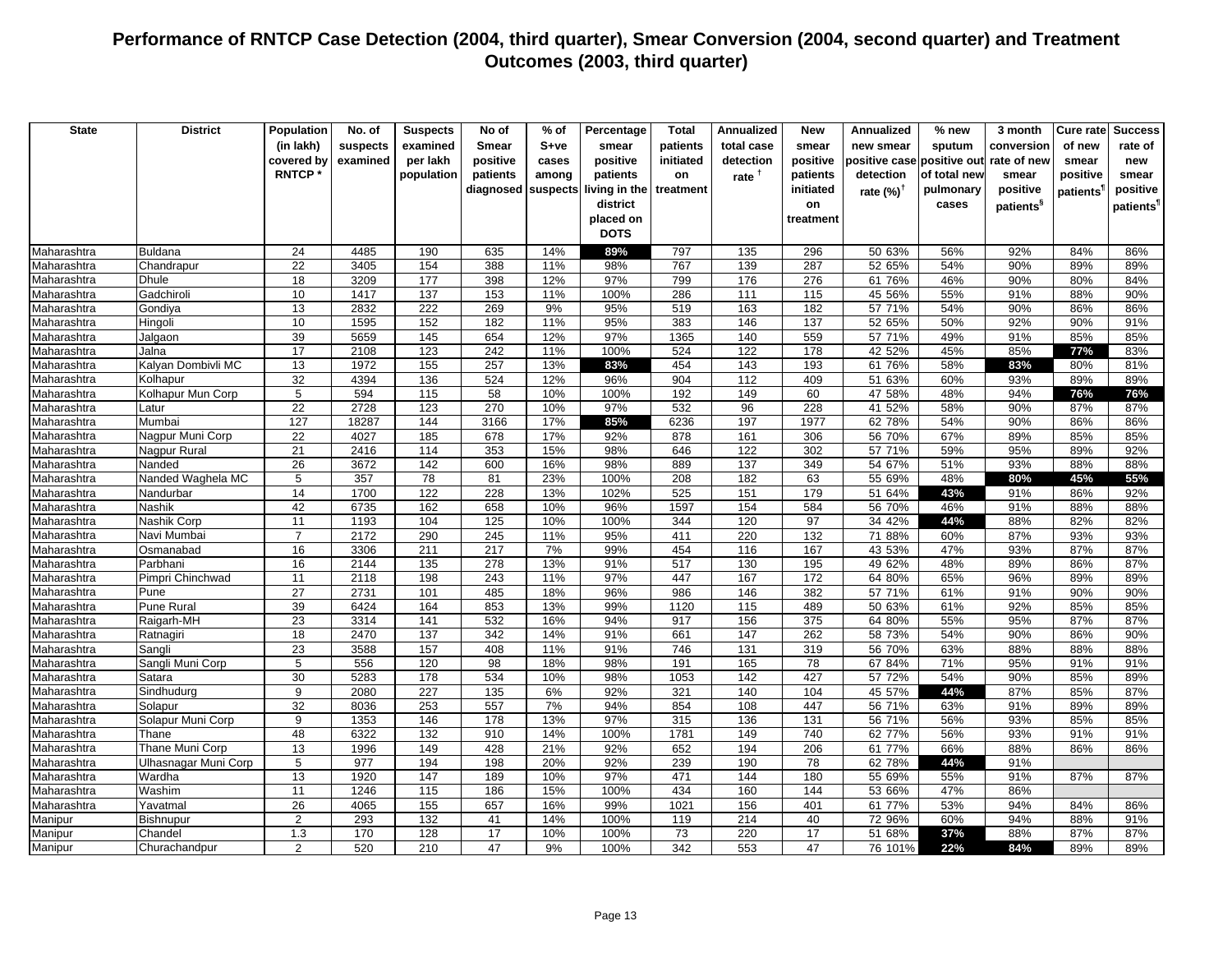| <b>State</b>       | <b>District</b>           | Population      | No. of                  | <b>Suspects</b> | No of            | $%$ of     | Percentage    | <b>Total</b>    | <b>Annualized</b> | New            | Annualized                 | % new        | 3 month               | Cure ratel | <b>Success</b>        |
|--------------------|---------------------------|-----------------|-------------------------|-----------------|------------------|------------|---------------|-----------------|-------------------|----------------|----------------------------|--------------|-----------------------|------------|-----------------------|
|                    |                           | (in lakh)       | suspects                | examined        | <b>Smear</b>     | $S+ve$     | smear         | patients        | total case        | smear          | new smear                  | sputum       | conversion            | of new     | rate of               |
|                    |                           | covered by      | examined                | per lakh        | positive         | cases      | positive      | initiated       | detection         | positive       | positive case positive out |              | rate of new           | smear      | new                   |
|                    |                           | <b>RNTCP*</b>   |                         | population      | patients         | among      | patients      | on              | rate $†$          | patients       | detection                  | of total new | smear                 | positive   | smear                 |
|                    |                           |                 |                         |                 | diagnosed        | suspects   | living in the | treatment       |                   | initiated      | rate $(%)^{\dagger}$       | pulmonary    | positive              |            | positive              |
|                    |                           |                 |                         |                 |                  |            | district      |                 |                   | on             |                            | cases        | patients <sup>§</sup> | patients`  | patients <sup>1</sup> |
|                    |                           |                 |                         |                 |                  |            | placed on     |                 |                   | treatment      |                            |              |                       |            |                       |
|                    |                           |                 |                         |                 |                  |            | <b>DOTS</b>   |                 |                   |                |                            |              |                       |            |                       |
|                    |                           |                 |                         |                 |                  |            |               |                 |                   |                |                            |              |                       |            |                       |
| Manipur            | Imphal East<br>mphal West | 4<br>5          | 455<br>1616             | 107<br>340      | 66<br>131        | 15%<br>8%  | 100%<br>99%   | 191<br>311      | 179<br>262        | 48<br>86       | 45 60%<br>72 96%           | 45%<br>41%   | 87%<br>92%            | 72%<br>86% | 72%<br>86%            |
| Manipur<br>Manipur | Senapati                  | $\overline{4}$  | 400                     | 97              | 42               | 11%        | 100%          | 144             | 140               | 42             | 41 55%                     | 56%          | 96%                   | 77%        | 77%                   |
| Manipur            | Tamenglong                | 1.2             | 140                     | 116             | 17               | 12%        | 100%          | 32              | 106               | 14             | 46 62%                     | 64%          | 67%                   | 100%       | 100%                  |
| Manipur            | Thoubal                   | $\overline{4}$  | 406                     | 102             | 51               | 13%        | 100%          | 175             | 177               | 51             | 51 69%                     | 44%          | 78%                   | 85%        | 85%                   |
| Manipur            | Ukhrul                    | 1.5             | 136                     | 89              | 14               | 10%        | 100%          | 49              | 129               | 14             | 37 49%                     | 64%          | 92%                   | 92%        | 92%                   |
| Meghalaya          | E Khasi Hills & Ri Bhoi   | 9               | 1196                    | 130             | 172              | 14%        | 99%           | 504             | 218               | 102            | 44 59%                     | 43%          | 86%                   |            |                       |
| Meghalaya          | East Garo Hills           | 3               | 330                     | 123             | 47               | 14%        | 100%          | 82              | 122               | 37             | 55 74%                     | 62%          | 97%                   |            |                       |
| Meghalaya          | Jaintia Hills             | 3               | 237                     | 74              | 38               | 16%        | 100%          | 70              | 88                | 22             | 28 37%                     | 52%          | 85%                   |            |                       |
| Meghalaya          | W & S Garo Hills          | $\overline{7}$  | 862                     | 130             | 150              | 17%        | 92%           | 268             | 161               | 106            | 64 85%                     | 60%          | 74%                   |            |                       |
| Meghalaya          | West Khasi Hills          | 3               | 444                     | 140             | 432              | 97%        | 100%          | 160             | 201               | 44             | 55 74%                     | 44%          | 90%                   |            |                       |
| Mizoram            | Aizawl                    | $\overline{4}$  | 516                     | 141             | 73               | 14%        | 97%           | 297             | 324               | 56             | 61 81%                     | 35%          | 83%                   | 86%        | 88%                   |
| Mizoram            | Champhai                  | 1.1             | 129                     | 118             | 12               | 9%         | 100%          | 41              | 150               | 12             | 44 58%                     | 57%          | 100%                  | 94%        | 94%                   |
| Mizoram            | Kolasib                   | 0.7             | 184                     | 279             | 24               | 13%        | 96%           | 56              | 340               | 23             | 140 186%                   | 55%          | 100%                  | 100%       | 100%                  |
| Mizoram            | awngtlai                  | 0.8             | 93                      | 118             | 11               | 12%        | 100%          | $\overline{27}$ | 137               | 11             | 56 74%                     | 73%          | 80%                   | 73%        | 73%                   |
| Mizoram            | unglei                    | 1.5             | 275                     | 186             | 20               | 7%         | 100%          | 69              | 186               | 20             | 54 72%                     | 44%          | 91%                   | 91%        | 91%                   |
| Mizoram            | Mamit                     | 0.7             | 71                      | 106             | 9                | 13%        | 100%          | 12              | 71                | 9              | 54 71%                     | 90%          | 100%                  | 85%        | 85%                   |
| Mizoram            | Saiha                     | 0.7             | 133                     | 203             | 17               | 13%        | 100%          | 55              | 335               | 17             | 104 138%                   | 45%          | 100%                  | 88%        | 88%                   |
| Mizoram            | Serchhip                  | 0.6             | 85                      | 142             | $\overline{2}$   | 2%         | 100%          | 18              | 120               | $\overline{2}$ | 13 18%                     | 18%          | 100%                  | 100%       | 100%                  |
| Nagaland           | Kohima                    | $\overline{4}$  | 365                     | 100             | 48               | 13%        | 88%           | 114             | 125               | 42             | 46 61%                     | 78%          | 89%                   | 63%        | 71%                   |
| Nagaland           | Mokokchung                | 3               | 372                     | 141             | 28               | 8%         | 96%           | 75              | 114               | 27             | 41 55%                     | 68%          | 100%                  | 85%        | 85%                   |
| Nagaland           | Mon                       | 3               | $\overline{312}$        | 104             | 66               | 21%        | 77%           | 117             | 155               | 51             | 68 90%                     | 88%          | 97%                   | 91%        | 91%                   |
| Nagaland           | Phek                      | 1.7             | $\overline{132}$        | $\overline{77}$ | $\boldsymbol{9}$ | 7%         | 100%          | 42              | 98                | 9              | 21 28%                     | 64%          | 64%                   | 85%        | 92%                   |
| Nagaland           | Tuensang                  | 5               | 685                     | 142             | 57               | 8%         | 96%           | 240             | 199               | 57             | 47 63%                     | 51%          | 89%                   | 86%        | 86%                   |
| Nagaland           | Wokha                     | 1.9             | 19                      | 10              | 19               | 100%       | 100%          | 29              | 62                | 15             | 32 43%                     | 68%          | 95%                   | 79%        | 79%                   |
| Nagaland           | Zunheboto                 | 1.8             | $\overline{74}$<br>1507 | 41<br>127       | 9                | 12%        | 100%          | 24              | 53                | 9<br>139       | 20 27%                     | 60%          | 89%                   | 100%       | 100%                  |
| Orissa             | Anugul<br>Balangir        | 12<br>14        | 1239                    | 89              | 182<br>265       | 12%<br>21% | 96%<br>93%    | 317<br>603      | 106<br>173        | 226            | 47 62%<br>65 86%           | 65%<br>43%   | 76%<br>87%            | 60%        | 69%                   |
| Orissa<br>Orissa   | Baleshwar                 | 21              | 2434                    | 115             | 302              | 12%        | 84%           | 480             | 91                | 208            | 39 52%                     | 62%          | 78%                   | 65%        | 65%                   |
| Orissa             | Bargarh                   | 14              | 1047                    | $\overline{74}$ | 233              | 22%        | 100%          | 412             | 117               | 185            | 53 70%                     | 55%          | 91%                   |            |                       |
| Orissa             | Baudh                     | $\overline{4}$  | 554                     | 142             | 57               | 10%        | 93%           | 143             | 147               | 65             | 67 89%                     | 65%          | 90%                   | 93%        | 93%                   |
| Orissa             | <b>Bhadrak</b>            | 14              | 961                     | 69              | 81               | 8%         | 96%           | 197             | 57                | 82             | 24 31%                     | 66%          | 85%                   | 73%        | 75%                   |
| Orissa             | Cuttack                   | 24              | 1994                    | 81              | 389              | 20%        | 100%          | 422             | 69                | 181            | 30 39%                     | 65%          | 69%                   |            |                       |
| Orissa             | Debagarh                  | 3               | 403                     | 141             | 33               | 8%         | 86%           | 69              | 96                | 25             | 35 47%                     | 42%          | 94%                   | 74%        | 79%                   |
| Orissa             | Dhenkanal                 | 11              | 1195                    | 107             | 151              | 13%        | 88%           | 319             | 115               | 125            | 45 60%                     | 51%          | 88%                   |            |                       |
| Orissa             | Gajapati                  | $5\phantom{.0}$ | 829                     | 153             | 169              | 20%        | 94%           | 252             | 186               | 136            | 100 134%                   | 73%          | 73%                   | 58%        | 78%                   |
| Orissa             | Ganjam                    | 33              | 3484                    | 106             | 804              | 23%        | 100%          | 1274            | 155               | 584            | 71 95%                     | 62%          | 68%                   |            |                       |
| Orissa             | Jagatsinghapur            | 11              | 818                     | 74              | 65               | 8%         | 100%          | 117             | 42                | 54             | 20 26%                     | 76%          | 83%                   |            |                       |
| Orissa             | Jajapur                   | 17              | 1356                    | 80              | 139              | 10%        | 100%          | 300             | 71                | 139            | 33 44%                     | 66%          | 83%                   |            |                       |
| Orissa             | Jharsuguda                | 5               | 856                     | 161             | 81               | 9%         | 85%           | 173             | 130               | 65             | 49 65%                     | 56%          | 86%                   | 79%        | 83%                   |
| Orissa             | Kalahandi                 | 14              | 2689                    | 193             | 365              | 14%        | 88%           | 497             | 143               | 260            | 75 99%                     | 72%          | 90%                   | 84%        | 86%                   |
| Orissa             | Kandhamal                 | $\overline{7}$  | 1411                    | 208             | 171              | 12%        | 98%           | 204             | 120               | 114            | 67 90%                     | 83%          | 82%                   | 83%        | 86%                   |
| Orissa             | Kendrapara                | 14              | 973                     | 71              | 85               | 9%         | 99%           | 210             | 62                | 69             | 20 27%                     | 49%          | 92%                   | 82%        | 82%                   |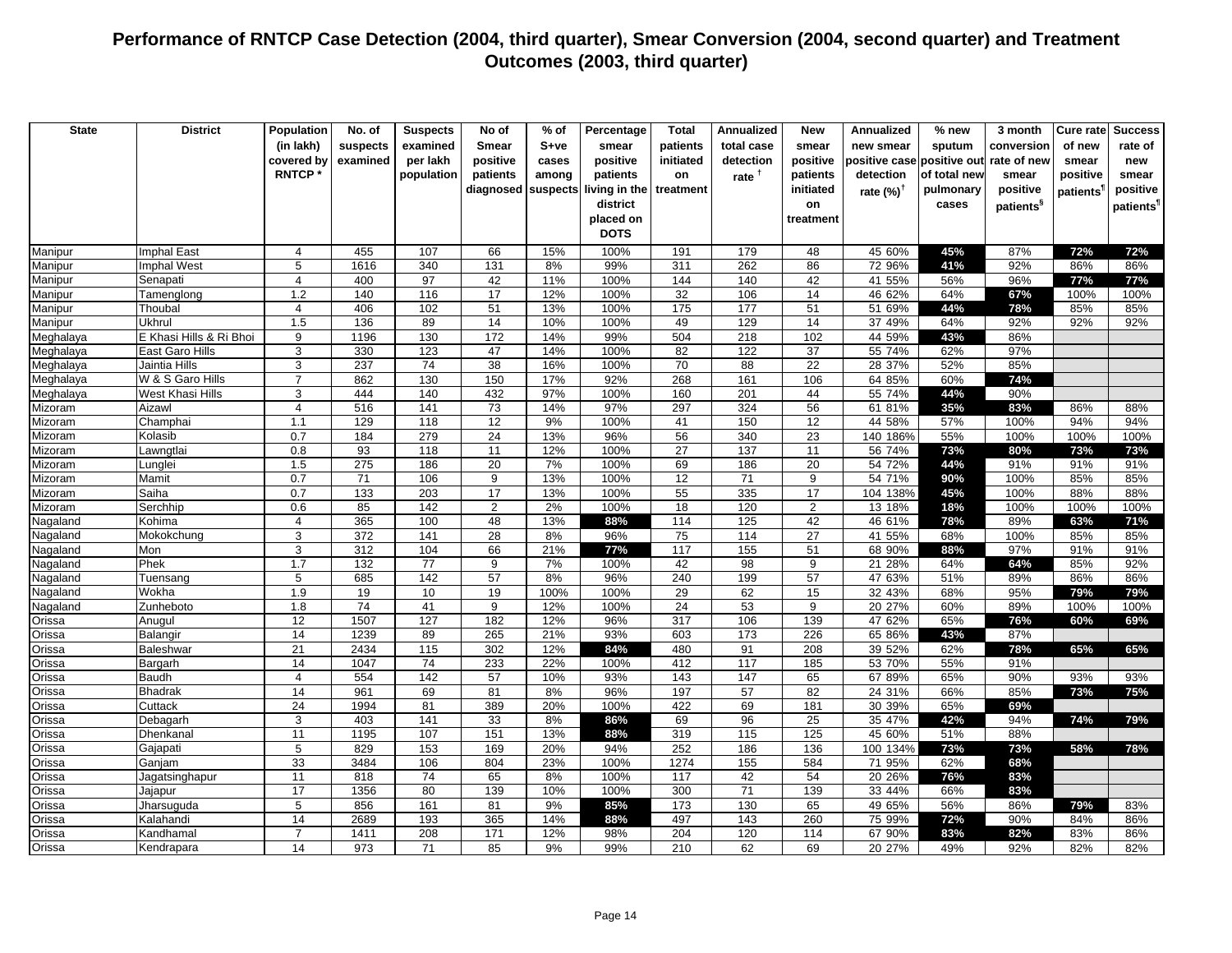| <b>State</b>           | <b>District</b>   | Population      | No. of           | <b>Suspects</b> | No of        | $%$ of     | Percentage    | <b>Total</b> | <b>Annualized</b> | <b>New</b>      | Annualized           | % new        | 3 month               | Cure ratel            | <b>Success</b>        |
|------------------------|-------------------|-----------------|------------------|-----------------|--------------|------------|---------------|--------------|-------------------|-----------------|----------------------|--------------|-----------------------|-----------------------|-----------------------|
|                        |                   | (in lakh)       |                  |                 | <b>Smear</b> | S+ve       | smear         |              | total case        | smear           | new smear            |              | conversion            | of new                | rate of               |
|                        |                   |                 | suspects         | examined        |              |            |               | patients     |                   |                 |                      | sputum       |                       |                       |                       |
|                        |                   | covered by      | examined         | per lakh        | positive     | cases      | positive      | initiated    | detection         | positive        | positive case        | positive out | rate of new           | smear                 | new                   |
|                        |                   | <b>RNTCP</b>    |                  | population      | patients     | among      | patients      | on           | rate <sup>†</sup> | patients        | detection            | of total new | smear                 | positive              | smear                 |
|                        |                   |                 |                  |                 | diagnosed    | suspects   | living in the | treatment    |                   | initiated       | rate $(%)^{\dagger}$ | pulmonary    | positive              | patients <sup>'</sup> | positive              |
|                        |                   |                 |                  |                 |              |            | district      |              |                   | on              |                      | cases        | patients <sup>§</sup> |                       | patients <sup>1</sup> |
|                        |                   |                 |                  |                 |              |            | placed on     |              |                   | treatment       |                      |              |                       |                       |                       |
|                        |                   |                 |                  |                 |              |            | <b>DOTS</b>   |              |                   |                 |                      |              |                       |                       |                       |
| Orissa                 | Kendujhar         | 16              | 2916             | 179             | 342          | 12%        | 93%           | 603          | 148               | 256             | 63 84%               | 61%          | 91%                   | 90%                   | 92%                   |
| Orissa                 | Khordha           | 13              | 1097             | 84              | 120          | 11%        | 100%          | 318          | 97                | 108             | 33 44%               | 43%          | 62%                   |                       |                       |
| Orissa                 | Koraput           | 12              | 1881             | 153             | 241          | 13%        | 93%           | 386          | 125               | 199             | 65 86%               | 72%          | 92%                   | 87%                   | 90%                   |
| Orissa                 | Malkangiri        | 5               | 748              | 149             | 173          | 23%        | 103%          | 231          | 184               | 154             | 123 164%             | 81%          | 75%                   | 72%                   | 82%                   |
| Orissa                 | Mayurbhanj        | 23              | 3706             | 160             | 681          | 18%        | 96%           | 1284         | 221               | 585             | 101 134%             | 55%          | 91%                   | 79%                   | 83%                   |
| Orissa                 | Nabarangapur      | 11              | 1047             | 98              | 146          | 14%        | 84%           | 250          | 94                | 116             | 44 58%               | 57%          | 92%                   | 91%                   | 92%                   |
| Orissa                 | Nayagarh          | 9               | 741              | 82              | 81           | 11%        | 73%           | 167          | 74                | 60              | 27 35%               | 63%          | 70%                   |                       |                       |
| Orissa                 | Nuapada           | $6\phantom{1}6$ | 563              | 102             | 92           | 16%        | 97%           | 205          | 148               | 78              | 56 75%               | 52%          | 66%                   | 58%                   | 58%                   |
| Orissa                 | Puri              | 16              | 1868             | 119             | 159          | 9%         | 95%           | 368          | 94                | 102             | 26 35%               | 52%          | 91%                   | 73%                   | 83%                   |
| Orissa                 | Rayagada          | 9               | 1664             | 193             | 282          | 17%        | 91%           | 363          | 169               | 220             | 102 136%             | 71%          | 89%                   | 83%                   | 88%                   |
| Orissa                 | Sambalpur         | 10              | 1990             | 205             | 242          | 12%        | 91%           | 322          | 133               | 130             | 54 71%               | 55%          | 87%                   | 81%                   | 84%                   |
| Orissa                 | Sonapur           | $6\phantom{1}6$ | 532              | 94              | 86           | 16%        | 95%           | 192          | 136               | $\overline{75}$ | 53 71%               | 48%          | 83%                   |                       |                       |
| Orissa                 | Sundargarh        | 19              | 3815             | 199             | 476          | 12%        | 82%           | 733          | 153               | 337             | 70 94%               | 63%          | 92%                   | 79%                   | 84%                   |
| Pondicherry            | Pondicherry       | 10              | 2298             | 223             | 278          | 12%        | 90%           | 393          | 153               | 175             | 68 91%               | 66%          | 84%                   |                       |                       |
| Punjab                 | Amritsar          | $\overline{32}$ | 3871             | 119             | 775          | 20%        | 96%           | 1132         | 140               | 497             | 61 64%               | 70%          | 89%                   | 80%                   | 86%                   |
| Punjab                 | Bathinda          | 12              | 1947             | 156             | 251          | 13%        | 91%           | 362          | 116               | 135             | 43 46%               | 56%          | 89%                   | 84%                   | 84%                   |
| Punjab                 | Fatehgarh Sahib   | 6               | 879              | 154             | 96           | 11%        | 99%           | 162          | 114               | 74              | 52 55%               | 70%          | 73%                   | 87%                   | 88%                   |
| Punjab                 | Hoshiarpur        | 16              | 4068             | 261             | 360          | 9%         | 93%           | 451          | 116               | 200             | 51 54%               | 66%          | 77%                   | 71%                   | 76%                   |
| Punjab                 | Ludhiana          | 32              | 5867             | 183             | 647          | 11%        | 89%           | 1415         | 177               | 454             | 57 60%               | 45%          | 91%                   | 83%                   | 87%                   |
| Punjab                 | Nawanshahr        | $\overline{6}$  | $\overline{752}$ | 121             | 70           | 9%         | 97%           | 163          | 105               | 51              | 33 35%               | 47%          | 83%                   | 75%                   | 88%                   |
| Punjab                 | Patiala           | 19              | 4193             | 216             | 497          | 12%        | 91%           | 679          | 140               | 250             | 52 54%               | 60%          | 86%                   | 79%                   | 86%                   |
| Punjab                 | Rupnagar          | 12              | 2595             | 221             | 227          | 9%         | 93%           | 407          | 139               | 160             | 55 57%               | 63%          | 86%                   | 82%                   | 85%                   |
| Punjab                 | Sangrur           | $\overline{21}$ | 3224             | 153             | 359          | 11%        | 92%           | 687          | 130               | 233             | 44 47%               | 49%          | 83%                   | 81%                   | 89%                   |
| Rajasthan              | Ajmer<br>Alwar    | 24<br>32        | 3759<br>3375     | 160<br>105      | 975<br>791   | 26%<br>23% | 81%<br>99%    | 1528<br>1363 | 260<br>169        | 509<br>506      | 87 108%<br>63 78%    | 51%<br>55%   | 92%<br>90%            | 85%<br>88%            | 87%<br>90%            |
| Rajasthan              |                   |                 |                  |                 |              |            |               |              |                   |                 |                      |              |                       |                       |                       |
| Rajasthan              | Banswara<br>Baran | 16<br>11        | 2113<br>2148     | 131<br>195      | 549<br>415   | 26%<br>19% | 96%<br>102%   | 766<br>754   | 189<br>274        | 358<br>319      | 89 111%<br>116 145%  | 67%<br>56%   | 91%<br>93%            | 85%<br>86%            | 91%<br>86%            |
| Rajasthan              | <b>Barmer</b>     | $\overline{21}$ | 2704             | 128             | 389          | 14%        | 97%           | 731          | 138               | 276             | 52 65%               | 47%          | 95%                   | 88%                   | 89%                   |
| Rajasthan<br>Rajasthan | Bharatpur         | 23              | 3218             | 142             | 547          | 17%        | 96%           | 875          | 155               | 327             | 58 72%               | 51%          | 90%                   | 88%                   | 90%                   |
| Rajasthan              | <b>Bhilwara</b>   | 22              | 4128             | 191             | 762          | 18%        | 98%           | 1423         | 263               | 556             | 103 128%             | 64%          | 93%                   | 88%                   | 88%                   |
| Rajasthan              | <b>Bikaner</b>    | 20              | 1971             | 96              | 404          | 20%        | 97%           | 736          | 144               | 269             | 53 66%               | 57%          | 91%                   | 87%                   | 90%                   |
| Rajasthan              | <b>Bundi</b>      | 10              | 1528             | 147             | 268          | 18%        | 98%           | 590          | 228               | 224             | 86 108%              | 50%          | 88%                   | 89%                   | 91%                   |
| Rajasthan              | Chittaurgarh      | 19              | 3165             | 163             | 516          | 16%        | 92%           | 859          | 177               | 381             | 78 98%               | 70%          | 92%                   | 87%                   | 92%                   |
| Rajasthan              | Churu             | 18              | 2095             | 114             | 583          | 28%        | 99%           | 1051         | 230               | 378             | 83 103%              | 55%          | 90%                   | 86%                   | 87%                   |
| Rajasthan              | Dausa             | 14              | 2660             | 187             | 438          | 16%        | 94%           | 659          | 186               | 251             | 71 88%               | 56%          | 90%                   | 86%                   | 86%                   |
| Rajasthan              | Dhaulpur          | 11              | 1775             | 168             | 345          | 19%        | 91%           | 550          | 208               | 183             | 69 86%               | 53%          | 90%                   | 84%                   | 85%                   |
| Rajasthan              | Dungarpur         | 12              | 1350             | 113             | 421          | 31%        | 88%           | 604          | 202               | 292             | 98 122%              | 63%          | 91%                   | 90%                   | 91%                   |
| Rajasthan              | Ganganagar        | 19              | 2426             | 126             | 517          | 21%        | 95%           | 877          | 182               | 338             | 70 88%               | 56%          | 95%                   | 87%                   | 87%                   |
| Rajasthan              | Hanumangarh       | 16              | 3112             | 190             | 650          | 21%        | 94%           | 815          | 199               | 316             | 77 97%               | 68%          | 91%                   | 86%                   | 88%                   |
| Rajasthan              | Jaipur            | 57              | 14006            | 247             | 2574         | 18%        | 90%           | 2946         | 208               | 944             | 67 83%               | 51%          | 91%                   | 89%                   | 89%                   |
| Rajasthan              | Jaisalmer         | 5               | 839              | 153             | 120          | 14%        | 93%           | 200          | 146               | 88              | 64 80%               | 64%          | 94%                   | 90%                   | 90%                   |
| Rajasthan              | Jalore            | 16              | 1353             | 87              | 269          | 20%        | 91%           | 497          | 127               | 146             | 37 47%               | 41%          | 89%                   | 81%                   | 81%                   |
| Rajasthan              | Jhalawar          | 13              | 2301             | 181             | 436          | 19%        | 77%           | 540          | 170               | 219             | 69 86%               | 58%          | 88%                   | 87%                   | 87%                   |
|                        |                   |                 |                  |                 |              |            |               |              |                   |                 |                      |              |                       |                       |                       |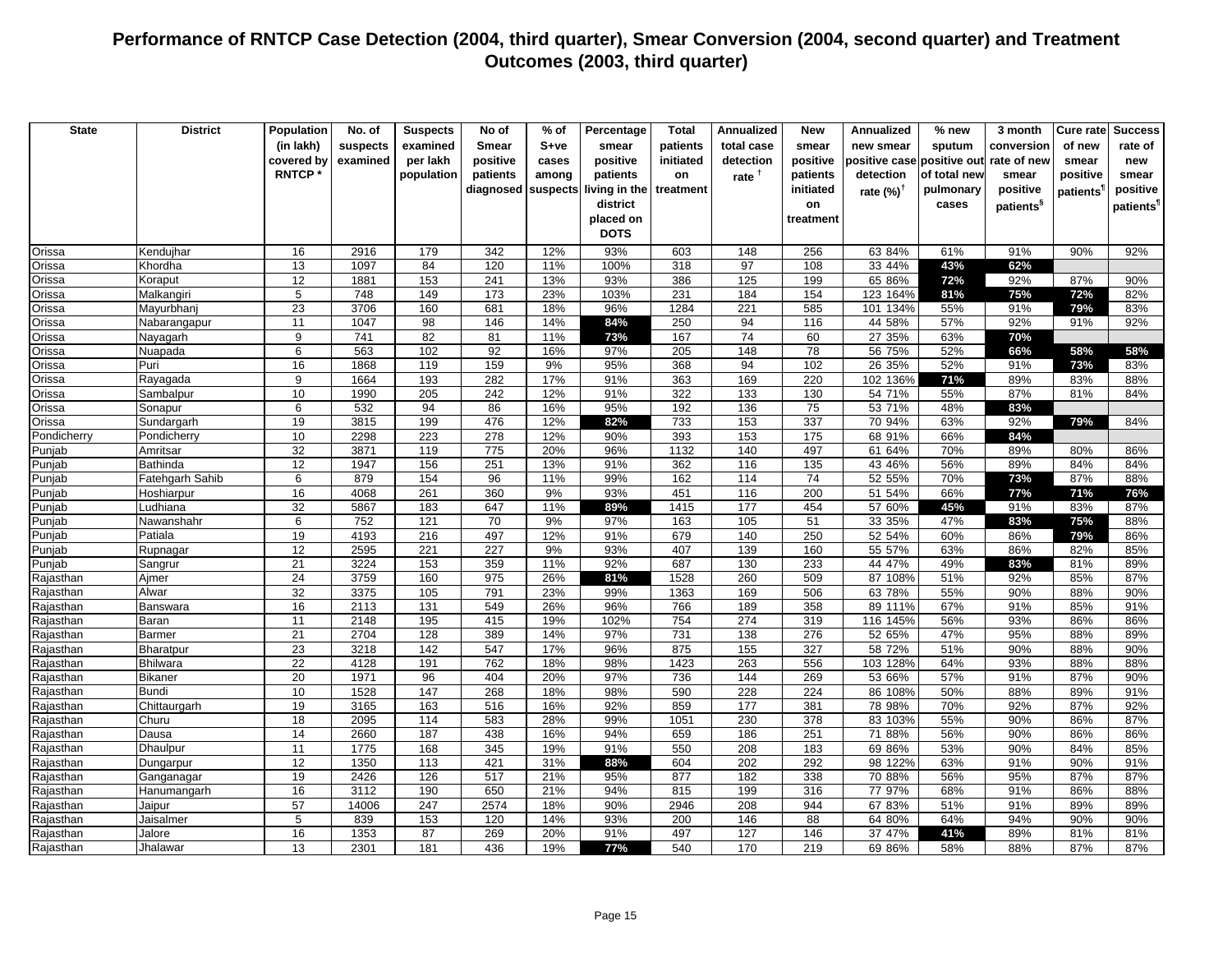| <b>State</b>        | <b>District</b> | Population                  | No. of       | <b>Suspects</b> | No of        | $%$ of     | Percentage    | <b>Total</b> | <b>Annualized</b> | New        | Annualized            | % new        | 3 month               | Cure ratel            | <b>Success</b>         |
|---------------------|-----------------|-----------------------------|--------------|-----------------|--------------|------------|---------------|--------------|-------------------|------------|-----------------------|--------------|-----------------------|-----------------------|------------------------|
|                     |                 | (in lakh)                   |              |                 | <b>Smear</b> | S+ve       | smear         | patients     | total case        | smear      | new smear             |              | conversion            | of new                | rate of                |
|                     |                 |                             | suspects     | examined        |              |            |               |              |                   |            |                       | sputum       |                       |                       |                        |
|                     |                 | covered by<br><b>RNTCP*</b> | examined     | per lakh        | positive     | cases      | positive      | initiated    | detection         | positive   | positive case         | positive out | rate of new           | smear                 | new                    |
|                     |                 |                             |              | population      | patients     | among      | patients      | on           | rate <sup>†</sup> | patients   | detection             | of total new | smear                 | positive              | smear                  |
|                     |                 |                             |              |                 | diagnosed    | suspects   | living in the | treatment    |                   | initiated  | rate $(\%)^{\dagger}$ | pulmonary    | positive              | patients <sup>1</sup> | positive               |
|                     |                 |                             |              |                 |              |            | district      |              |                   | on         |                       | cases        | patients <sup>§</sup> |                       | patients <sup>11</sup> |
|                     |                 |                             |              |                 |              |            | placed on     |              |                   | treatment  |                       |              |                       |                       |                        |
|                     |                 |                             |              |                 |              |            | <b>DOTS</b>   |              |                   |            |                       |              |                       |                       |                        |
| Rajasthan           | Jhunjhunun      | 21                          | 2086         | 101             | 410          | 20%        | 91%           | 728          | 141               | 243        | 47 59%                | 51%          | 90%                   | 84%                   | 85%                    |
| Rajasthan           | Jodhpur         | 31                          | 3610         | 116             | 585          | 16%        | 85%           | 1079         | 139               | 397        | 51 64%                | 45%          | 90%                   | 86%                   | 87%                    |
| Rajasthan           | Karauli         | 13                          | 2043         | 157             | 476          | 23%        | 98%           | 715          | 220               | 294        | 91 113%               | 56%          | 96%                   | 93%                   | 93%                    |
| Rajasthan           | Kota            | 17                          | 2610         | 154             | 441          | 17%        | 95%           | 715          | 169               | 279        | 66 83%                | 54%          | 95%                   | 93%                   | 96%                    |
| Rajasthan           | Nagaur          | 30                          | 4321         | 145             | 618          | 14%        | 94%           | 1147         | 153               | 377        | 50 63%                | 44%          | 94%                   | 87%                   | 89%                    |
| Rajasthan           | Pali            | $\overline{20}$             | 2530         | 129             | 495          | 20%        | 100%          | 1009         | 206               | 354        | 72 90%                | 45%          | 96%                   | 90%                   | 90%                    |
| Rajasthan           | Rajsamand       | 11                          | 1217         | 114             | 246          | 20%        | 86%           | 502          | 189               | 208        | 78 98%                | 57%          | 87%                   | 84%                   | 85%                    |
| Rajasthan           | Sawai Madhopur  | 12                          | 2660         | 221             | 494          | 19%        | 92%           | 697          | 232               | 263        | 87 109%               | 60%          | 93%                   | 88%                   | 88%                    |
| Rajasthan           | Sikar           | 25                          | 3385         | 137             | 594          | 18%        | 95%           | 1006         | 163               | 333        | 54 68%                | 51%          | 91%                   | 91%                   | 92%                    |
| Rajasthan           | Sirohi          | 9                           | 1249         | 136             | 302          | 24%        | 92%           | 434          | 189               | 190        | 83 104%               | 57%          | 90%                   | 86%                   | 86%                    |
| Rajasthan           | Tonk            | 13<br>28                    | 2731<br>3547 | 209             | 565<br>1033  | 21%        | 98%           | 948<br>1588  | 290<br>224        | 394<br>702 | 121 151%              | 57%          | 91%<br>88%            | 87%<br>86%            | 90%                    |
| Rajasthan<br>Sikkim | Udaipur<br>East | 3                           | 1093         | 125<br>410      | 121          | 29%<br>11% | 99%<br>96%    | 267          | 401               | 75         | 99 124%<br>113 150%   | 68%          | 84%                   | 95%                   | 88%                    |
| Sikkim              | North           | 0.4                         | 101          | 226             | 13           | 13%        | 100%          | 40           | 358               | 13         | 116 155%              | 53%<br>50%   | 78%                   | 100%                  | 95%<br>100%            |
| Sikkim              | South           | 1.4                         | 428          | 299             | 54           | 13%        | 96%           | 119          | 332               | 41         | 115 153%              | 58%          | 93%                   | 90%                   | 90%                    |
| Sikkim              | West            | 1.3                         | 283          | 211             | 33           | 12%        | 91%           | 69           | 206               | 23         | 69 91%                | 64%          | 93%                   | 88%                   | 88%                    |
| Tamil Nadu          | Chennai         | 44                          | 11634        | 267             | 1276         | 11%        | 100%          | 1884         | 173               | 688        | 63 84%                | 57%          | 95%                   | 90%                   | 90%                    |
| Tamil Nadu          | Coimbatore      | 44                          | 10544        | 242             | 910          | 9%         | 99%           | 1532         | 141               | 696        | 64 85%                | 61%          | 92%                   | 89%                   | 89%                    |
| Tamil Nadu          | Cuddalore       | $\overline{24}$             | 8221         | 349             | 507          | 6%         | 93%           | 930          | 158               | 362        | 62 82%                | 51%          | 95%                   | 89%                   | 89%                    |
| Tamil Nadu          | Dharmapuri      | 29                          | 7369         | 252             | 542          | 7%         | 93%           | 903          | 123               | 400        | 55 73%                | 66%          | 96%                   | 88%                   | 88%                    |
| Tamil Nadu          | Dindigul        | 20                          | 8644         | 436             | 691          | 8%         | 94%           | 941          | 190               | 380        | 77 102%               | 56%          | 90%                   | 88%                   | 88%                    |
| Tamil Nadu          | Erode           | 27                          | 6627         | 249             | 558          | 8%         | 97%           | 852          | 128               | 389        | 59 78%                | 59%          | 92%                   | 87%                   | 87%                    |
| Tamil Nadu          | Kancheepuram    | 30                          | 5369         | 181             | 544          | 10%        | 98%           | 1217         | 164               | 517        | 70 93%                | 66%          | 94%                   | 90%                   | 90%                    |
| Tamil Nadu          | Kanniyakumari   | 17                          | 4081         | 237             | 414          | 10%        | 86%           | 655          | 152               | 260        | 60 80%                | 51%          | 90%                   | 87%                   | 87%                    |
| Tamil Nadu          | Karur           | 10                          | 2114         | 219             | 181          | 9%         | 83%           | 377          | 156               | 143        | 59 79%                | 49%          | 90%                   | 86%                   | 88%                    |
| Tamil Nadu          | Madurai         | $\overline{26}$             | 5437         | 206             | 515          | 9%         | 95%           | 1066         | 161               | 397        | 60 80%                | 48%          | 92%                   | 90%                   | 91%                    |
| Tamil Nadu          | Nagapattinam    | 15                          | 3041         | 198             | 269          | 9%         | 90%           | 574          | 150               | 217        | 57 75%                | 46%          | 91%                   | 82%                   | 82%                    |
| Tamil Nadu          | Namakkal        | 15                          | 4140         | 268             | 337          | 8%         | 100%          | 666          | 173               | 239        | 62 83%                | 53%          | 93%                   | 90%                   | 90%                    |
| Tamil Nadu          | Perambalur      | 12                          | 2355         | 193             | 171          | 7%         | 100%          | 360          | 118               | 153        | 50 67%                | 62%          | 93%                   | 87%                   | 87%                    |
| Tamil Nadu          | Pudukkottai     | 15                          | 3278         | 219             | 329          | 10%        | 98%           | 555          | 148               | 244        | 65 87%                | 56%          | 90%                   | 86%                   | 86%                    |
| Tamil Nadu          | Ramanathapuram  | 12                          | 2469         | 202             | 246          | 10%        | 90%           | 496          | 162               | 213        | 70 93%                | 52%          | 95%                   | 85%                   | 85%                    |
| Tamil Nadu          | Salem           | 31                          | 8724         | 282             | 588          | 7%         | 85%           | 1212         | 157               | 431        | 56 74%                | 49%          | 91%                   | 85%                   | 85%                    |
| Tamil Nadu          | Sivaganga       | 12                          | 2004         | 169             | 188          | 9%         | 100%          | 446          | 150               | 187        | 63 84%                | 52%          | 91%                   | 87%                   | 87%                    |
| Tamil Nadu          | Thanjavur       | 23                          | 6851         | 301             | 505          | 7%         | 94%           | 814          | 143               | 310        | 54 73%                | 53%          | 92%                   | 89%                   | 89%                    |
| Tamil Nadu          | The Nilgiris    | 8                           | 1217         | 154             | 67           | 6%         | 98%           | 140          | 71                | 49         | 25 33%                | 60%          | 92%                   | 90%                   | 90%                    |
| Tamil Nadu          | Theni           | 11                          | 3035         | 269             | 251          | 8%         | 92%           | 639          | 226               | 175        | 62 83%                | 34%          | 89%                   | 88%                   | 88%                    |
| Tamil Nadu          | Thiruvallur     | 28                          | 5357         | 189             | 443          | 8%         | 88%           | 1152         | 163               | 486        | 69 92%                | 62%          | 90%                   | 86%                   | 86%                    |
| Tamil Nadu          | Thiruvarur      | 12                          | 2130         | 177             | 204          | 10%        | 92%           | 378          | 126               | 147        | 49 65%                | 52%          | 91%                   | 90%                   | 90%                    |
| Tamil Nadu          | Tiruchirappalli | 25                          | 5151         | 209             | 560          | 11%        | 93%           | 911          | 148               | 386        | 63 83%                | 57%          | 91%                   | 89%                   | 90%                    |
| Tamil Nadu          | Tirunelveli     | 29                          | 6131         | 212             | 637          | 10%        | 79%           | 1392         | 193               | 456        | 63 84%                | 42%          | 94%                   | 85%                   | 85%                    |
| Tamil Nadu          | Tiruvanamalai   | 23                          | 6492         | 288             | 395          | 6%         | 100%          | 688          | 122               | 395        | 70 94%                | 71%          | 93%                   | 90%                   | 90%                    |
| Tamil Nadu          | Toothukudi      | 16                          | 3172         | 196             | 341          | 11%        | 97%           | 664          | 164               | 285        | 71 94%                | 53%          | 93%                   | 85%                   | 85%                    |
| <b>Tamil Nadu</b>   | Vellore         | 36                          | 12892        | 359             | 962          | 7%         | 100%          | 1494         | 166               | 647        | 72 96%                | 52%          | 95%                   | 90%                   | 90%                    |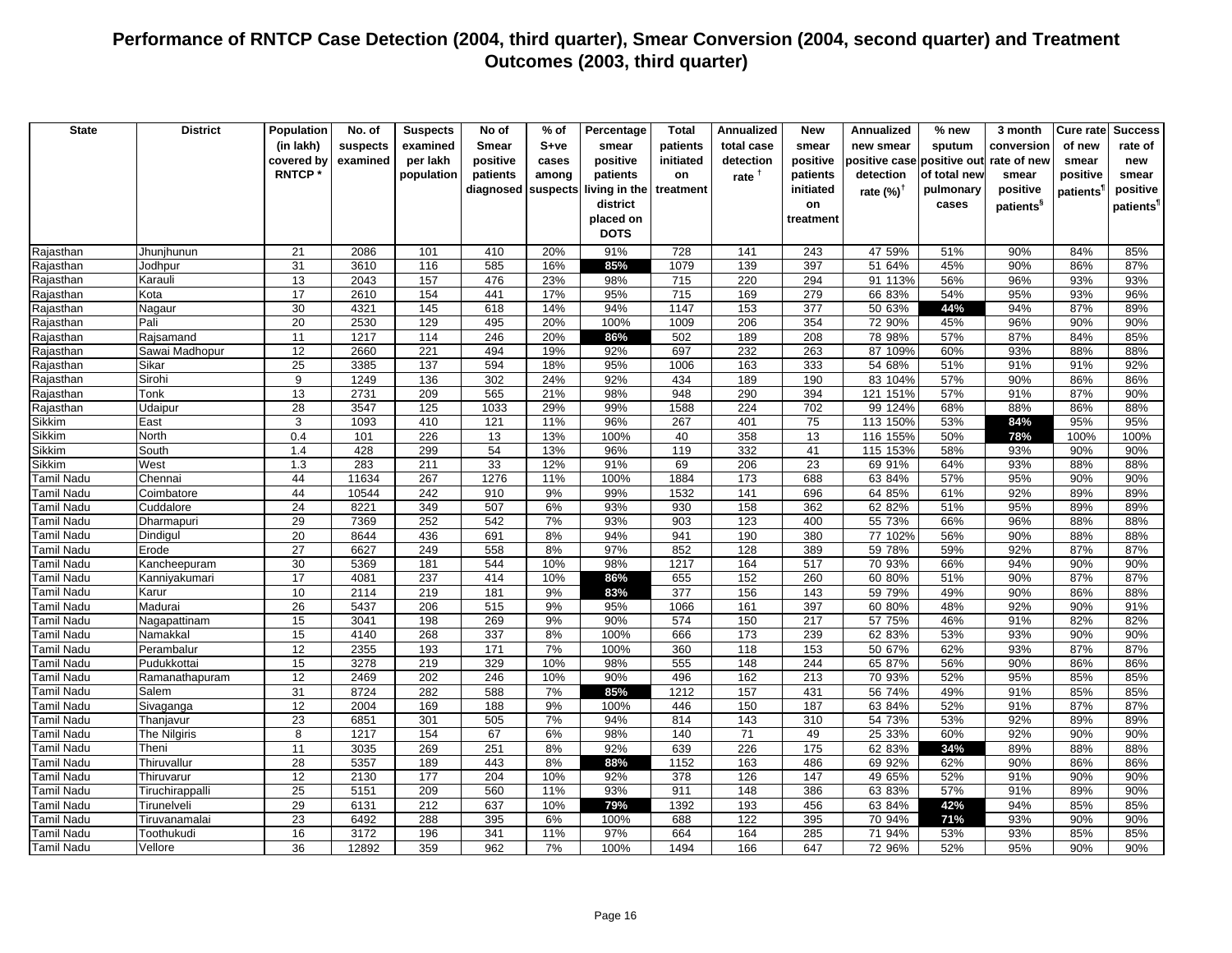| <b>State</b>                                 | <b>District</b>   | Population      | No. of                     | <b>Suspects</b>   | No of        | $%$ of     | Percentage    | Total       | Annualized        | New              | Annualized                 | % new        | 3 month               | Cure rate             | <b>Success</b>        |
|----------------------------------------------|-------------------|-----------------|----------------------------|-------------------|--------------|------------|---------------|-------------|-------------------|------------------|----------------------------|--------------|-----------------------|-----------------------|-----------------------|
|                                              |                   | (in lakh)       | suspects                   | examined          | <b>Smear</b> | $S+ve$     | smear         | patients    | total case        | smear            | new smear                  | sputum       | conversion            | of new                | rate of               |
|                                              |                   | covered by      | examined                   | per lakh          | positive     | cases      | positive      | initiated   | detection         | positive         | positive case positive out |              | rate of new           | smear                 | new                   |
|                                              |                   | <b>RNTCP*</b>   |                            | population        | patients     | among      | patients      | on          | rate <sup>t</sup> | patients         | detection                  | of total new | smear                 | positive              | smear                 |
|                                              |                   |                 |                            |                   | diagnosed    | suspects   | living in the | treatment   |                   | initiated        | rate $(\%)^{\dagger}$      | pulmonary    | positive              | patients <sup>1</sup> | positive              |
|                                              |                   |                 |                            |                   |              |            | district      |             |                   | on               |                            | cases        | patients <sup>§</sup> |                       | patients <sup>1</sup> |
|                                              |                   |                 |                            |                   |              |            | placed on     |             |                   | treatment        |                            |              |                       |                       |                       |
|                                              |                   |                 |                            |                   |              |            | <b>DOTS</b>   |             |                   |                  |                            |              |                       |                       |                       |
| <b>Tamil Nadu</b>                            | Viluppuram        |                 | 7216                       |                   |              | 9%         | 94%           | 1048        | 138               | 460              | 61 81%                     | 60%          | 92%                   | 86%                   | 86%                   |
| Tamil Nadu                                   | Virudhunagar      | 30<br>18        | 4575                       | 237<br>253        | 623<br>545   | 12%        | 92%           | 1043        | 231               | 368              | 81 109%                    | 53%          | 92%                   | 89%                   | 89%                   |
| Tripura                                      | South Tripura     | 8               | 294                        | 37                | 37           | 13%        | 100%          | 73          |                   | 37               |                            | 59%          |                       |                       |                       |
| Tripura                                      | West Tripura      | 16              | 1113                       | 70                | 101          | 9%         | 100%          | 197         |                   | 101              |                            | 72%          |                       |                       |                       |
| <b>Uttar Pradesh</b>                         | Agra              | 39              | 4533                       | 117               | 867          | 19%        | 92%           | 1388        | 144               | 421              | 44 46%                     | 53%          | 83%                   | 63%                   | 64%                   |
| <b>Uttar Pradesh</b>                         | Aligarh           | 32              | 3349                       | 105               | 558          | 17%        | 88%           | 888         | 111               | 396              | 49 52%                     | 53%          | 85%                   | 77%                   | 78%                   |
| <b>Uttar Pradesh</b>                         | Allahabad         | 53              | 2981                       | 56                | 491          | 16%        | 89%           | 1194        | 90                | 541              | 41 43%                     | 60%          | 84%                   |                       |                       |
| <b>Uttar Pradesh</b>                         | Baghpat           | 12              | 1800                       | 144               | 268          | 15%        | 95%           | 571         | 183               | 191              | 61 64%                     | 49%          | 92%                   | 86%                   | 88%                   |
| <b>Uttar Pradesh</b>                         | Bahraich          | 26              | 4466                       | 175               | 677          | 15%        | 98%           | 1297        | 203               | 468              | 73 77%                     | 46%          | 91%                   | 91%                   | 92%                   |
| Uttar Pradesh                                | Barabanki         | 29              | 3897                       | 136               | 724          | 19%        | 97%           | 1150        | 161               | 507              | 71 75%                     | 58%          | 91%                   | 88%                   | 89%                   |
| Uttar Pradesh                                | Bareilly          | 39              | 6024                       | 156               | 832          | 14%        | 99%           | 2099        | 218               | 725              | 75 79%                     | 40%          | 89%                   | 78%                   | 80%                   |
| <b>Uttar Pradesh</b>                         | Basti             | $\overline{22}$ | 1161                       | 52                | 188          | 16%        | 95%           | 583         | 105               | 140              | 25 27%                     | 31%          | 79%                   | 78%                   | 78%                   |
| <b>Uttar Pradesh</b>                         | Bijnor            | 34              | 4815                       | 144               | 440          | 9%         | 88%           | 955         | 114               | 286              | 34 36%                     | 39%          | 88%                   | 78%                   | 82%                   |
| <b>Uttar Pradesh</b>                         | <b>Budaun</b>     | 33              | 4854                       | 148               | 758          | 16%        | 90%           | 1371        | 167               | 588              | 72 75%                     | 48%          | 90%                   | 74%                   | 80%                   |
| <b>Uttar Pradesh</b>                         | Bulandshahar      | 31              | 2981                       | 95                | 491          | 16%        | 89%           | 950         | 121               | 347              | 44 47%                     | 48%          | 93%                   | 86%                   | 90%                   |
| <b>Uttar Pradesh</b>                         | Etah              | 30              | 3967                       | 133               | 675          | 17%        | 98%           | 838         | 112               | 390              | 52 55%                     | 64%          | 89%                   | 70%                   | 74%                   |
| <b>Uttar Pradesh</b>                         | Etawah            | 14              | 1066                       | 74                | 220          | 21%        | 63%           | 357         | 99                | 124              | 35 36%                     | 41%          | 82%                   |                       |                       |
| Uttar Pradesh                                | Faizabad          | $\overline{22}$ | 344                        | 15                | 337          | 98%        | $0\%$         | 601         | 107               | 251              | 45 47%                     | 51%          | 84%                   |                       |                       |
| <b>Uttar Pradesh</b>                         | Fatehpur          | $\overline{25}$ | 3167                       | 128               | 472          | 15%        | 88%           | 818         | 132               | 259              | 42 44%                     | 43%          | 85%                   | 73%                   | 83%                   |
| <b>Uttar Pradesh</b>                         | Gautam Budh Nagar | 13              | 2131                       | 167               | 357          | 17%        | 98%           | 670         | 210               | 227              | 71 75%                     | 55%          | 89%                   | 84%                   | 85%                   |
| <b>Uttar Pradesh</b>                         | Ghaziabad         | 35              | 6570<br>$\overline{17}$ 76 | 186               | 1072         | 16%        | 92%           | 2046        | 232               | 827              | 94 99%                     | 56%          | 92%                   | 89%                   | 89%                   |
| <b>Uttar Pradesh</b><br><b>Uttar Pradesh</b> | Hamirpur-UP       | 11<br>42        | 3662                       | 159<br>87         | 184          | 10%<br>15% | 94%<br>85%    | 449<br>1120 | 161<br>107        | 120<br>423       | 43 45%<br>40 43%           | 32%<br>44%   | 83%                   | 76%                   | 84%                   |
| <b>Uttar Pradesh</b>                         | Jaunpur<br>Jhansi | 19              | 2265                       | $\overline{121}$  | 537<br>327   | 14%        | 81%           | 486         | 104               | 208              | 44 47%                     | 52%          | 91%<br>86%            | 64%                   | 64%                   |
| <b>Uttar Pradesh</b>                         | Kanpur Nagar      | 44              | 3774                       | 85                | 820          | 22%        | 100%          | 778         | 70                | 362              | 33 34%                     | 56%          | 86%                   |                       |                       |
| <b>Uttar Pradesh</b>                         | Kheri             | 34              | 3944                       | $\frac{115}{115}$ | 692          | 18%        | 96%           | 1216        | 142               | 471              | 55 58%                     | 47%          | 76%                   |                       |                       |
| <b>Uttar Pradesh</b>                         | _ucknow           | 39              | 9443                       | 239               | 1305         | 14%        | 87%           | 1574        | 160               | 630              | 64 67%                     | 58%          | 90%                   | 88%                   | 88%                   |
| <b>Uttar Pradesh</b>                         | Mainpuri          | $\overline{17}$ | 1986                       | 116               | 260          | 13%        | 96%           | 465         | 109               | 223              | 52 55%                     | 52%          | 91%                   | 89%                   | 89%                   |
| <b>Uttar Pradesh</b>                         | Mathura           | 22              | 1681                       | 76                | 319          | 19%        | 95%           | 675         | 122               | 237              | 43 45%                     | 44%          | 90%                   | 75%                   | 75%                   |
| <b>Uttar Pradesh</b>                         | Meerut            | 32              | 6470                       | 201               | 831          | 13%        | 99%           | 1688        | 210               | 685              | 85 90%                     | 52%          | 93%                   | 91%                   | 92%                   |
| <b>Uttar Pradesh</b>                         | Mirzapur          | 23              | 295                        | 13                | 295          | 100%       | 96%           | 554         | 98                | 216              | 38 40%                     | 45%          | 76%                   |                       |                       |
| <b>Uttar Pradesh</b>                         | Moradabad         | 40              | 841                        | 21                | 826          | 98%        | $1\%$         | 1593        | 159               | 610              | 61 64%                     | 40%          | 90%                   | 87%                   | 87%                   |
| <b>Uttar Pradesh</b>                         | Muzaffarnagar     | $\overline{38}$ | 7318                       | 193               | 1061         | 14%        | 91%           | 1764        | 186               | $\overline{718}$ | 76 80%                     | 53%          | 87%                   | 77%                   | 80%                   |
| <b>Uttar Pradesh</b>                         | Rae Bareli        | 31              | 3026                       | 98                | 524          | 17%        | 105%          | 1033        | 134               | 524              | 68 72%                     | 51%          | 87%                   | 84%                   | 92%                   |
| <b>Uttar Pradesh</b>                         | Rampur            | 21              | 4420                       | $\overline{215}$  | 514          | 12%        | 100%          | 920         | 179               | 328              | 64 67%                     | 51%          | 89%                   | 80%                   | 82%                   |
| <b>Uttar Pradesh</b>                         | Saharanpur        | 31              | 5985                       | 196               | 771          | 13%        | 94%           | 1349        | 177               | 534              | 70 74%                     | 52%          | 93%                   | 91%                   | 92%                   |
| <b>Uttar Pradesh</b>                         | Shahjahanpur      | 27              | 3474                       | 127               | 431          | 12%        | 76%           | 732         | 107               | 257              | 38 40%                     | 43%          | 85%                   |                       |                       |
| <b>Uttar Pradesh</b>                         | Sitapur           | 39              | 4720                       | 122               | 774          | 16%        | 77%           | 1526        | 158               | 514              | 53 56%                     | 42%          | 87%                   | 80%                   | 82%                   |
| <b>Uttar Pradesh</b>                         | Sultanpur         | 34              | 4196                       | 123               | 417          | 10%        | 99%           | 895         | 105               | 338              | 40 42%                     | 42%          | 89%                   |                       |                       |
| Uttar Pradesh                                | Unnao             | 29              | 3725                       | 129               | 526          | 14%        | 100%          | 1028        | 142               | 376              | 52 55%                     | 40%          | 92%                   | 86%                   | 86%                   |
| <b>Uttar Pradesh</b>                         | Varanasi          | 34              | 4887                       | 145               | 779          | 16%        | 88%           | 1188        | 141               | 473              | 56 59%                     | 56%          | 91%                   | 80%                   | 80%                   |
| Uttaranchal                                  | Almora            | $\overline{7}$  | 1200                       | 181               | 89           | 7%         | 100%          | 151         | 91                | 55               | 33 35%                     | 54%          | 97%                   | 96%                   | 96%                   |
| Uttaranchal                                  | Bageshwar         | 3               | 158                        | 60                | 23           | 15%        | 100%          | 32          |                   | 14               |                            | 67%          |                       |                       |                       |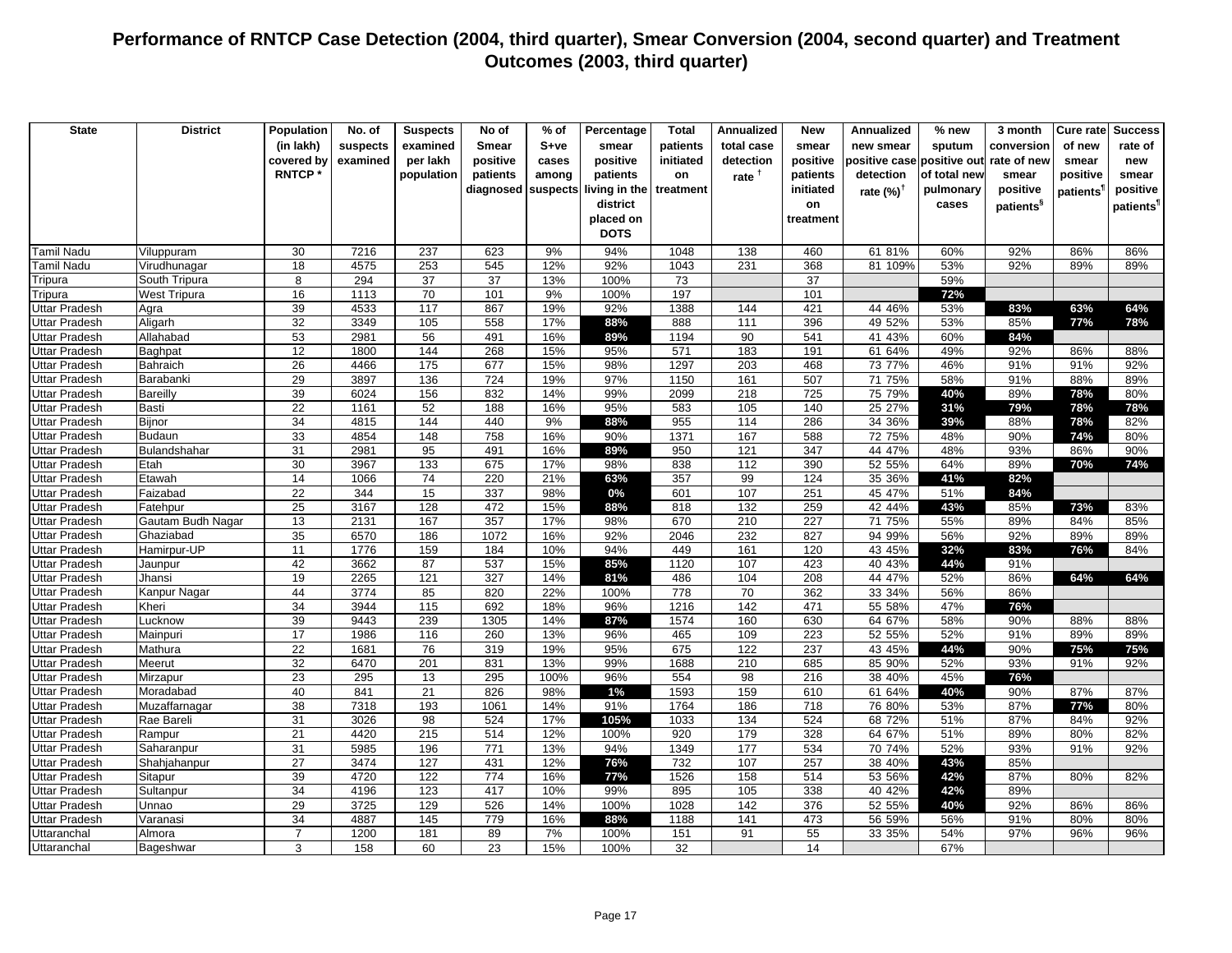| <b>State</b>       | <b>District</b>       | Population<br>(in lakh)<br>covered by<br><b>RNTCP*</b> | No. of<br>suspects<br>examined | <b>Suspects</b><br>examined<br>per lakh<br>population | No of<br><b>Smear</b><br>positive<br>patients<br>diagnosed | $%$ of<br>$S+ve$<br>cases<br>among<br>suspects | Percentage<br>smear<br>positive<br>patients<br>living in the<br>district<br>placed on | <b>Total</b><br>patients<br>initiated<br>on<br>treatment | <b>Annualized</b><br>total case<br>detection<br>rate $†$ | <b>New</b><br>smear<br>positive<br>patients<br>initiated<br>on<br>treatment | <b>Annualized</b><br>new smear<br>positive case positive out<br>detection<br>rate $(\%)^{\dagger}$ | % new<br>sputum<br>of total new<br>pulmonary<br>cases | 3 month<br>conversion<br>rate of new<br>smear<br>positive<br>patients <sup>§</sup> | of new<br>smear<br>positive<br>patients <sup>1</sup> | <b>Cure rate Success</b><br>rate of<br>new<br>smear<br>positive<br>patients <sup>1</sup> |
|--------------------|-----------------------|--------------------------------------------------------|--------------------------------|-------------------------------------------------------|------------------------------------------------------------|------------------------------------------------|---------------------------------------------------------------------------------------|----------------------------------------------------------|----------------------------------------------------------|-----------------------------------------------------------------------------|----------------------------------------------------------------------------------------------------|-------------------------------------------------------|------------------------------------------------------------------------------------|------------------------------------------------------|------------------------------------------------------------------------------------------|
|                    |                       |                                                        |                                |                                                       |                                                            |                                                | <b>DOTS</b>                                                                           |                                                          |                                                          |                                                                             |                                                                                                    |                                                       |                                                                                    |                                                      |                                                                                          |
| Uttaranchal        | Chamoli               | $\boldsymbol{\Delta}$                                  | 829                            | 213                                                   | 135                                                        | 16%                                            | 98%                                                                                   | 218                                                      |                                                          | 79                                                                          |                                                                                                    | 51%                                                   |                                                                                    |                                                      |                                                                                          |
| Uttaranchal        | Champawat             | 2                                                      | 181                            | 77                                                    | 40                                                         | 22%                                            | 100%                                                                                  | 41                                                       |                                                          | 13                                                                          |                                                                                                    | 52%                                                   |                                                                                    |                                                      |                                                                                          |
| Uttaranchal        | Dehradun              | 13                                                     | 3089                           | 229                                                   | $\overline{377}$                                           | 12%                                            | 100%                                                                                  | 684                                                      | 203                                                      | 218                                                                         | 65 68%                                                                                             | 49%                                                   | 96%                                                                                | 95%                                                  | 95%                                                                                      |
| Uttaranchal        | Garhwal               | $\overline{7}$                                         | 470                            | 64                                                    | 60                                                         | 13%                                            | 100%                                                                                  | 90                                                       |                                                          | 44                                                                          |                                                                                                    | 76%                                                   |                                                                                    |                                                      |                                                                                          |
| Uttaranchal        | Hardwar               | 15                                                     | 2511                           | 165                                                   | $\overline{372}$                                           | 15%                                            | 98%                                                                                   | 483                                                      | 127                                                      | 206                                                                         | 54 57%                                                                                             | 55%                                                   | 87%                                                                                |                                                      |                                                                                          |
| Uttaranchal        | Nainital              | 8                                                      | 1822                           | 227                                                   | 262                                                        | 14%                                            | 99%                                                                                   | 343                                                      | 171                                                      | 119                                                                         | 59 62%                                                                                             | 51%                                                   | 89%                                                                                |                                                      |                                                                                          |
| Uttaranchal        | Pithoragarh           | 5                                                      | 382                            | 78                                                    | 79                                                         | 21%                                            | 96%                                                                                   | 102                                                      |                                                          | 40                                                                          |                                                                                                    | 77%                                                   |                                                                                    |                                                      |                                                                                          |
| Uttaranchal        | Rudraprayag           | 2                                                      | 410                            | 171                                                   | 72                                                         | 18%                                            | 97%                                                                                   | 89                                                       | 148                                                      | 43                                                                          | 72 76%                                                                                             | 73%                                                   | 80%                                                                                |                                                      |                                                                                          |
| Uttaranchal        | Tehri Garhwal         | 6                                                      | 399                            | 63                                                    | 53                                                         | 13%                                            | 96%                                                                                   | 83                                                       |                                                          | 28                                                                          |                                                                                                    | 51%                                                   |                                                                                    |                                                      |                                                                                          |
| Uttaranchal        | Udhamsingh Nagar      | 13                                                     | 2543                           | 195                                                   | 272                                                        | 11%                                            | 93%                                                                                   | 337                                                      | 104                                                      | 147                                                                         | 45 48%                                                                                             | 57%                                                   | 93%                                                                                |                                                      |                                                                                          |
| Uttaranchal        | Uttarkashi            | 3                                                      | 643                            | 207                                                   | 121                                                        | 19%                                            | 92%                                                                                   | 144                                                      | 186                                                      | 58                                                                          | 75 79%                                                                                             | 59%                                                   | 81%                                                                                |                                                      |                                                                                          |
| West Bengal        | Bankura               | 34                                                     | 6033                           | 180                                                   | 781                                                        | 13%                                            | 94%                                                                                   | 1209                                                     | 144                                                      | 548                                                                         | 65 87%                                                                                             | 61%                                                   | 93%                                                                                | 89%                                                  | 92%                                                                                      |
| <b>West Bengal</b> | Barddhaman            | 73                                                     | 12268                          | 169                                                   | 1367                                                       | 11%                                            | 94%                                                                                   | 2554                                                     | 141                                                      | 970                                                                         | 53 71%                                                                                             | 53%                                                   | 92%                                                                                | 88%                                                  | 88%                                                                                      |
| <b>West Bengal</b> | <b>Birbhum</b>        | $\overline{32}$                                        | 5816                           | 184                                                   | 854                                                        | 15%                                            | 91%                                                                                   | 1121                                                     | 142                                                      | 611                                                                         | 77 103%                                                                                            | 68%                                                   | 89%                                                                                | 86%                                                  | 87%                                                                                      |
| <b>West Bengal</b> | Dakshin Dinajpur      | 16                                                     | 2981                           | 189                                                   | 458                                                        | 15%                                            | 88%                                                                                   | 746                                                      | 189                                                      | 391                                                                         | 99 132%                                                                                            | 68%                                                   | 85%                                                                                | 76%                                                  | 76%                                                                                      |
| <b>West Bengal</b> | Darjiling             | 17                                                     | 3205                           | 190                                                   | 527                                                        | 16%                                            | 93%                                                                                   | 861                                                      | 204                                                      | 316                                                                         | 75 100%                                                                                            | 60%                                                   | 78%                                                                                |                                                      |                                                                                          |
| <b>West Bengal</b> | Haora                 | 45                                                     | 7800                           | 174                                                   | 837                                                        | 11%                                            | 83%                                                                                   | 1505                                                     | 134                                                      | 584                                                                         | 52 69%                                                                                             | 61%                                                   | 88%                                                                                | 85%                                                  | 86%                                                                                      |
| <b>West Bengal</b> | Hugli                 | 53                                                     | 7362                           | 139                                                   | 894                                                        | 12%                                            | 97%                                                                                   | 1766                                                     | 133                                                      | 665                                                                         | 50 67%                                                                                             | 53%                                                   | 91%                                                                                | 89%                                                  | 90%                                                                                      |
| <b>West Bengal</b> | Jalpaiguri            | 36                                                     | 6689                           | 187                                                   | 1059                                                       | 16%                                            | 95%                                                                                   | 1731                                                     | 194                                                      | 818                                                                         | 92 122%                                                                                            | 69%                                                   | 90%                                                                                | 87%                                                  | 87%                                                                                      |
| <b>West Bengal</b> | Koch Bihar            | 26                                                     | 4266                           | 164                                                   | 455                                                        | 11%                                            | 93%                                                                                   | 794                                                      | 122                                                      | 347                                                                         | 53 71%                                                                                             | 61%                                                   | 91%                                                                                | 88%                                                  | 89%                                                                                      |
| <b>West Bengal</b> | Kolkata               | 48                                                     | 6499                           | 135                                                   | 1199                                                       | 18%                                            | 94%                                                                                   | 1676                                                     | 139                                                      | $\overline{710}$                                                            | 59 79%                                                                                             | 71%                                                   | 88%                                                                                | 85%                                                  | 85%                                                                                      |
| <b>West Bengal</b> | Maldah                | 35                                                     | 5724                           | 166                                                   | 800                                                        | 14%                                            | 81%                                                                                   | 1409                                                     | 163                                                      | 634                                                                         | 73 98%                                                                                             | 58%                                                   | 85%                                                                                | 80%                                                  | 80%                                                                                      |
| <b>West Bengal</b> | <b>Medinipur East</b> | 46                                                     | 5818                           | 125                                                   | 344                                                        | 6%                                             | 94%                                                                                   | 640                                                      | $\overline{55}$                                          | 269                                                                         | 23 31%                                                                                             | 62%                                                   | 86%                                                                                | 80%                                                  | 82%                                                                                      |
| <b>West Bengal</b> | <b>Medinipur West</b> | 55                                                     | 8220                           | 150                                                   | 1030                                                       | 13%                                            | 92%                                                                                   | 1907                                                     | 139                                                      | 770                                                                         | 56 75%                                                                                             | 57%                                                   | 90%                                                                                | 83%                                                  | 86%                                                                                      |
| <b>West Bengal</b> | Murshidabad           | 62                                                     | 9739                           | 158                                                   | 1072                                                       | 11%                                            | 92%                                                                                   | 1952                                                     | $\overline{127}$                                         | 901                                                                         | 59 78%                                                                                             | 61%                                                   | 93%                                                                                | 89%                                                  | 89%                                                                                      |
| <b>West Bengal</b> | Nadia                 | 48                                                     | 11065                          | 229                                                   | 787                                                        | 7%                                             | 94%                                                                                   | 1452                                                     | 120                                                      | 554                                                                         | 46 61%                                                                                             | 53%                                                   | 92%                                                                                | 88%                                                  | 88%                                                                                      |
| <b>West Bengal</b> | North 24 Parganas     | 94                                                     | 11712                          | 125                                                   | 1442                                                       | 12%                                            | 93%                                                                                   | 2419                                                     | 103                                                      | 1080                                                                        | 46 61%                                                                                             | 68%                                                   | 93%                                                                                | 90%                                                  | 90%                                                                                      |
| <b>West Bengal</b> | Puruliya              | 27                                                     | 4187                           | 157                                                   | 642                                                        | 15%                                            | 99%                                                                                   | 1158                                                     | 174                                                      | 495                                                                         | 74 99%                                                                                             | 54%                                                   | 90%                                                                                | 89%                                                  | 90%                                                                                      |
| <b>West Bengal</b> | South 24 Parganas     | 73                                                     | 9180                           | 126                                                   | 969                                                        | 11%                                            | 94%                                                                                   | 1693                                                     | 93                                                       | 793                                                                         | 44 58%                                                                                             | 66%                                                   | 93%                                                                                | 89%                                                  | 89%                                                                                      |
| <b>West Bengal</b> | Uttar Dinajpur        | $\overline{26}$                                        | 4585                           | 179                                                   | 500                                                        | 11%                                            | 94%                                                                                   | 842                                                      | 131                                                      | 412                                                                         | 64 86%                                                                                             | 65%                                                   | 86%                                                                                | 81%                                                  | 81%                                                                                      |
|                    | Total                 | 9073                                                   | 1384611                        | 153                                                   | 188271                                                     | 14%                                            | 92%                                                                                   | 323229                                                   | 144                                                      | 125449                                                                      | 56 75%                                                                                             | 55%                                                   | 89%                                                                                | 85%                                                  | 86%                                                                                      |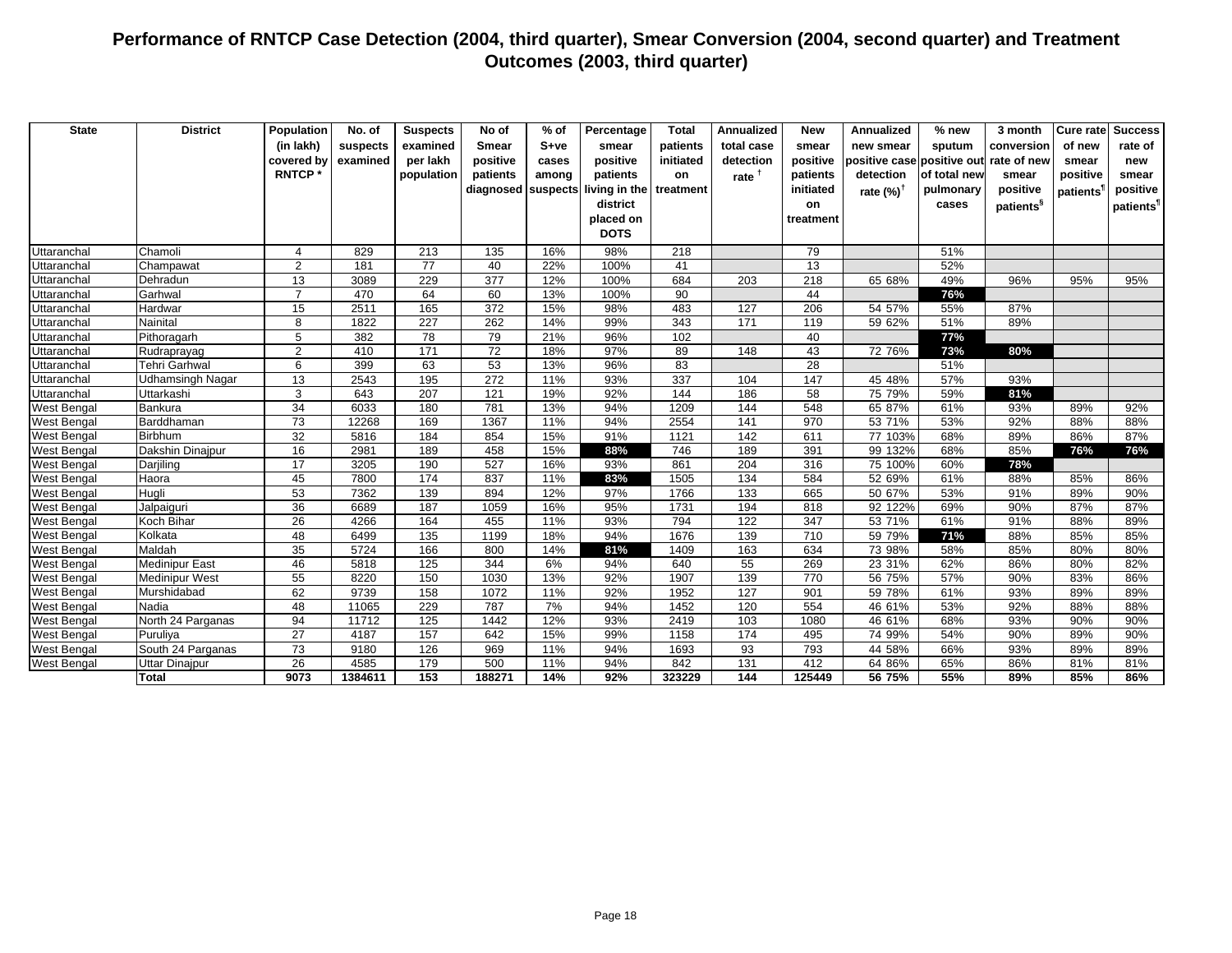## **106(21%) districts had "% new sputum postive out of all new pulmonary cases" either less than 45% or more than 71%**

| <b>State</b>            | <b>District</b>         | $%$ new             | <b>State</b>         | <b>District</b>         | $%$ new      |
|-------------------------|-------------------------|---------------------|----------------------|-------------------------|--------------|
|                         |                         | sputum              |                      |                         | sputum       |
|                         |                         | positive out        |                      |                         | positive out |
|                         |                         |                     |                      |                         |              |
|                         |                         | of total new        |                      |                         | of total new |
|                         |                         | pulmonary           |                      |                         | pulmonary    |
|                         |                         | cases               |                      |                         | cases        |
| Andhra Pradesh          | Cuddapah                | 43%                 | Maharashtra          | Nandurbar               | 43%          |
| Andhra Pradesh          | East Godavari           | 45%                 | Maharashtra          | Ulhasnagar Muni Corp    | 44%          |
| Andhra Pradesh          | Bhadrachalam            | 73%                 | Maharashtra          | Nashik Corp             | 44%          |
| Arunachal Pradesh       | Ziro DTC                | 36%                 | Maharashtra          | Sindhudurg              | 44%          |
| Assam                   | Cachar                  | 40%                 | Manipur              | Churachandpur           | 22%          |
| Assam                   | Karimganj               | 42%                 | Manipur              | Chandel                 | 37%          |
| Assam                   | Darrang                 | 44%                 | Manipur              | Imphal West             | 41%          |
| Assam                   | Sonitpur                | 44%                 | Manipur              | Thoubal                 | 44%          |
| Assam                   | Golaghat                | 44%                 | Manipur              | Imphal East             | 45%          |
| <b>Bihar</b>            | Munger                  | 22%                 | Meghalaya            | E Khasi Hills & Ri Bhoi | 43%          |
| <b>Bihar</b>            | Vaishali                | 36%                 | Meghalaya            | <b>West Khasi Hills</b> | 44%          |
| <b>Bihar</b>            | Muzaffarpur             | 37%                 | Mizoram              | Serchhip                | 18%          |
| <b>Bihar</b>            | Patna                   | 42%                 | Mizoram              | Aizawl                  | 35%          |
| Chhatisgarh             | Surguja                 | 39%                 | Mizoram              | Lunglei                 | 44%          |
| Chhatisgarh             | Kawardha                | 40%                 | Mizoram              | Saiha                   | 45%          |
| Chhatisgarh             | Janjgir                 | 41%                 | Mizoram              | Lawngtlai               | 73%          |
| Chhatisgarh             | Koriya                  | 42%                 | Mizoram              | Mamit                   | 90%          |
| Chhatisgarh             | Raipur                  | 43%                 | Nagaland             | Kohima                  | 78%          |
| Chhatisgarh             | Durg                    | 43%                 | Nagaland             | Mon                     | 88%          |
| Chhatisgarh             | Raigarh-CG              | 45%                 | Orissa               | Debagarh                | 42%          |
| Chhatisgarh             | Dantewada               | 88%                 | Orissa               | Balangir                | 43%          |
| Delhi                   | Hedgewar C Clinic       | 44%                 | Orissa               | Khordha                 | 43%          |
| Delhi                   | <b>GTB Chest Clinic</b> | 77%                 | Orissa               | Rayagada                | 71%          |
| Gujarat                 | Chhota Udepur           | 73%                 | Orissa               | Kalahandi               | 72%          |
| Gujarat                 | Dahod                   | 75%                 | Orissa               | Koraput                 | 72%          |
| Gujarat                 | Amreli                  | 79%                 | Orissa               | Gajapati                | 73%          |
| Haryana                 | Hisar                   | 76%                 | Orissa               | Jagatsinghapur          | 76%          |
| Haryana                 | Jind                    | 77%                 | Orissa               | Malkangiri              | 81%          |
| Haryana                 | Fatehabad               | 80%                 | Orissa               | Kandhamal               | 83%          |
| Haryana                 | Rohtak                  | 83%                 | Punjab               | Ludhiana                | 45%          |
| Himachal Pradesh        | Lahul & Spiti           | 38%                 | Rajasthan            | Jalore                  | 41%          |
| <b>Himachal Pradesh</b> | Solan                   | 83%                 | Rajasthan            | Nagaur                  | 44%          |
| Jammu & Kashmir         | Pulwama                 | 78%                 | <b>Tamil Nadu</b>    | Theni                   | 34%          |
| Jharkhand               | Jamtara                 | 40%                 | <b>Tamil Nadu</b>    | Tirunelveli             | 42%          |
| Jharkhand               | Palamu                  | 41%                 | <b>Tamil Nadu</b>    | Tiruvanamalai           | 71%          |
| Karnataka               | Shimoga                 | 45%                 | Tripura              | <b>West Tripura</b>     | 72%          |
| Karnataka               | Udupi                   | 74%                 | <b>Uttar Pradesh</b> | Basti                   | 31%          |
| Kerala                  | Wayanad                 | 42%                 | <b>Uttar Pradesh</b> | Hamirpur-UP             | 32%          |
| Kerala                  | Kannur                  | 73%                 | <b>Uttar Pradesh</b> | Bijnor                  | 39%          |
| Kerala                  | Thrissur                | 76%                 | <b>Uttar Pradesh</b> | Moradabad               | 40%          |
| Kerala                  | Pathanamthitta          | 84%                 | <b>Uttar Pradesh</b> | <b>Bareilly</b>         | 40%          |
| Madhya Pradesh          | Raisen                  | 31%                 | Uttar Pradesh        | Unnao                   | 40%          |
| Madhya Pradesh          | Sagar                   | 35%                 | <b>Uttar Pradesh</b> | Etawah                  | 41%          |
| Madhya Pradesh          | Katni                   | 37%                 | <b>Uttar Pradesh</b> | Sultanpur               | 42%          |
| Madhya Pradesh          | Harda                   | 40%                 | <b>Uttar Pradesh</b> | Sitapur                 | 42%          |
| Madhya Pradesh          | Sehore                  | 40%                 | <b>Uttar Pradesh</b> | Shahjahanpur            | 43%          |
| Madhya Pradesh          | Vidisha                 | 40%                 | <b>Uttar Pradesh</b> | Fatehpur                | 43%          |
| Madhya Pradesh          | Bhopal                  | $\frac{41\%}{11\%}$ | <b>Uttar Pradesh</b> | Mathura                 | 44%          |
| Madhya Pradesh          | Satna                   | 42%                 | Uttar Pradesh        | Jaunpur                 | 44%          |
| Madhya Pradesh          | Neemuch                 | 43%                 | Uttaranchal          | Rudraprayag             | 73%          |
| Madhya Pradesh          | Khandwa                 | 44%                 | Uttaranchal          | Garhwal                 | 76%          |
| Madhya Pradesh          | Seoni                   | 82%                 | Uttaranchal          | Pithoragarh             | 77%          |
| Maharashtra             | Aurangabad Muni Corp    | 79%                 | West Bengal          | Kolkata                 | 71%          |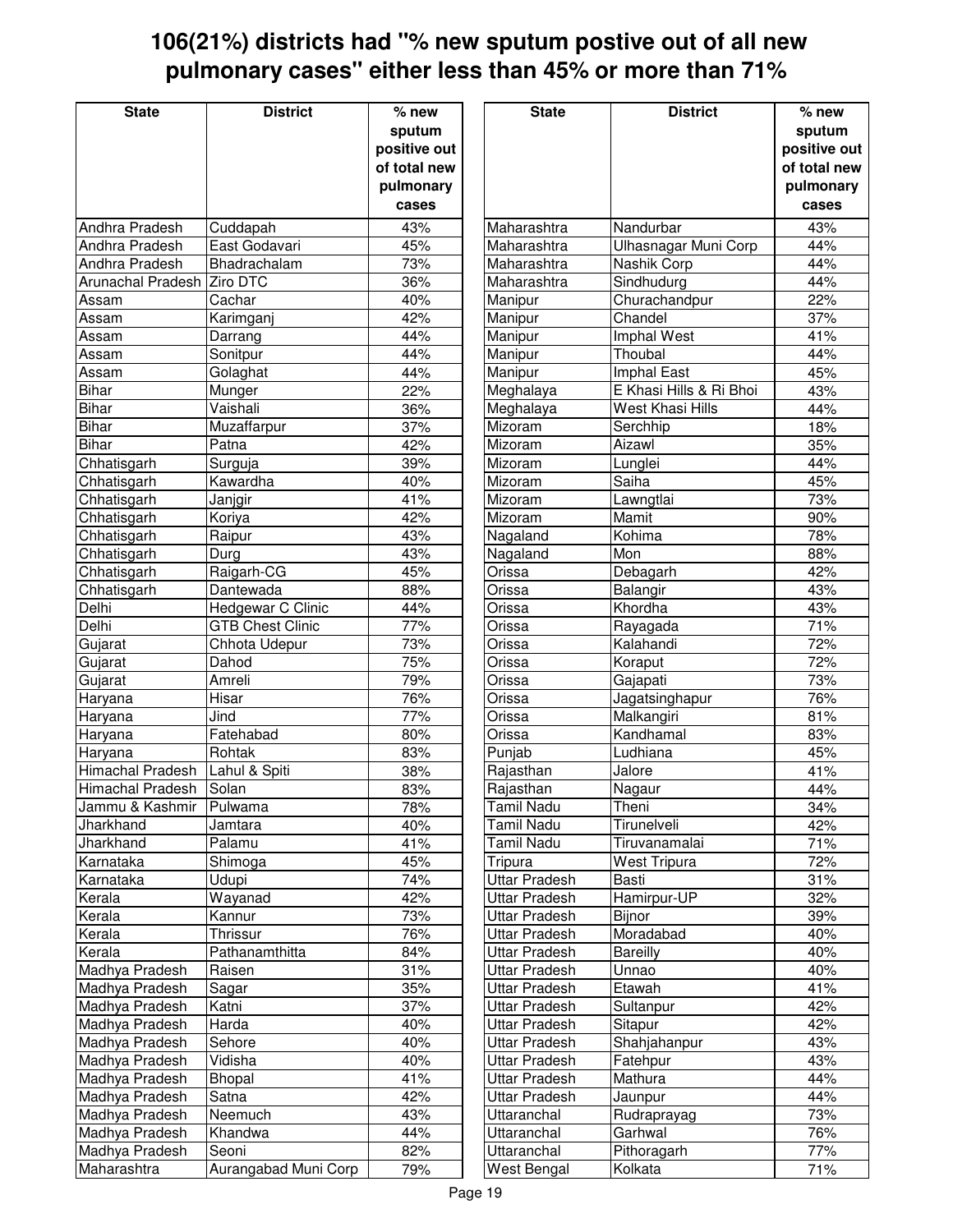### **District with low (<40%) and high (>120%) New Smear Positive Case Detection Rate**

| SI.No. | <b>State</b>           | <b>District</b>          | Annualized           |          | SI.No.          | <b>State</b>         | <b>District</b>   | Cure rate             |
|--------|------------------------|--------------------------|----------------------|----------|-----------------|----------------------|-------------------|-----------------------|
|        |                        |                          | new smear            |          |                 |                      |                   | of new                |
|        |                        |                          | positive case        |          |                 |                      |                   | smear                 |
|        |                        |                          | detection            |          |                 |                      |                   | positive              |
|        |                        |                          | rate $(%)^{\dagger}$ |          |                 |                      |                   | patients <sup>1</sup> |
|        | 1 Assam                | Cachar                   |                      | 24 33%   | $\mathbf{1}$    | Maharashtra          | Nanded Waghela MC | 45%                   |
|        | 2 Assam                | Sibsagar                 |                      | 25 34%   | 2               | Madhya Pradesh       | Tikamgarh         | 49%                   |
|        | $3$ Assam              | Barpeta                  |                      | 30 40%   | 3               | Orissa               | Nuapada           | 58%                   |
|        | 4 Bihar                | Munger                   |                      | 25 34%   | 4               | Orissa               | Gajapati          | 58%                   |
|        | 5 Chhatisgarh          |                          |                      | 32 40%   | 5               | Orissa               | Anugul            | 60%                   |
|        | 6 Himachal Pradesh     | Jashpur<br>Lahul & Spiti |                      | 34 36%   | $\overline{6}$  |                      |                   | 62%                   |
|        |                        |                          |                      | 31 32%   | $\overline{7}$  | Karnataka            | Gadag             | 63%                   |
|        | 7 Jammu & Kashmir      | Jammu                    |                      |          |                 | Nagaland             | Kohima            |                       |
|        | 8 Jharkhand            | Gumla                    |                      | 28 37%   | 8               | <b>Uttar Pradesh</b> | Agra              | 63%                   |
|        | 9 Jharkhand            | Lohardaga                |                      | 28 37%   | 9               | Andhra Pradesh       | Adilabad          | 64%                   |
|        | $\overline{10}$ Kerala | Malappuram               |                      | 23 31%   | 10              | Uttar Pradesh        | Jhansi            | 64%                   |
|        | 11 Kerala              | Idukki                   |                      | 24 33%   | $\overline{11}$ | Orissa               | Baleshwar         | 65%                   |
|        | 12 Kerala              | Thiruvananthapuram       |                      | 25 33%   | $\overline{12}$ | Karnataka            | Gulbarga          | 66%                   |
|        | 13 Madhya Pradesh      | Panna                    |                      | 25 32%   | 13              | Assam                | Cachar            | 66%                   |
|        | 14 Madhya Pradesh      | Umaria                   |                      | 28 35%   | 14              | Madhya Pradesh       | Ratlam            | 69%                   |
|        | 15 Madhya Pradesh      | Harda                    |                      | 28 35%   | 15              | Uttar Pradesh        | Etah              | 70%                   |
|        | 16 Madhya Pradesh      | Dindori                  |                      | 28 35%   | 16              | Punjab               | Hoshiarpur        | 71%                   |
|        | 17 Meghalaya           | Jaintia Hills            |                      | 28 37%   | $\overline{17}$ | Madhya Pradesh       | Dindori           | 71%                   |
|        | 18 Mizoram             | Serchhip                 |                      | 13 18%   | 18              | Orissa               | Malkangiri        | 72%                   |
|        | 19 Nagaland            | Zunheboto                |                      | 20 27%   | 19              | Manipur              | Imphal East       | 72%                   |
|        | 20 Nagaland            | Phek                     |                      | 21 28%   | 20              | Karnataka            | Davanagere        | 72%                   |
|        | 21 Orissa              | Jagatsinghapur           |                      | 20 26%   | 21              | Madhya Pradesh       | Mandla            | 72%                   |
|        | 22 Orissa              | Kendrapara               |                      | 20 27%   | $\overline{22}$ | Orissa               | Puri              | 73%                   |
|        | 23 Orissa              | Bhadrak                  |                      | 24 31%   | $\overline{23}$ | Arunachal Pradesh    | <b>Along DTC</b>  | 73%                   |
|        | 24 Orissa              | Puri                     |                      | 26 35%   | 24              | Mizoram              | Lawngtlai         | 73%                   |
|        | 25 Orissa              |                          |                      | 27 35%   | 25              | Uttar Pradesh        | Fatehpur          | 73%                   |
|        | 26 Orissa              | Nayagarh                 |                      | 30 39%   | 26              |                      |                   |                       |
|        |                        | Cuttack                  |                      |          | $\overline{27}$ | Madhya Pradesh       | Chhindwara        | 73%<br>73%            |
|        | $\overline{27}$ Punjab | Nawanshahr               |                      | 33 35%   |                 | Orissa               | <b>Bhadrak</b>    |                       |
|        | 28 Tamil Nadu          | The Nilgiris             |                      | 25 33%   | 28              | Karnataka            | Belgaum           | 73%                   |
| 29     | <b>Uttar Pradesh</b>   | Basti                    |                      | 25 27%   | 29              | Karnataka            | Bagalkot          | 74%                   |
|        | 30 Uttar Pradesh       | Kanpur Nagar             |                      | 33 34%   | 30              | Orissa               | Debagarh          | 74%                   |
| 31     | <b>Uttar Pradesh</b>   | Bijnor                   |                      | 34 36%   | 31              | <b>Uttar Pradesh</b> | <b>Budaun</b>     | 74%                   |
|        | 32 Uttar Pradesh       | Etawah                   |                      | 35 36%   | $\overline{32}$ | Madhya Pradesh       | Chhatarpur        | 74%                   |
|        | 33 Uttar Pradesh       | Shahjahanpur             |                      | 38 40%   | 33              | Madhya Pradesh       | Indore            | 75%                   |
|        | 34 Uttaranchal         | Almora                   |                      | 33 35%   | 34              | Punjab               | Nawanshahr        | 75%                   |
|        | 35 West Bengal         | Medinipur East           |                      | 23 31%   | 35              | <b>Uttar Pradesh</b> | Mathura           | 75%                   |
|        |                        |                          |                      |          | 36              | Karnataka            | Bijapur           | 75%                   |
|        | 1 West Bengal          | Jalpaiguri               |                      | 92 122%  | 37              | Gujarat              | Surat             | 75%                   |
|        | 2 Rajasthan            | Dungarpur                |                      | 98 122%  | 38              | Haryana              | Gurgaon           | 75%                   |
|        | 3 Delhi                | <b>BJRM Chest Clinic</b> |                      | 117 123% |                 |                      |                   |                       |
|        | 4 Gujarat              | Panch Mahals             |                      | 99 123%  |                 |                      |                   |                       |
|        | 5 Rajasthan            | Udaipur                  |                      | 99 124%  |                 |                      |                   |                       |
|        | 6 Arunachal Pradesh    | Pasighat DTC             |                      | 93 124%  |                 |                      |                   |                       |
|        | 7 Rajasthan            | <b>Bhilwara</b>          |                      | 103 128% |                 |                      |                   |                       |
|        | 8 Gujarat              | Dahod                    |                      | 104 129% |                 |                      |                   |                       |
|        | 9 West Bengal          | Dakshin Dinajpur         |                      | 99 132%  |                 |                      |                   |                       |
|        |                        |                          |                      |          |                 |                      |                   |                       |
|        | 10 Orissa              | Gajapati                 |                      | 100 134% |                 |                      |                   |                       |
|        | 11 Orissa              | Mayurbhanj               |                      | 101 134% |                 |                      |                   |                       |
|        | 12 Orissa              | Rayagada                 |                      | 102 136% |                 |                      |                   |                       |
|        | 13 Mizoram             | Saiha                    |                      | 104 138% |                 |                      |                   |                       |
|        | 14 Andhra Pradesh      | Bhadrachalam             |                      | 104 138% |                 |                      |                   |                       |
|        | 15 Arunachal Pradesh   | <b>Bomdila DTC</b>       |                      | 108 144% |                 |                      |                   |                       |
|        | 16 Rajasthan           | Baran                    |                      | 116 145% |                 |                      |                   |                       |
|        | 17 Sikkim              | East                     |                      | 113 150% |                 |                      |                   |                       |
|        | 18 Rajasthan           | Tonk                     |                      | 121 151% |                 |                      |                   |                       |
|        | 19 Delhi               | <b>SGM Chest Clinic</b>  |                      | 144 151% |                 |                      |                   |                       |
|        | 20 Sikkim              | South                    |                      | 115 153% |                 |                      |                   |                       |
|        | 21 Sikkim              | North                    |                      | 116 155% |                 |                      |                   |                       |
|        | 22 Delhi               | <b>DDU Chest Clinic</b>  |                      | 149 157% |                 |                      |                   |                       |
|        | 23 Orissa              | Malkangiri               |                      | 123 164% |                 |                      |                   |                       |
|        | 24 Mizoram             | Kolasib                  |                      | 140 186% |                 |                      |                   |                       |
|        |                        |                          |                      |          |                 |                      |                   |                       |

### **Districts had cure rates less than 75% among new sputum-positive patients**

| SI.No.                  | <b>State</b>         | <b>District</b>   | Cure rate             |
|-------------------------|----------------------|-------------------|-----------------------|
|                         |                      |                   | of new                |
|                         |                      |                   | smear                 |
|                         |                      |                   | positive              |
|                         |                      |                   | patients <sup>1</sup> |
| 1                       | Maharashtra          | Nanded Waghela MC | 45%                   |
| $\overline{c}$          | Madhya Pradesh       | Tikamgarh         | 49%                   |
| $\overline{3}$          | Orissa               | Nuapada           | 58%                   |
| $\overline{\mathbf{4}}$ | Orissa               | Gajapati          | 58%                   |
| 5                       | Orissa               | Anugul            | 60%                   |
| 6                       | Karnataka            | Gadag             | 62%                   |
| 7                       | Nagaland             | Kohima            | 63%                   |
| 8                       | <b>Uttar Pradesh</b> | Agra              | 63%                   |
| 9                       | Andhra Pradesh       | Adilabad          | 64%                   |
| 10                      | Uttar Pradesh        | Jhansi            | 64%                   |
| 11                      | Orissa               | Baleshwar         | 65%                   |
| 12                      | Karnataka            | Gulbarga          | 66%                   |
| 13                      | Assam                | Cachar            | 66%                   |
| 14                      | Madhya Pradesh       | Ratlam            | 69%                   |
| 15                      | <b>Uttar Pradesh</b> | Etah              | 70%                   |
| 16                      | Punjab               | Hoshiarpur        | 71%                   |
| 17                      | Madhya Pradesh       | Dindori           | 71%                   |
| 18                      | Orissa               | Malkangiri        | 72%                   |
| 19                      | Manipur              | Imphal East       | 72%                   |
| 20                      | Karnataka            | Davanagere        | 72%                   |
| 21                      | Madhya Pradesh       | Mandla            | 72%                   |
| 22                      | Orissa               | Puri              | 73%                   |
| 23                      | Arunachal Pradesh    | Along DTC         | 73%                   |
| 24                      | Mizoram              | Lawngtlai         | 73%                   |
| 25                      | Uttar Pradesh        | Fatehpur          | 73%                   |
| 26                      | Madhya Pradesh       | Chhindwara        | 73%                   |
| 27                      | Orissa               | Bhadrak           | 73%                   |
| 28                      | Karnataka            | Belgaum           | 73%                   |
| 29                      | Karnataka            | Bagalkot          | 74%                   |
| 30                      | Orissa               | Debagarh          | 74%                   |
| 31                      | <b>Uttar Pradesh</b> | <b>Budaun</b>     | 74%                   |
| 32                      | Madhya Pradesh       | Chhatarpur        | 74%                   |
| 33                      | Madhya Pradesh       | Indore            | 75%                   |
| 34                      | Punjab               | Nawanshahr        | 75%                   |
| 35                      | <b>Uttar Pradesh</b> | Mathura           | 75%                   |
| 36                      | Karnataka            | Bijapur           | 75%                   |
| 37                      | Gujarat              | Surat             | 75%                   |
| 38                      | Haryana              | Gurgaon           | 75%                   |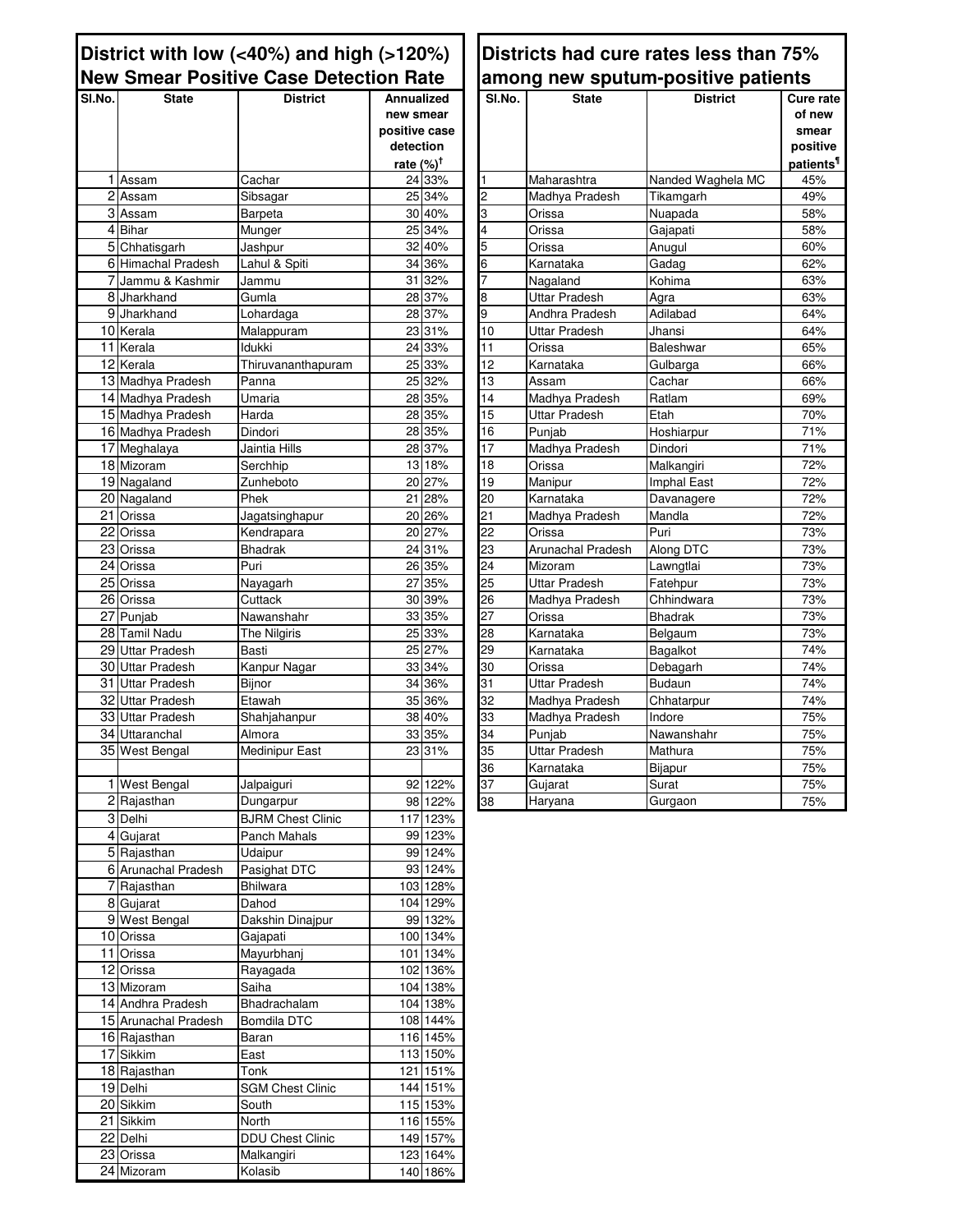# **New Smear Positive Case Detection Rate of India Third quarter, 2004**